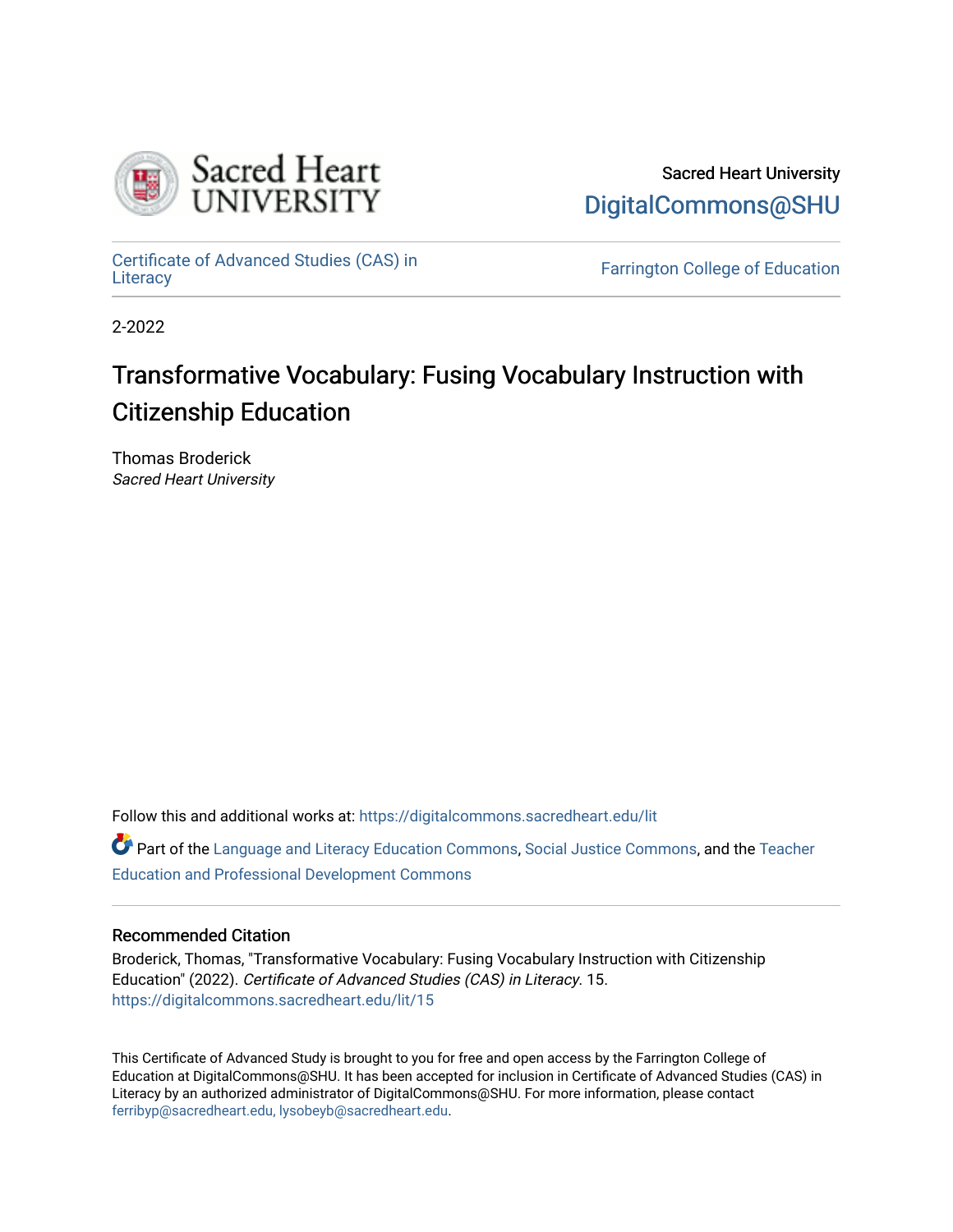

# **February 4, 2022**

This is to certify that the action research study by

# **Thomas Broderick**

[thomasj.broderick@gmail.com](mailto:thomasj.broderick@gmail.com) has been found to be complete and satisfactory in all respects, And that any and all revisions as required by CT Literacy Specialist Program have been made.

# **College of Education**

# **Department of Literacy**

*EDR 692 - Applied Reading and Language Arts Research*

*Transformative Vocabulary: Fusing Vocabulary Instruction with Citizenship Education*

*Advisor: Dr. Karen C. Waters* 

**Abstract**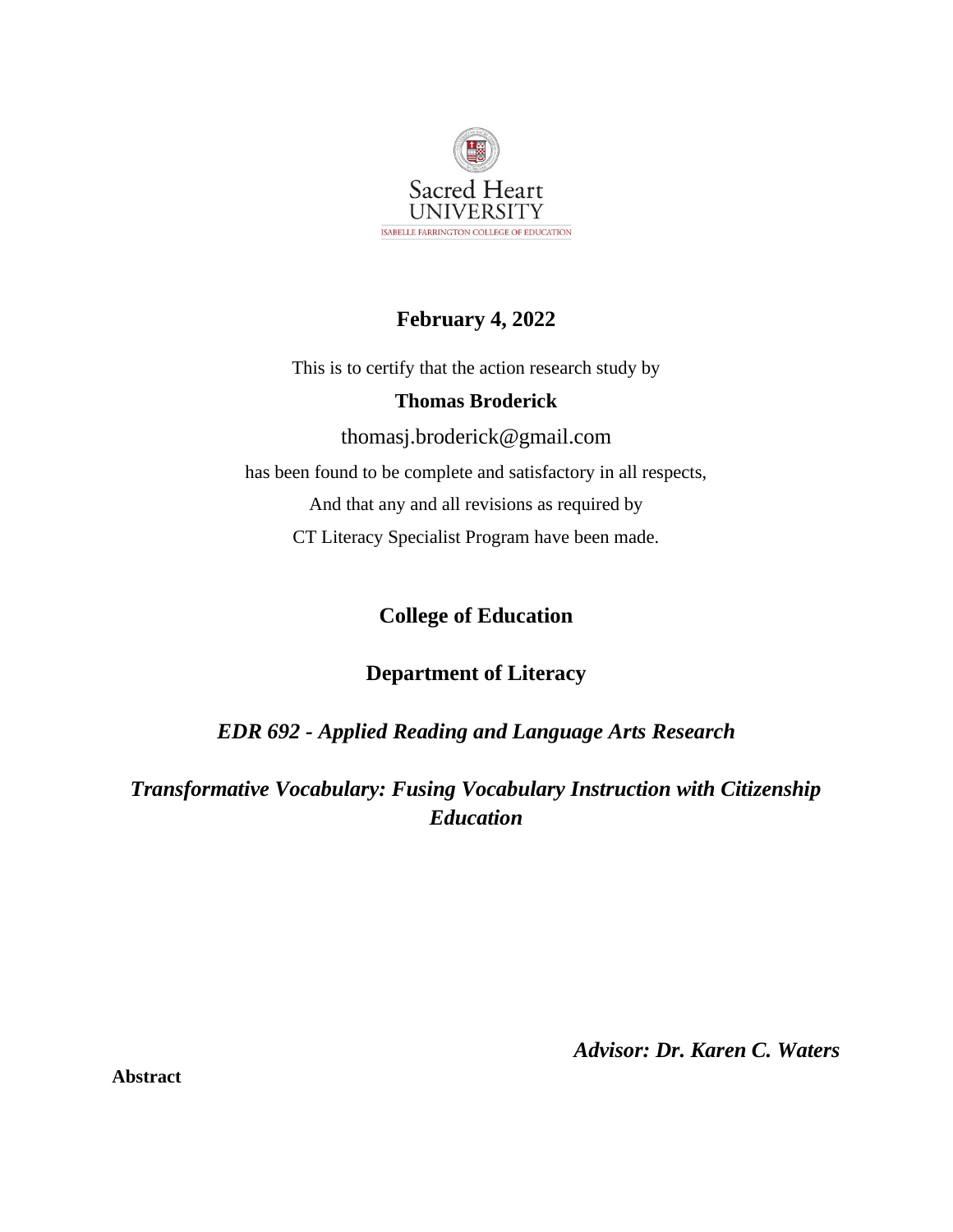This action research sought ways to maximize secondary social studies teachers' instructional time and merge their core functions as literacy, content and social-justice instructors. Drawing on a wide literature demonstrating potent correlation between requisite vocabulary knowledge and reading comprehension, this action research investigated the potential interface between explicit literacy instruction, particularly robust vocabulary instruction, and democratic citizenship, while keeping in mind the intent of the Common Core Standards. In other words: is it possible to fuse robust vocabulary instruction to achieve transformative citizenship? Data collection included multiple in-person and digital interviews with veteran K-12 teachers, administrators and university professors about their views on social justice, literacy instruction, and potential connections between the two. Results indicated that while secondary social studies educators value both literacy and social justice, they do not employ systematic literacy or social justice pedagogy to achieve their goals. However, the limited sample, in terms of numbers, convenience, and lack of racial diversity calls for further investigation.

Keywords: *transformative civics, vocabulary, robust vocabulary instruction, vocabulary selection, social justice, social studies education*

| Table of Contents |  |
|-------------------|--|
|                   |  |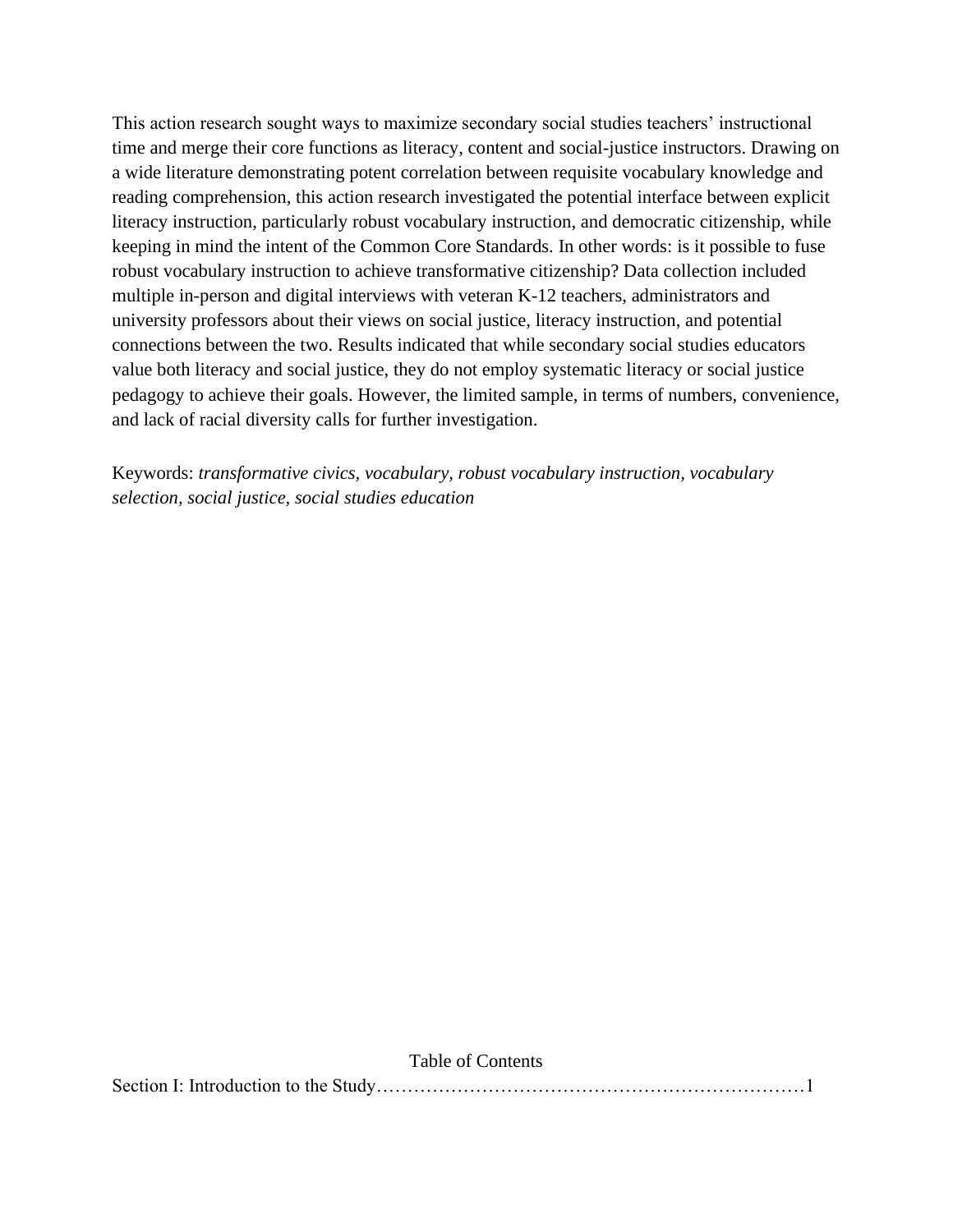| Reading Comprehension and                              |
|--------------------------------------------------------|
|                                                        |
|                                                        |
|                                                        |
| Vocabulary and Literacy Practices Among Social Studies |
| Teachers24                                             |
|                                                        |
|                                                        |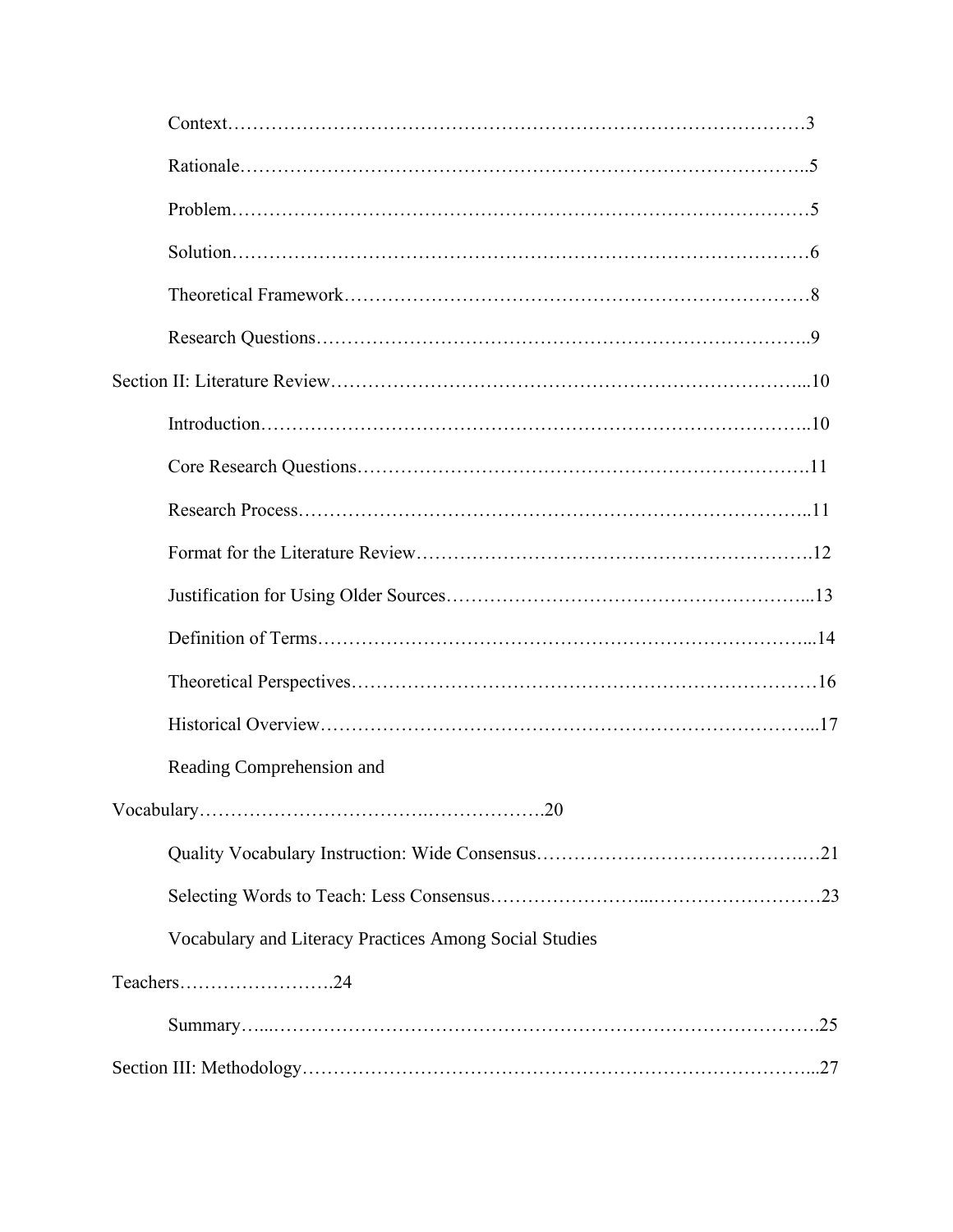| <b>TABLE 3 Face-to-Face Interview Questions</b> |  |
|-------------------------------------------------|--|
|                                                 |  |
|                                                 |  |
|                                                 |  |
|                                                 |  |
|                                                 |  |
|                                                 |  |
|                                                 |  |
| Section V: Discussion, Recommendations,         |  |
| $Conclusions. \dots 1000$                       |  |
|                                                 |  |
|                                                 |  |
|                                                 |  |
|                                                 |  |
|                                                 |  |
|                                                 |  |
|                                                 |  |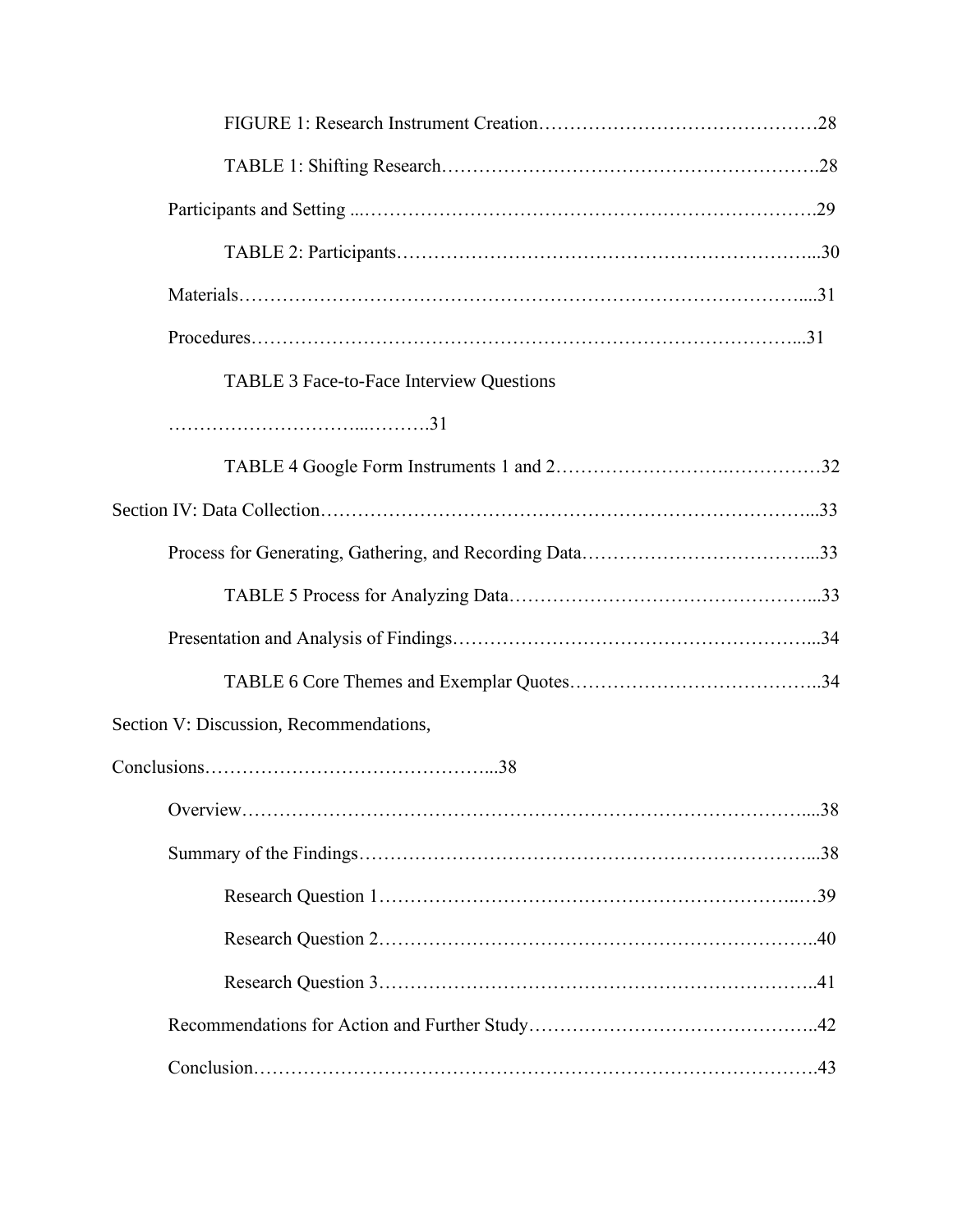|--|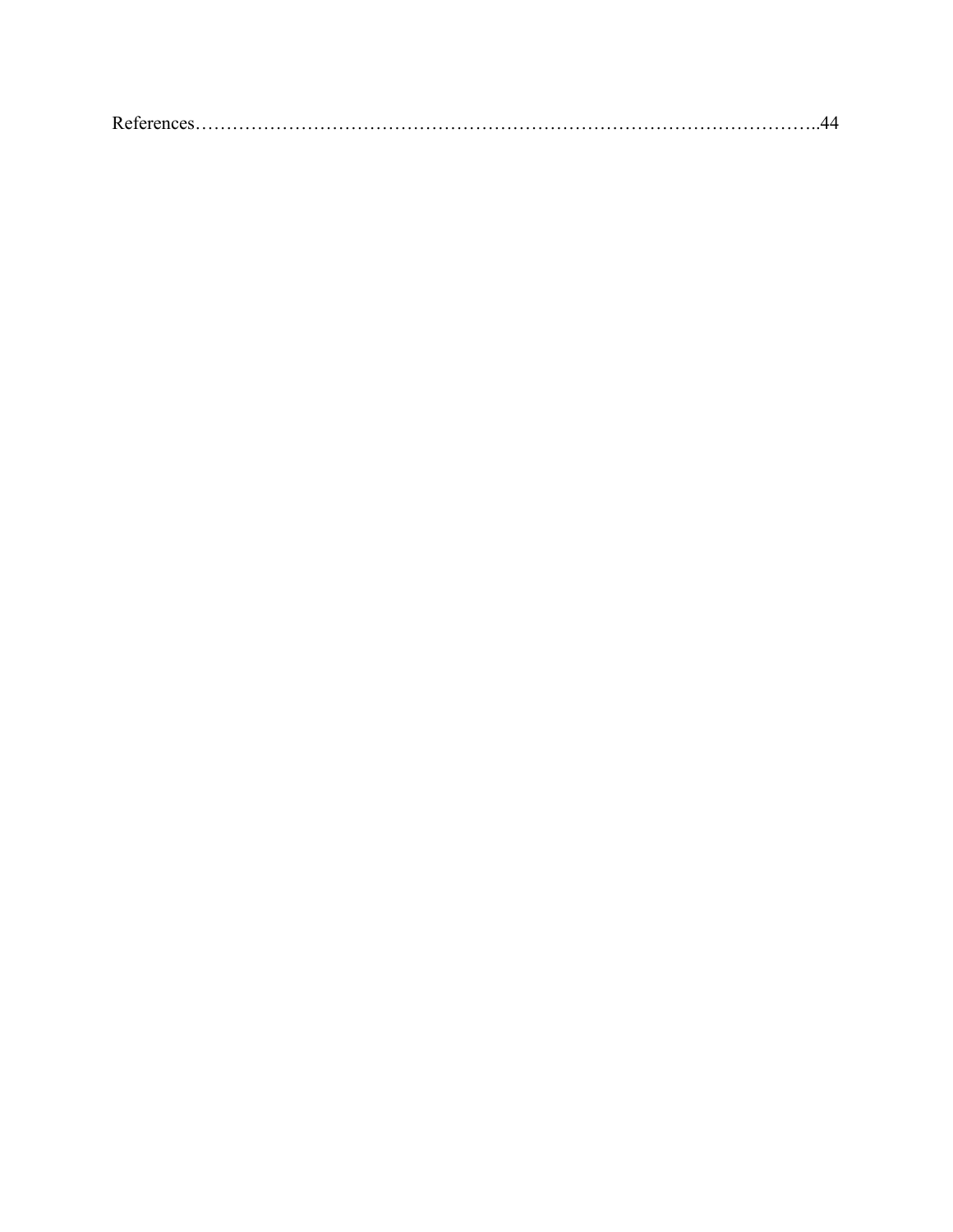#### **Section I: Introduction**

Secondary social studies teachers face two separate but interrelated challenges: how to promote just, democratic citizenship while also instructing essential 21st century literacy skills. Indeed, while national, state and district mandates often broadly dictate skills and content, the core purpose of every social studies curriculum is to prepare young people for civic participation in a diverse, democratic society (National Council for the Social Studies, C3 Framework, Connecticut Social Studies Framework). In addition to voting and respecting the rule of law, the National Council for the Social Studies (NCSS) defines civic virtue as being "concerned for the rights and welfare of others" (NCSS 1992, 2010, n.p.) and charges social studies educators with helping young people make "informed and reasoned decisions for the public good as citizens of a culturally diverse, democratic society" (NCSS 1992, 2010, n.p.). Thinking along these lines, Banks (2004, 2011, 2017) merged his previous work on multicultural education with civics instruction, calling for what he termed transformative citizenship education. He identified the challenge of diverse, democratic nation-states to balance unity and diversity, contending that countries need to "provide opportunities for different groups to maintain aspects of their community cultures while constructing a nation into which these groups are structurally integrated" (p. 369). To meet this challenge, he recommended the implementation of a deliberate social studies curriculum focusing on civics content, multicultural theory, and ethnic studies (Banks, 2017).

At the same time, the Common Core State Standards (CCSS, NGA & CCSSO, 2010) require secondary social studies teachers to help students "read and comprehend history/social studies texts...independently and proficiently" (p. 61), including the ability to identify the central ideas of texts, cite textual evidence to support ideas, and determine the meaning of words and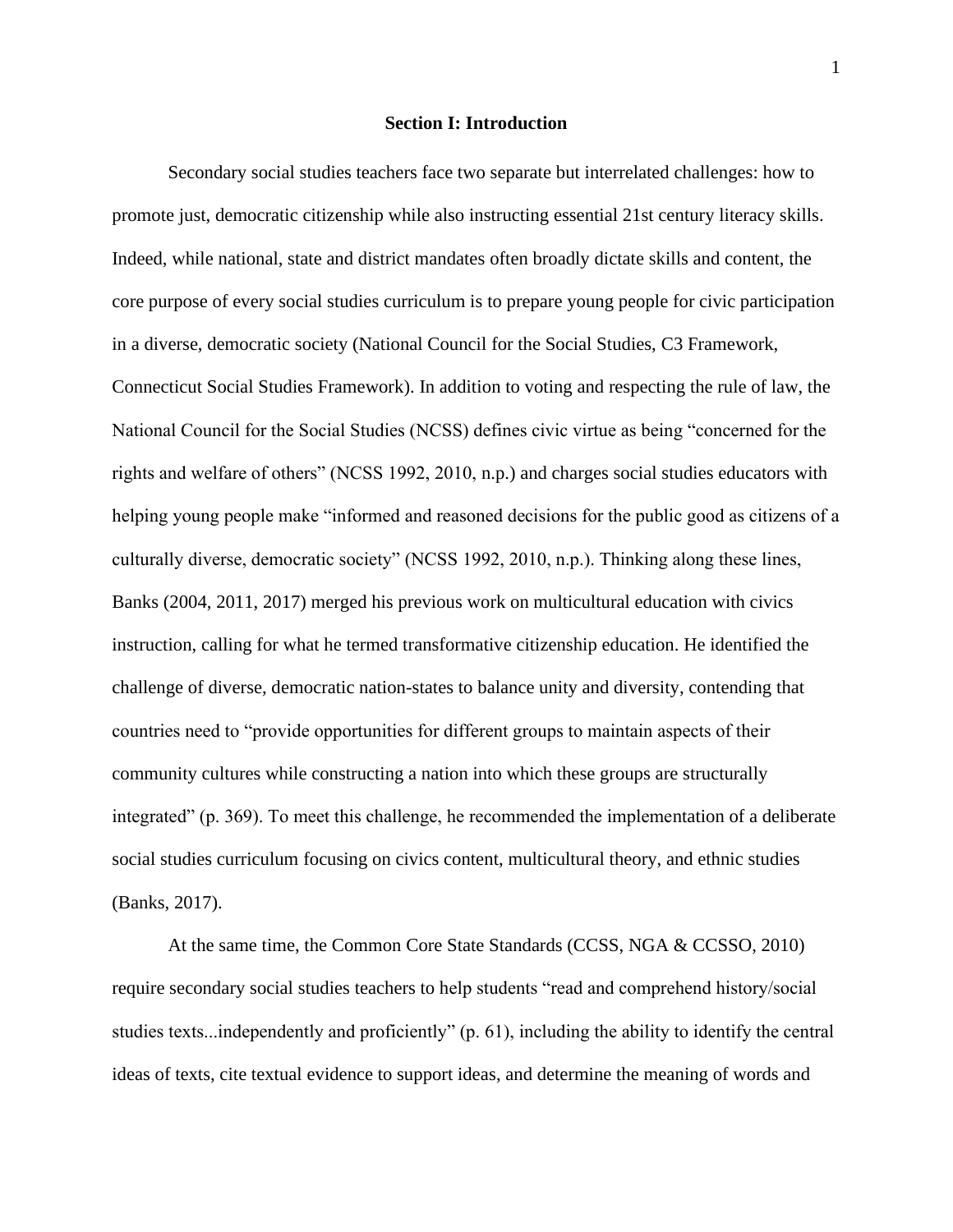phrases in text (NGA & CCSS, 2010). Fortunately, expanding students' word knowledge bolsters these other literacy skills. Extensive research supports the link between vocabulary development and reading comprehension (Cunningham & Stanovich, 1997; Nagy, 1998; Cromley, Snyder-Hogan, Luciw-Dubas, 2010; Sparks, Patton, & Murdoch, 2013; Vadsay, Sanders, & Logan Herrera, 2015). A longitudinal study by Cunningham and Stanovich (1997) found a strong correlation between first grade reading ability, including vocabulary knowledge, and eleventh grade reading scores. Subsequently, a replication study by Sparks, Patton, and Murdoch (2013) confirmed those findings. The research is clear: time spent on quality vocabulary instruction has knock-on effects for other core reading skills.

There is also wide consensus about what constitutes quality, or robust, vocabulary instruction. Most scholars agree that effective instruction involves explicit teaching, intentional word selection, student-friendly definitions, semantic connections, morphemic instruction and repeated exposure and authentic use (Adlof, Frishkoff, Dandy, & Perfetti, 2016; Beck & McKeown, 2007; Coyne, McCoach, Loftus, Zipoli, & Kapp, 2009). However, well-known research by Nagy and Anderson (1984) estimated that teachers can robustly instruct only 400 words per year, a small number next to the estimated 88,500 words in printed school English (Nagy & Anderson, 1982, 1984).

Compared to the relative consensus about the instruction itself, there is far less agreement among researchers about how to select vocabulary words to teach. Various scholars suggest systems for selecting vocabulary and maximizing the limited time available for robust instruction. Beck and McKeown (2007) suggested a three-tiered approach, focusing on Tier II, or academic vocabulary. Alternatively, Graves et al (2014) developed an approach known as *Selecting Words for Instruction from Text* (SWIT), filtering words into four categories: essential,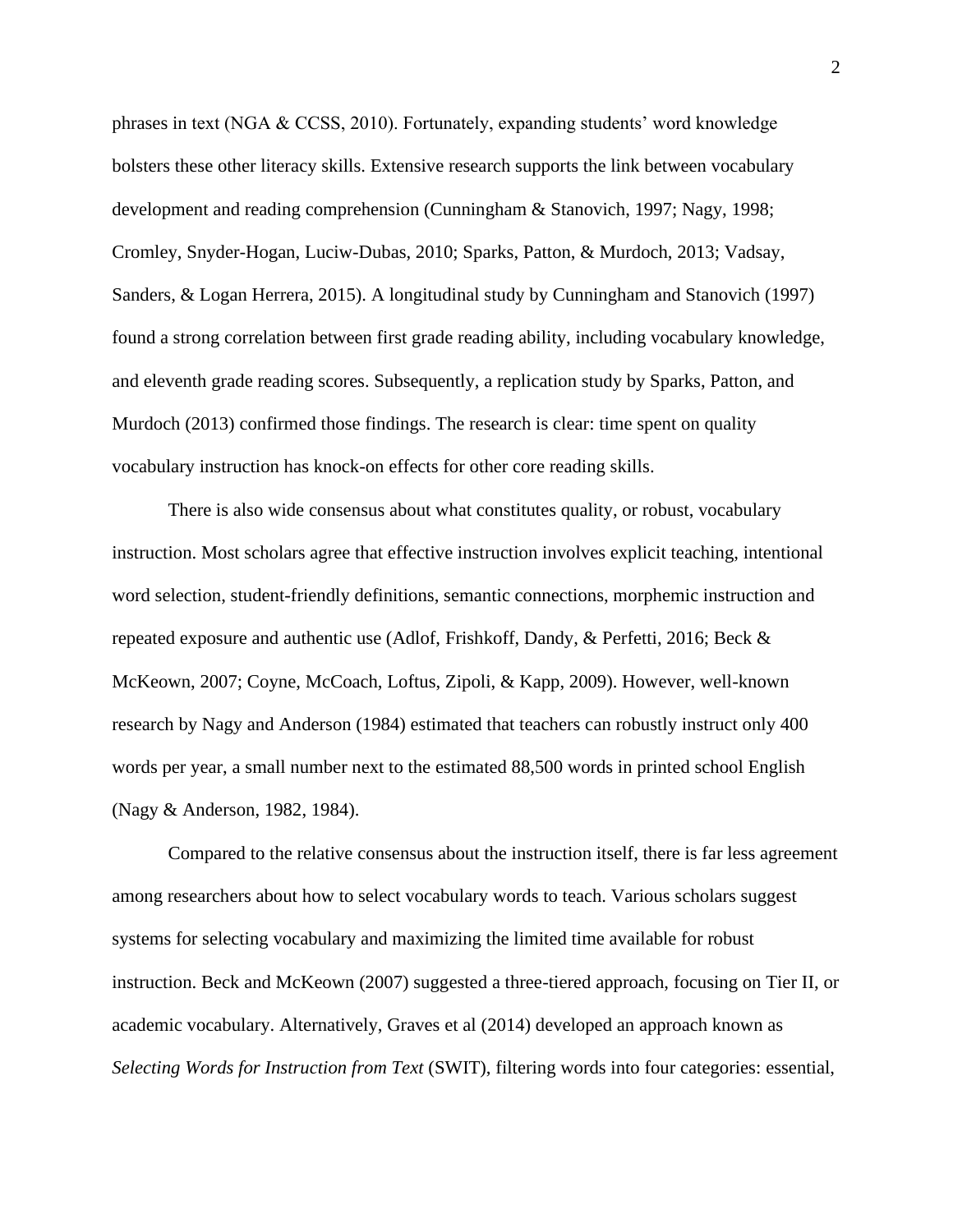valuable, accessible and imported. Still other scholars, including Biemiller (2009) and Marzano (2004), preferred academic word lists highlighting frequently-occurring terms (via Graves et al., 2014). Despite certain overlap, including a focus on the academic utility of a given word, there is no agreed upon standard among researchers for determining instructional vocabulary. *Context*

Vocabulary instruction became a national focus in the United States with the 1985 publication of *Becoming a Nation of Readers* (1983) by the National Institute of Education (NIE). Authored by leading literacy scholars, the report synthesized the available research to compile "interpretations of both current knowledge of reading and the state of the art and practice of teaching reading" (National Academy of Education., & Anderson, 1985, p. 1). Among its 155 pages was an assertion that children must "have at least a basic vocabulary, a reasonable range of knowledge about the world around them, and the ability to talk about their knowledge" (p. 40). Crucially, the report asserted that deep vocabulary knowledge helps "form the basis for comprehending text" (p. 40).

Ten years later researchers Hart and Risley published their seminal work *Differences in the Everyday Experiences of Young American Children* (1995), further heightening the salience of vocabulary in American educational discourse. Eager participants in the 1960s war on poverty, they hoped to explain the growing consensus that "many children from families in poverty lack the vocabulary used in advanced textbooks" (p. 192). Hart and Risley estimated a 32 million "word gap" between professional households and households on welfare by age four (a difference of 1540 words heard per hour). Notably, the "word gap" meant words heard per hour and was not a reflection of words known; however, as late as 2014, Hart and Risley's work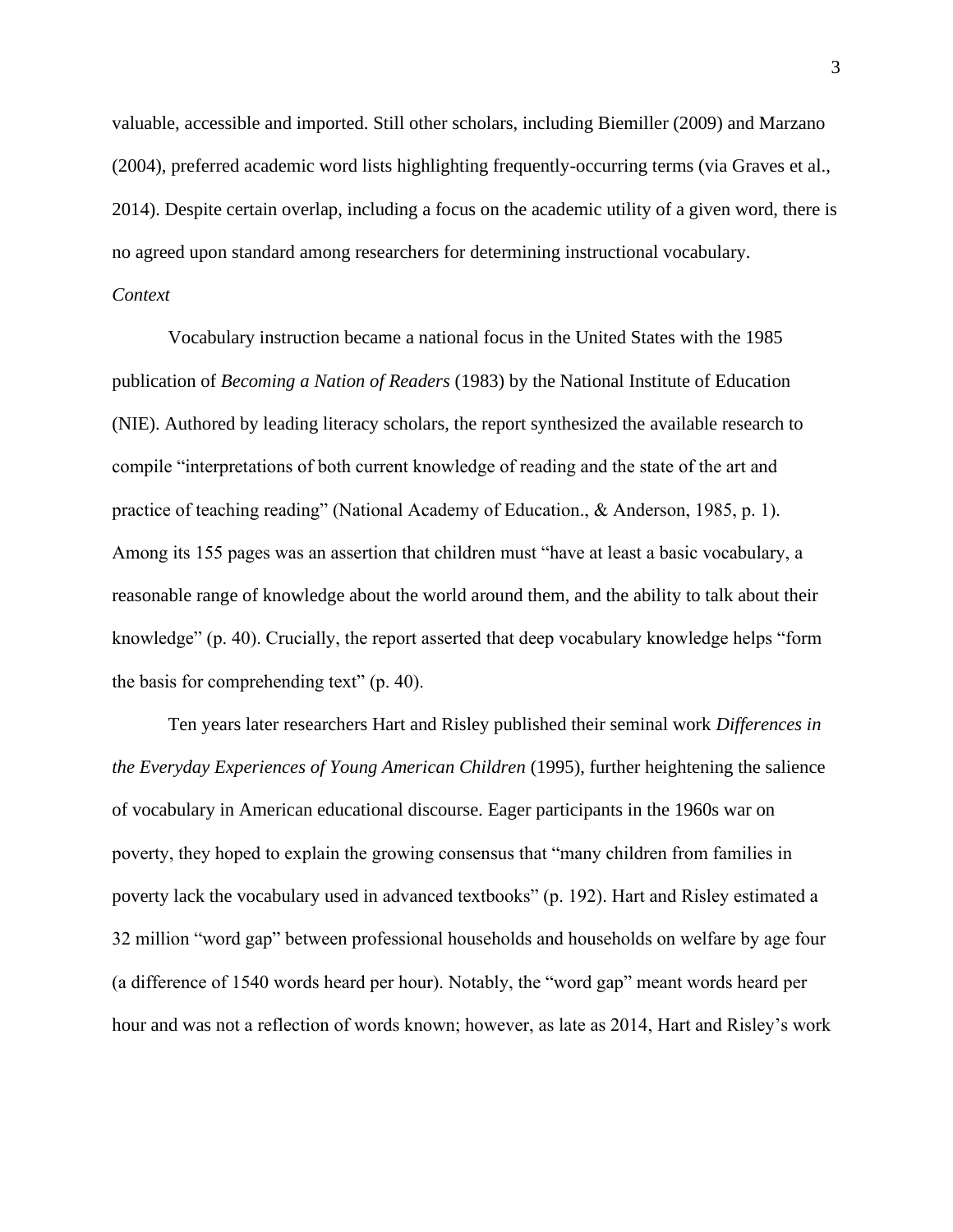inspired a vocabulary and talk initiative by President Barack Obama's Department of Education (Shankar, 2014).

Subsequent, valid criticisms notwithstanding, Hart and Risley's earnest quest for an equitable education for the poor combined with the attention-grabbing "32 million word gap" figure propelled the educational community to focus on vocabulary. In 2000, the National Reading Panel (NRP) listed vocabulary as one of its five core domains of reading (National Reading Panel, 2000), which coincided with the inception of the Bush-era No Child Left Behind legislation (NCLB, 2002). Nearly a decade later, the 2010 Common Core Standards enshrined vocabulary knowledge as an essential goal of a social studies education (CCSS, NGA & CCSSO, 2010, p. 61). Indeed, the CCSS mentions the word "vocabulary" more than 150 times throughout the document (Manyak et al, 2014, p. 1).

In 2013 a consortium of state Departments of Education and leading social studies educators built on the CCSS and created the C3: College, Career, and Civics Framework. The C3 Framework pushed social studies teachers to directly address literacy, declaring one of the framework's guiding principles to be "direct and explicit connections to the Common Core State Standards for English Language Arts" (n p.). At the same time, the framework brought a renewed focus on civics education to the discipline, with the NCSS (2013) declaring civics education critical to the "future of our democracy" (n.p.).

# *Rationale*

Secondary social studies teachers face prioritization challenges on multiple fronts. While the fundamental purpose of a social studies education is to prepare students for citizenship in a diverse society (NCSS), instruction in reading comprehension, argumentative writing, key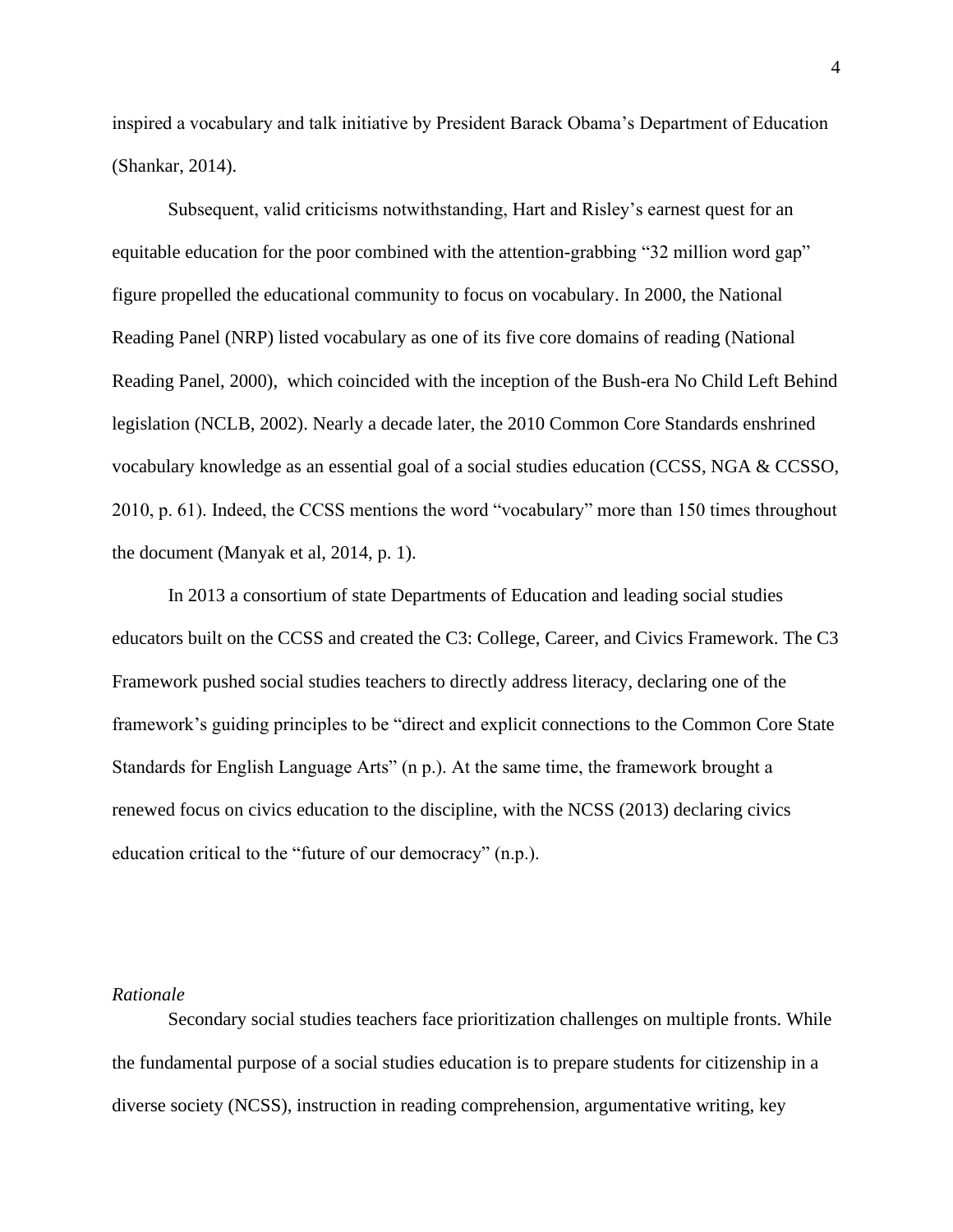content and inquiry research skills are also core objectives (CCSS, C3 Framework, Connecticut Social Studies Framework). A fusion between Banks' transformative citizenship and robust vocabulary instruction and selection has the potential to simultaneously address those curricular imperatives: boost literacy skills and inculcate the social justice values students need to be part of a growing, diversifying democracy.

### *Problem*

Racism continues to be a defining force in American life (Ladson-Billings, 1995; Dixon & Anderson, 2018). The racial wealth gap persists, with the median white family possessing \$171,000 in wealth compared to \$17,600 for black families and \$20,700 for hispanic families (Dettling, Hsu, Jacobs, Moore, Thompson, & Llanes, 2017). Similarly, youth poverty is persistently higher for black and hispanic students, with 37% and 31% living in poverty as opposed to 12% of white children. These statistics mirror educational outcomes, where black and hispanic students lag behind their peers. National Assessment of Educational Progress (NAEP) reading scores from 2017 revealed that 45% of white students were at or above proficient versus 18% and 23% for black and hispanic students, respectively. Raj Chetty and his colleagues, in their massive longitudinal study of life outcomes for over 30 million Americans, found that "neighborhoods in which children grow up shape children's outcomes in adulthood" (Chetty, 2018, n.p.). Chetty and his team concluded that "low-income families are segregated into loweropportunity areas," (2018 n.p.) and the link between housing and school districts only compounds those findings.

These racial and economic disparities directly threaten the political project of constructing a diverse, just, democratic society (Banks, 2011, 2017). Recognizing the enormity of the challenge, Banks (2011) wrote that to protect the rights of minorities in the United States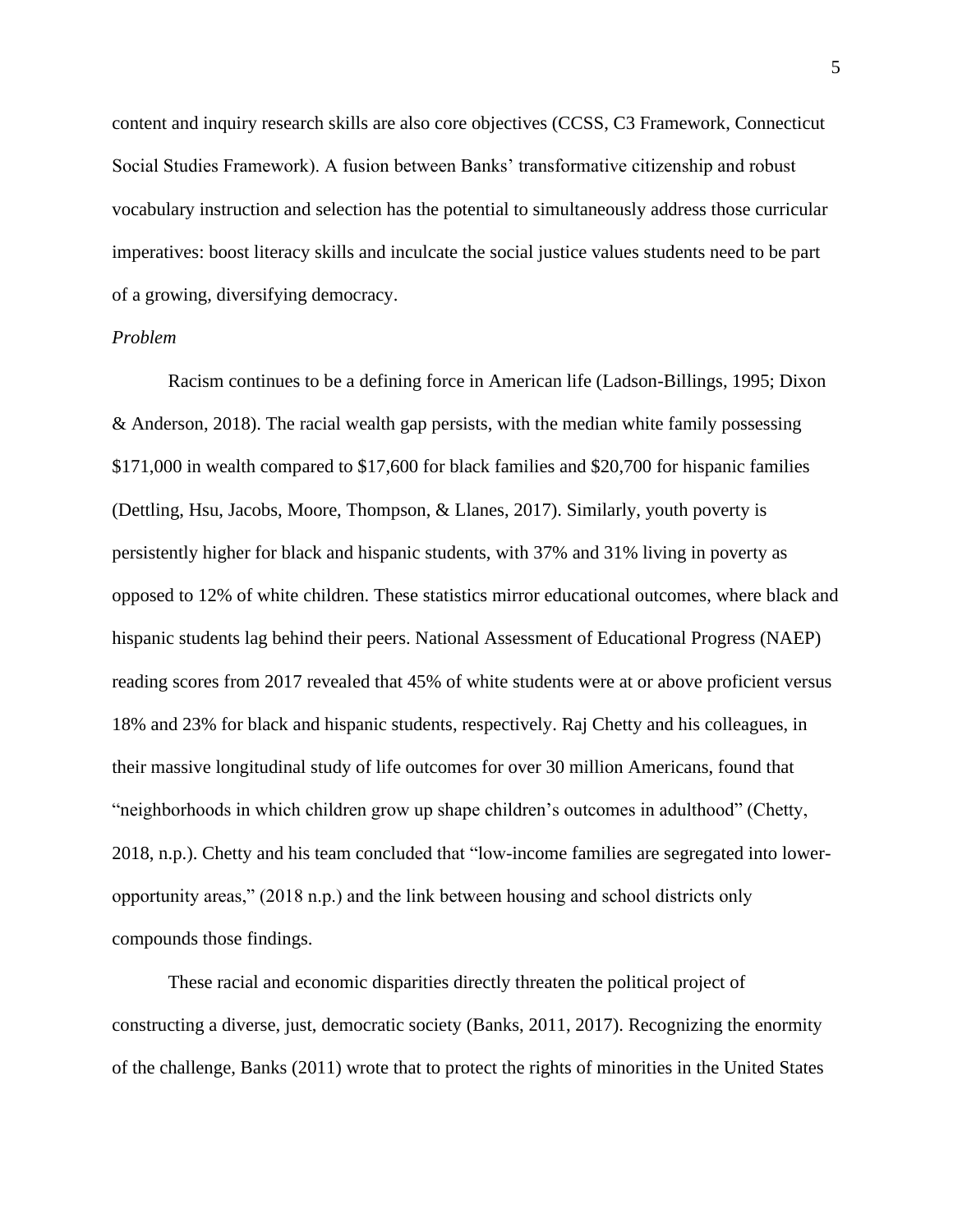the country must be "unified around a set of democratic values such as justice and equality" (p. 245). Unfortunately, racial, ethnic and socioeconomic segregation in our schools makes unifying around a shared set of values even harder. As the United States itself continues to become more and more diverse (Orfield, Frankenburg, Ee, & Kuscera, 2014; United States Census Bureau, 2019), its students continue to learn in schools that reflect often segregated neighborhood composition, not the larger society. (Whitehurst, 2017; Whitehurst, Reeves, Joo, & Rodriguez, 2017).

#### *Solution*

This action research study proposed a fusion of vocabulary best practices with Banks' theory of transformative citizenship education. Secondary social studies teachers have an equal obligation to teach content, encourage democratic values and instill essential 21st century literacy skills. While Critical Race Theory (CRT) and Multicultural Education Theory offer ideas to better educate diverse students and make the curriculum more engaging (Banks, 1993; Dixon & Anderson, 2018; Ladson-Billings, 1995), the reality of residential and school segregation means that many white students learn in predominantly white, middle class schools (Orfield, Frankenburg, Ee, & Kuscera, 2014; Whitehurst, 2017; Whitehurst, Reeves, Joo, & Rodrigue, 2017). Given the connection between neighborhood, school, and future life outcomes (Chetty, R., Friedman, Hendren, Jones, & Porter, 2018; Chetty & Hendren, 2018, 2018), students from privileged, segregated communities may continue to wield economic and policy influence for years to come. Thus, teachers need to encourage transformative citizenship in a diversifying society without necessarily teaching in a diverse school.

Perhaps one method is to infuse literacy instruction with the values of transformative citizenship. Vocabulary is one of the most powerful indicators of reading achievement, and the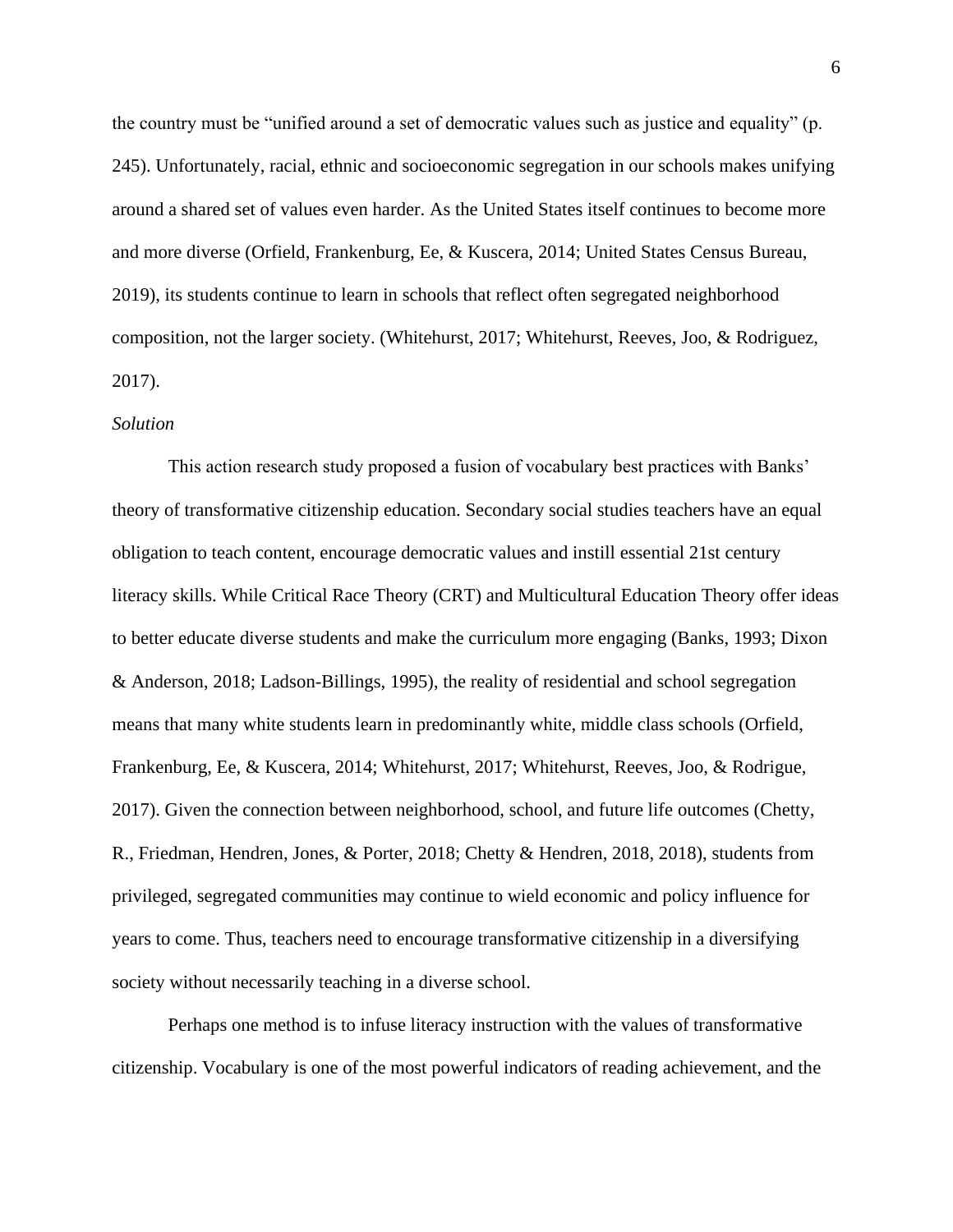limited number of words teachers can robustly instruct in a year makes careful vocabulary selection imperative. However, none of the selection systems proposed by scholars deal with secondary social studies specifically, and none suggest giving priority to words likely to promote transformative citizenship. Banks' (1993) seminal work on multicultural education posited five domains, the first three of which, content integration, knowledge construction, and prejudice reduction, directly relate to the core content in a social studies classroom. Given the demands to produce democratic and literate students, high-quality vocabulary instruction offers teachers an opportunity to take advantage of limited time to accomplish multiple goals: deepen vocabulary knowledge, boost reading comprehension and promote a more just citizenry.

This action research therefore proposed that in addition to the consideration of the academic utility of a word, social studies teachers should consider whether the vocabulary term is likely to promote transformative citizenship and the democratic values of justice and equity (Banks, 1993, 2017). Banks (1993) suggested that inserting ethnic studies content "into the school and teacher education curricula was necessary but not sufficient to bring about school reform," (p. 20) and this seems correct. However, Banks may have overestimated the extent to which schools made even basic curricular content changes. For many schools there may still be a need to address content integration and knowledge construction. Certainly, a vocabulary intervention cannot eradicate the racial wealth gap or desegregate schools and neighborhoods. However, by inculcating democratic values through our literacy instruction, perhaps we can make a small but significant impact on the margins.

# *Theoretical Framework*

This action research's foundation rested on multicultural education theory and the related idea of transformative citizenship put forward by James Banks. Multicultural education theory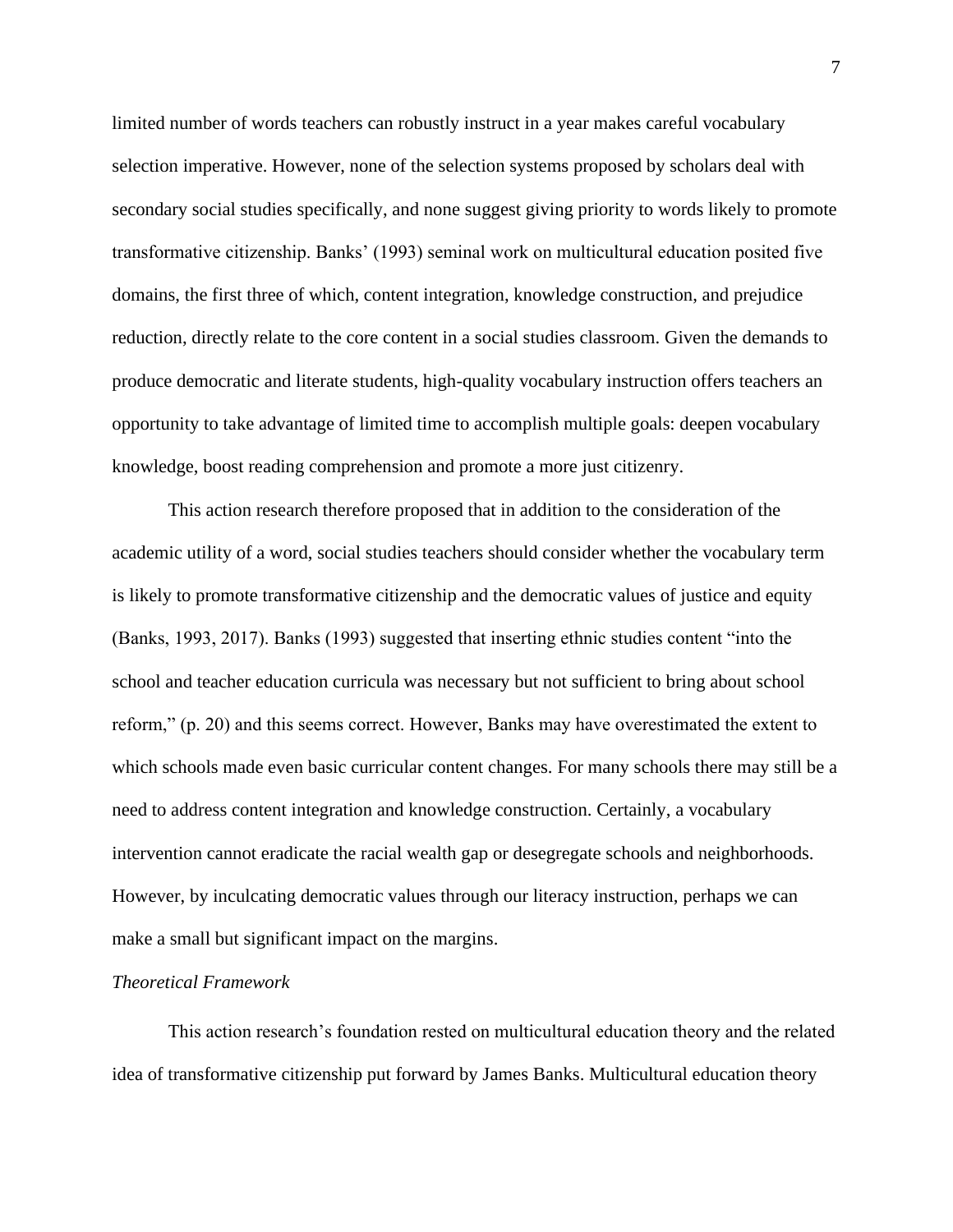began as an attempt to reform schools so they could better serve students of diverse racial, ethnic and SES backgrounds. Banks (1993) synthesized the existing work at the time and proposed five core dimensions to multicultural education: content integration, knowledge construction, prejudice reduction, equity pedagogy, and empowering school culture. Banks (1993), particularly, emphasized the need for multicultural education to go beyond simple changes to curricular content, writing that "in many school districts, as well as in popular writings, multicultural education is viewed only or primarily as content integration" (p. 5).

Later, Banks (2004, 2011, 2017) went beyond multicultural education and emphasized the danger that continued racial disparities posed to the future of American democracy. He highlighted four forms of democratic citizenship, including failed, recognized, participatory, and transformative, with transformative citizens being those that "take action to implement and promote policies, actions, and changes that are consistent with values such as human rights, social justice, and equality" (Banks, 2017, p. 367). Banks (2017) specifically highlighted the potential for social studies educators to use culturally responsive pedagogy, ethnic studies teaching, and civic action programs to promote transformative citizenship.

# *Research Questions*

Secondary social studies teachers need to teach content, improve students' literacy skills, and mold young people to participate in a diverse, democratic society. Carefully selected and well taught vocabulary instruction presents an opportunity to accomplish those goals simultaneously. However, given the experimental nature of a vocabulary program fused with transformative citizenship education the following questions arose:

1. What type of vocabulary and literacy instruction do secondary social studies educators receive in their training programs?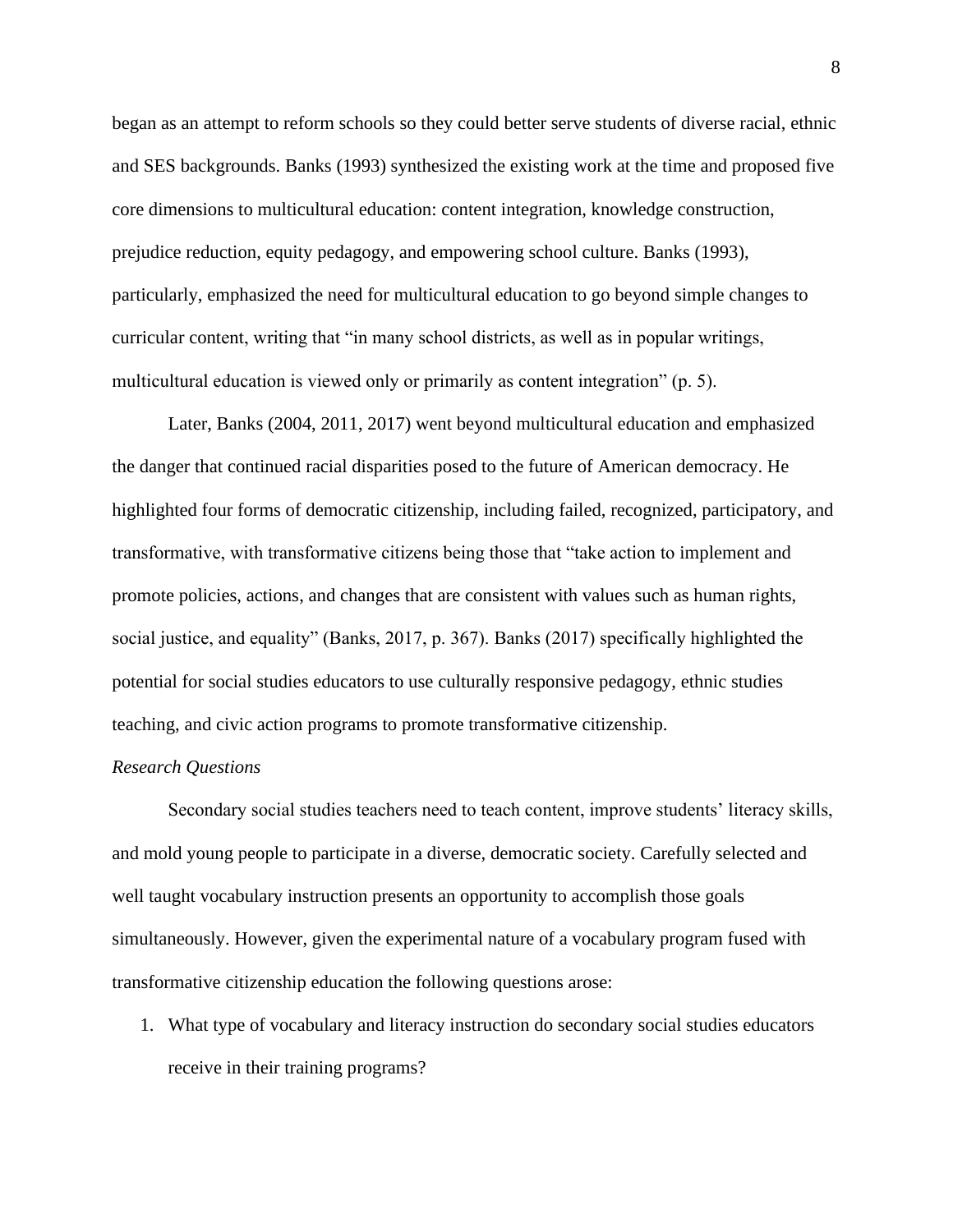- 2. How do secondary social studies educators incorporate social justice and transformative citizenship into their classrooms and curriculums?
- 3. How do social studies teachers see literacy instruction, especially robust vocabulary instruction, interfacing with social justice and transformative civics education?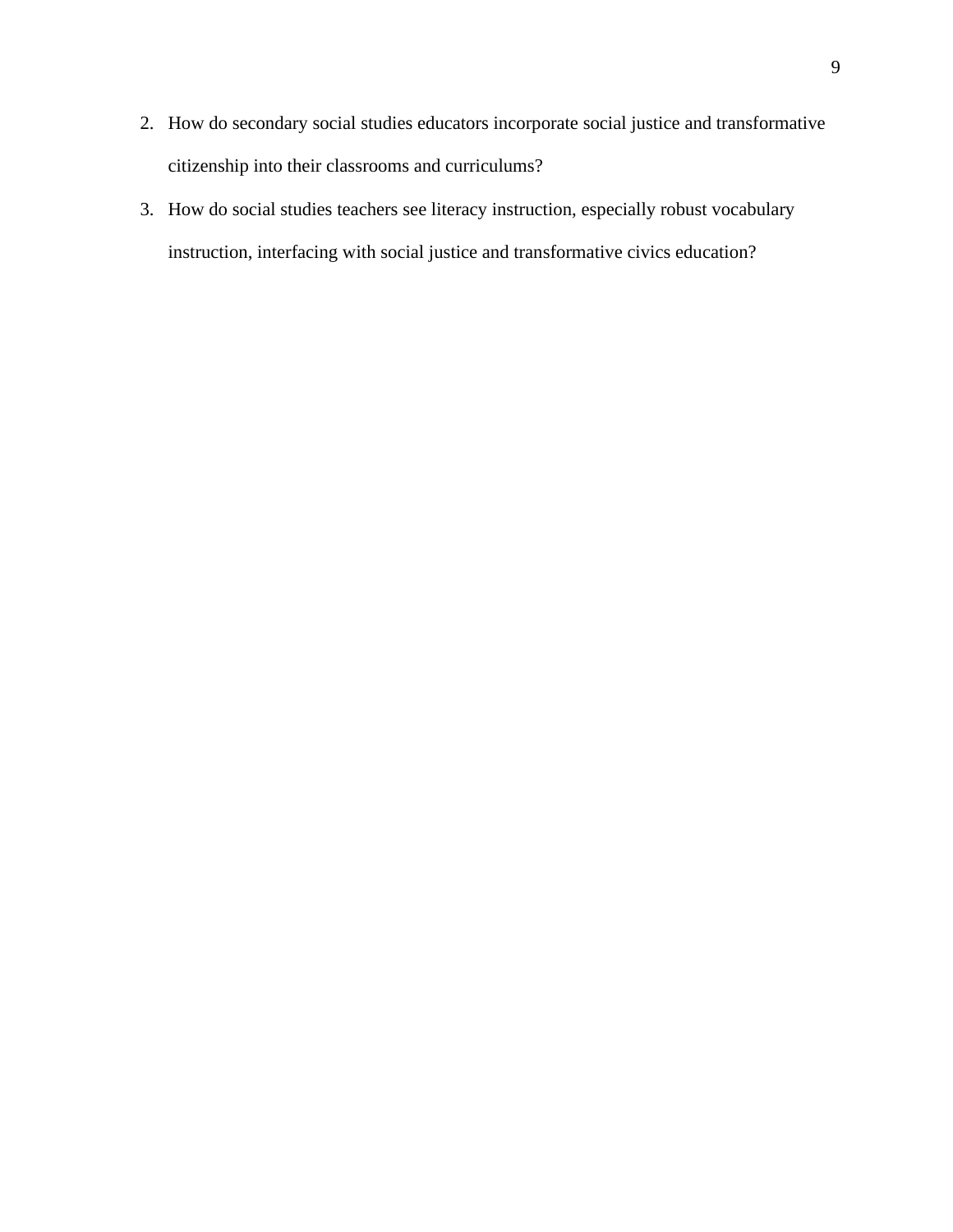#### **Section II: Literature Review**

# *Introduction*

Secondary social studies teachers have an obligation to present important content in an engaging manner, develop 21st century literacy and inquiry skills, and inculcate the values of justice and equality in the future citizens of a diverse nation. Banks (2017) articulated a vision of transformative civic education that emphasized human rights to help students to become "fully participating citizens in the polity while retaining important aspects of their home and community cultures" (p. 368). Unfortunately, continued racial disparities in education, housing, and wealth cast a pall over the American political project. While not a panacea, interfacing vocabulary instruction with transformative civics values has the potential to make a difference on the margins.

Extensive research links vocabulary knowledge to reading comprehension (Stanovich, other study) and there is wide scholarly agreement about what constitutes quality vocabulary instruction. Quality, or robust vocabulary instruction (Beck & McKeown, 2007), features explicit teaching, intentional word selection, student-friendly definitions, semantic connections, morphemic instruction, and repeated exposure and authentic use (Adlof, Frishkoff, Dandy, & Perfetti, 2016; Beck & McKeown, 2007; Coyne, McCoach, Loftus, Zipoli, & Kapp, 2009, Wright, T. S., & Cervetti, 2017). There is less agreement, though, about which words teachers should explicitly instruct during the school year.

This action research study proposed a fusion between transformative citizenship values and vocabulary best-practices. Clearly, no shift in the vocabulary pedagogy could mitigate racial and economic inequality. However, fostering democratic virtues in all students, especially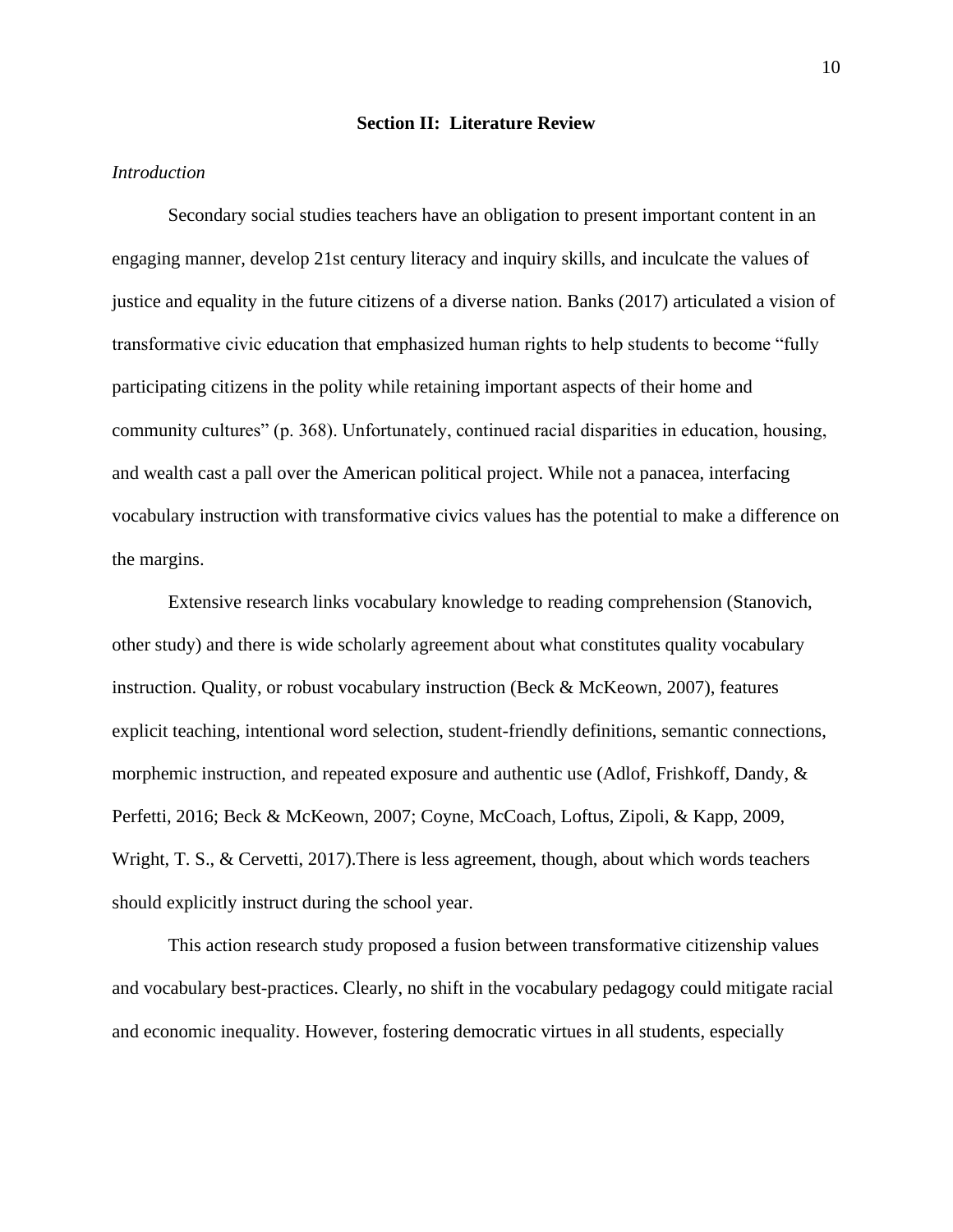privileged ones, is within the reach of social studies teachers whose impact has the potential to reverberate down the line.

#### *Core Research Questions*

The following interrelated research questions guided the study: What type of vocabulary and literacy instruction do secondary social studies educators receive during their training? How do secondary social studies educators incorporate social justice and transformative citizenship into their classrooms and curriculums? How do social studies teachers see literacy instruction, especially robust vocabulary instruction, interfacing with social justice and transformative civics education?

# *Research Process*

This action research project utilized a variety of resources. The Educational Resources Information Center (ERIC) database, accessed via Sacred Heart University's Ryan Matura Library website, served as the primary research repository and access point. Additionally, multiple government websites, including the Census Bureau, Federal Reserve System and National Center for Education Statistics provided data on diversity, test scores, and wealth in the United States. Other websites, including the Opportunity Insights page run by Raj Chetty of Harvard University, the University of California Los Angeles' Civil Rights Project, and the Washington, D.C. think tank the Brookings Institute, gave invaluable data on the current state of school desegregation and the link between neighborhood and future life success.

The study's focus underwent consistent revision during the research process. Initially centered on vocabulary best practices in the classroom, the researcher determined that there was already wide consensus in the literature and that further study was unnecessary. At the same time the lack of consensus about how to select vocabulary words stood out, since vocabulary selection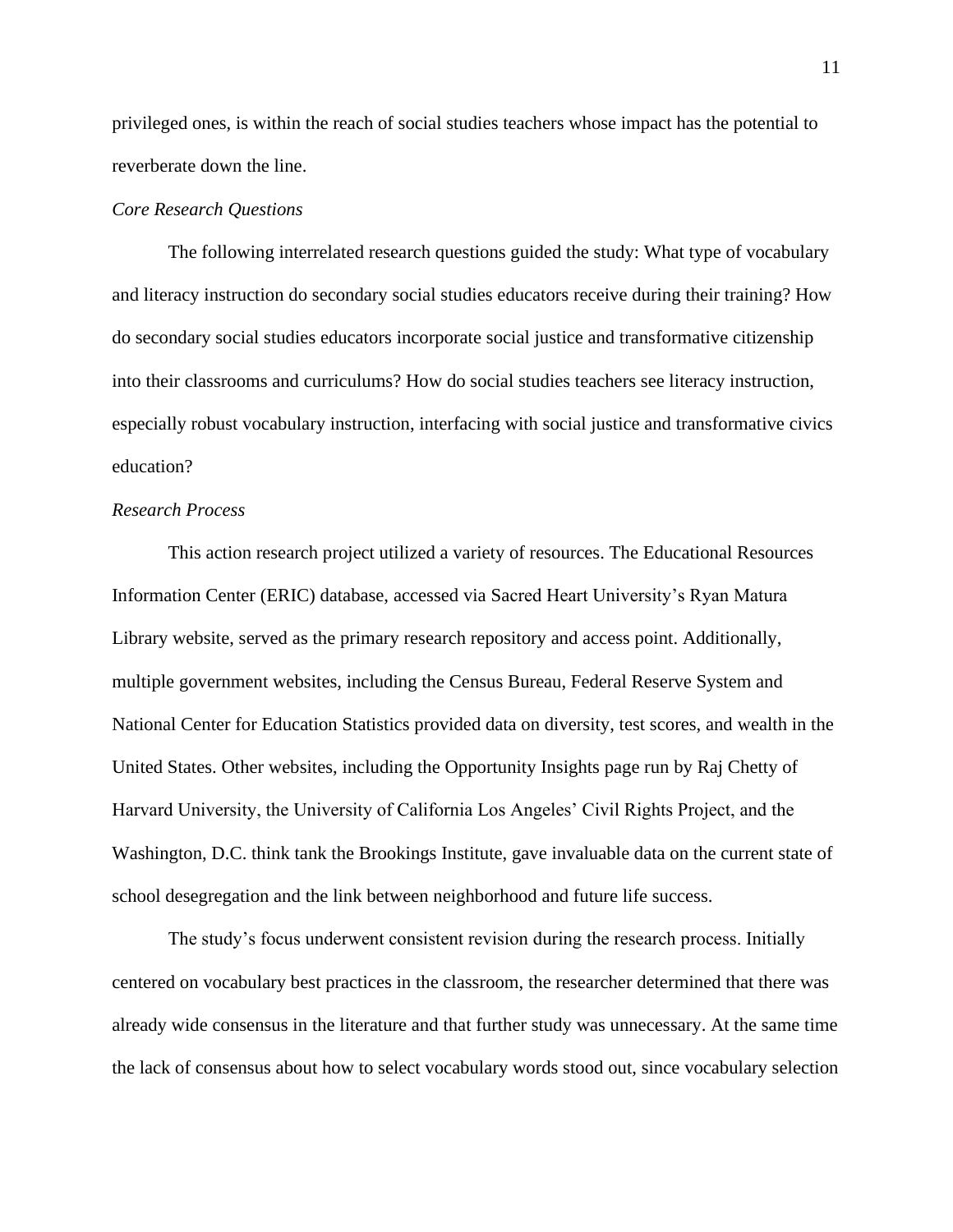is one of the most important choices a secondary social studies educator makes when planning a unit of study or lesson. Of particular interest was the possibility of connecting vocabulary instruction and transformative civics education; for example, when given a choice between directly instructing the term "segregation" or "mercenary," could one promote more just, democratic values than the other? This action research sought to explore the connection between literacy, especially vocabulary, and social justice and transformative civics education.

# *Format for the Review of Literature*

This literature review begins with a justification for the use of older sources and then defines relevant terms. Following the definition of terms, the literature review details the two foundational theoretical perspectives this action research utilizes, multicultural education and transformative citizenship education. After an exploration of the foundational theories, the literature review establishes the links between vocabulary knowledge and reading comprehension, an important reason why vocabulary is the pedagogical vehicle for this study. Next, an analysis of the research contrasts the consensus on quality vocabulary instruction with the relative discord about selecting words to actually teach. The conclusion reflects the core mission of a social studies education, outlining Banks' (2011, 2017) notion of transformative civic education.

Ultimately, a typological framework considered topics that guided the study, including vocabulary as essential to the construction of meaning, the well-established principles of effective vocabulary instruction, the concern about which vocabulary words to teach, and the reconciliation of democratic deconsolidation and civic knowledge in a process that posits a transformation of the two.

# *Justification for Using Older Sources*

12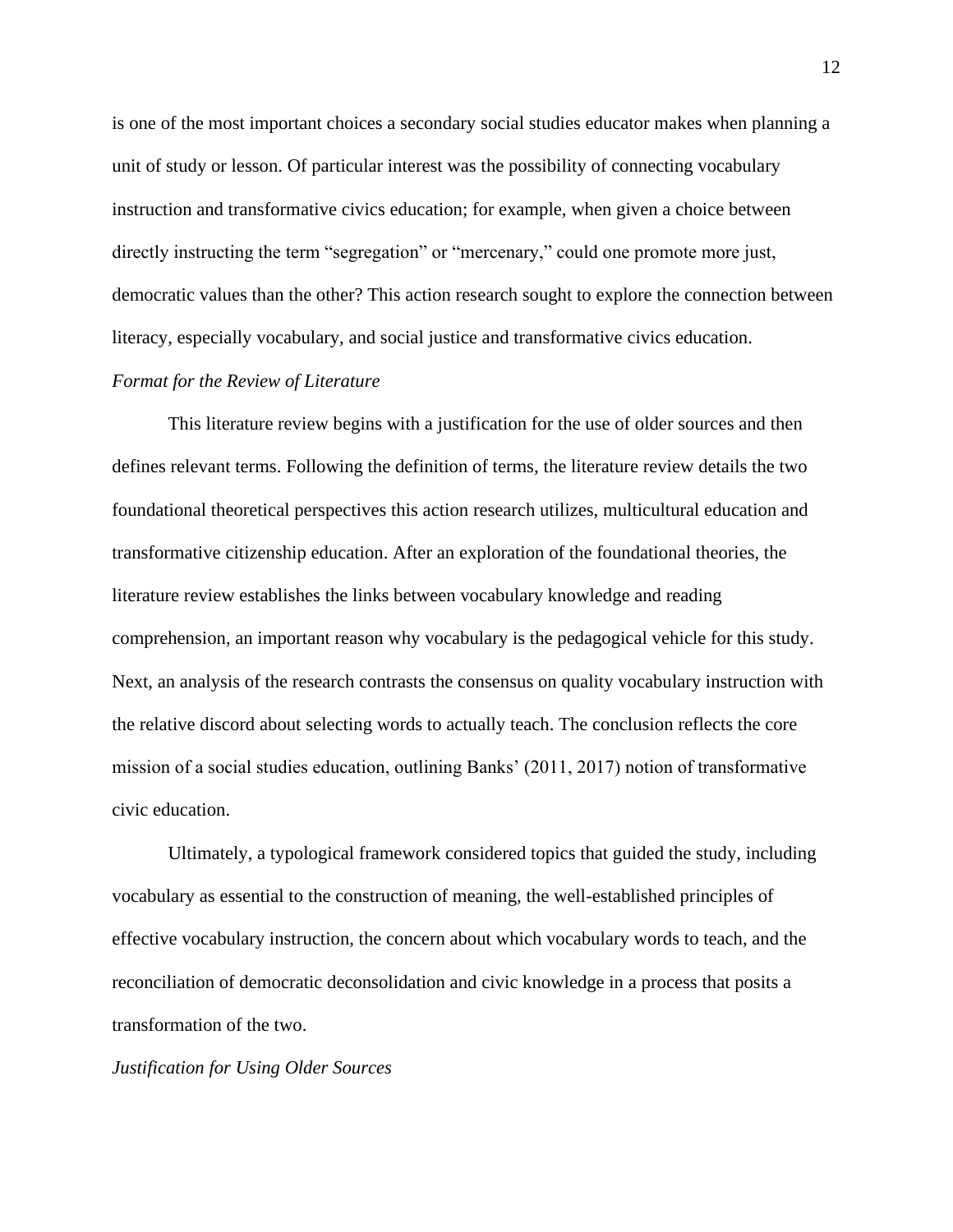Whenever practical, this action research project used current sources from the last seven to ten years. Works older than ten years, including some over thirty years old, provided either historical context or were seminal studies for the topics at hand. For example, 1985's *Becoming a Nation of Readers,* 1995's *Differences in the Everyday Experiences of Young American Children*, and 2000's National Reading Panel report on the five core domains of reading helped develop a trajectory of vocabulary instruction in the United States over the last generation. A current understanding of the Common Core Standards' focus on vocabulary would be difficult without an understanding of its intellectual predecessors.

Other works were too-often cited or essential to the project to leave out. Banks' 1993 *Multicultural Education: Historical Development, Dimensions, and Practice* was a foundational work in multicultural education theory, as he compiled the burgeoning field's research into one coherent strand. Similarly, while not a core piece of the project, *Ladson-Billings Toward a Critical Race Theory of Education* (1995) established critical race theory in education and this project owes an intellectual debt to her work. Over the years the vocabulary literature confirmed many of its early findings. Thus, older but oft-cited sources by Nagy (1984, 1988) and Beck and McKeown (2007) hold up today and continue to play a key role in the vocabulary literature.

#### **Definition of Terms**

#### *Tier I, Tier II, Tier III words*

Beck, McKeown, and Kucan (2013) developed a tiered system to help teachers select words to teach. Tier I words constituted those used every day, Tier II words were those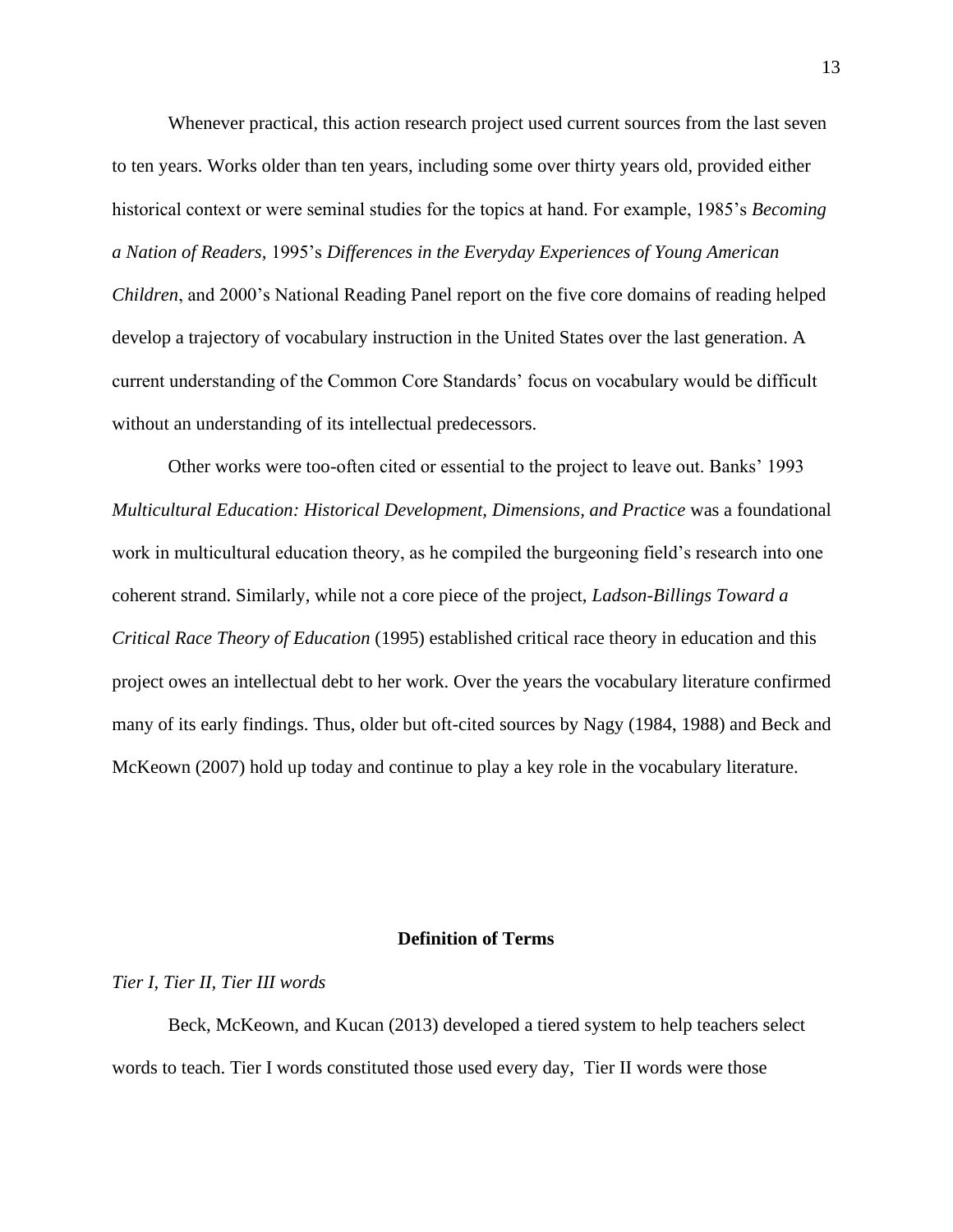appearing in mature, academic texts, regardless of subject, and Tier III words were contentspecific terms. In their estimation instruction should focus on Tier II words because of their utility across different subject areas. An example of a word encompassed within Tier I is "happy," a Tier II example might be "synthesize," and a Tier III example "ribosome," referring to the part of a cell that produces protein molecules. Tier I words rarely require instructional attention, meaning vocabulary instruction refers to teaching well those Tier II and Tier III words not encountered in everyday speech.

#### *Robust Vocabulary Instruction*

A term for effective, rich vocabulary instruction used by Beck, McKeown, and Kucan (2013). Robust vocabulary instruction involves directly explaining student-friendly meanings and using repeated,thought-provoking, playful activities.

### *Selecting Words for Instruction from Text (SWIT)*

A method for selecting words to teach, SWIT breaks down unfamiliar words into four categories: essential, valable, accessible, and imported (Graves et al, 2014). For teachers, it recommends a process of identifying potentially unfamiliar words, breaking them into the aforementioned categories, determining the best types of instruction, and implementing that instruction.

#### *Multifaceted, Comprehensive Vocabulary Instruction Program (MCVIP)*

A four part approach to teaching vocabulary focusing on providing rich language experiences, teaching individual words, teaching strategies for learning words, and fostering word consciousness (Graves et al 2014).

#### *Academic Vocabulary*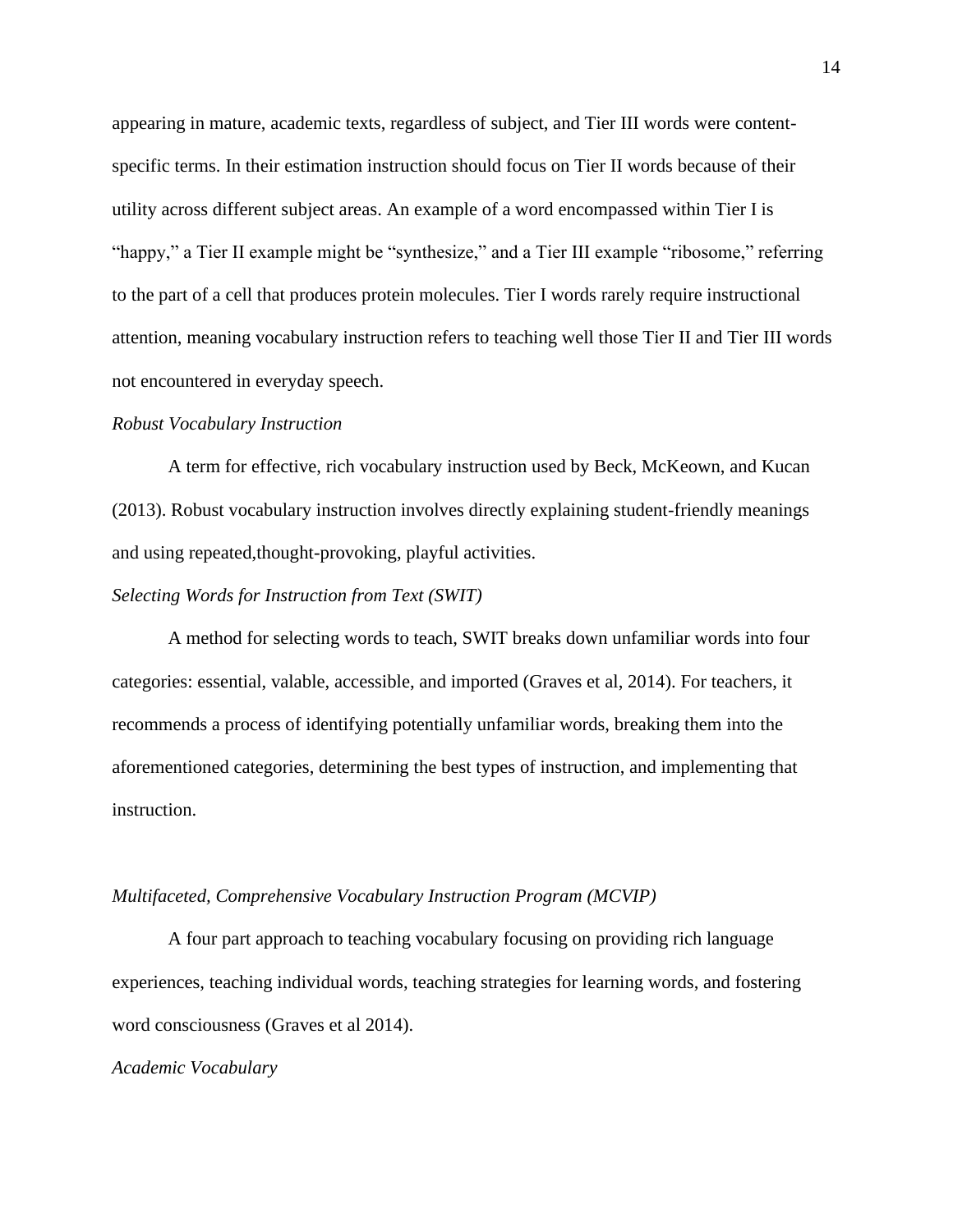A term used to describe interdisciplinary words found mostly in academic texts. Also applies to content-specific language such as "chromosome" or "hessian." (Nagy & Townsend, 2012)

# *Academic Language*

The specialized language, both oral and written, of educational institutions, print publications, and digital media. It features Latin and Greek roots, morphological complexity, and tends to be informationally dense and abstract (Nagy & Townsend, 2012)

#### *Word Mastery*

Beck, McKeown, and Kucan (2013) break word mastery into four hierarchical levels, including knowledge, general sense, context-bound knowledge, and decontextualized knowledge. The highest level involves an ability to use the word fluidly in different situations. *Morphological Analysis*

Morphological analysis is the study of meaningful word parts, including roots, prefixes, and suffixes (Gunning, 2018).

### *Transformative Civics Education and Values*

The notion developed by Banks (2004, 2011, 2017) that teachers need to promote the values of justice and equity to preserve a democratic nation state.

# **Theoretical Perspectives: Multicultural Education and Transformative Civics Education** *Multicultural Education*

Multicultural education theory and transformative citizenship theory comprise the intellectual superstructure for this action research study. Multicultural education began as an attempt to reform schools so they could better serve students of diverse racial, ethnic, and SES backgrounds. Banks (1993) synthesized the existing work at the time and proposed five core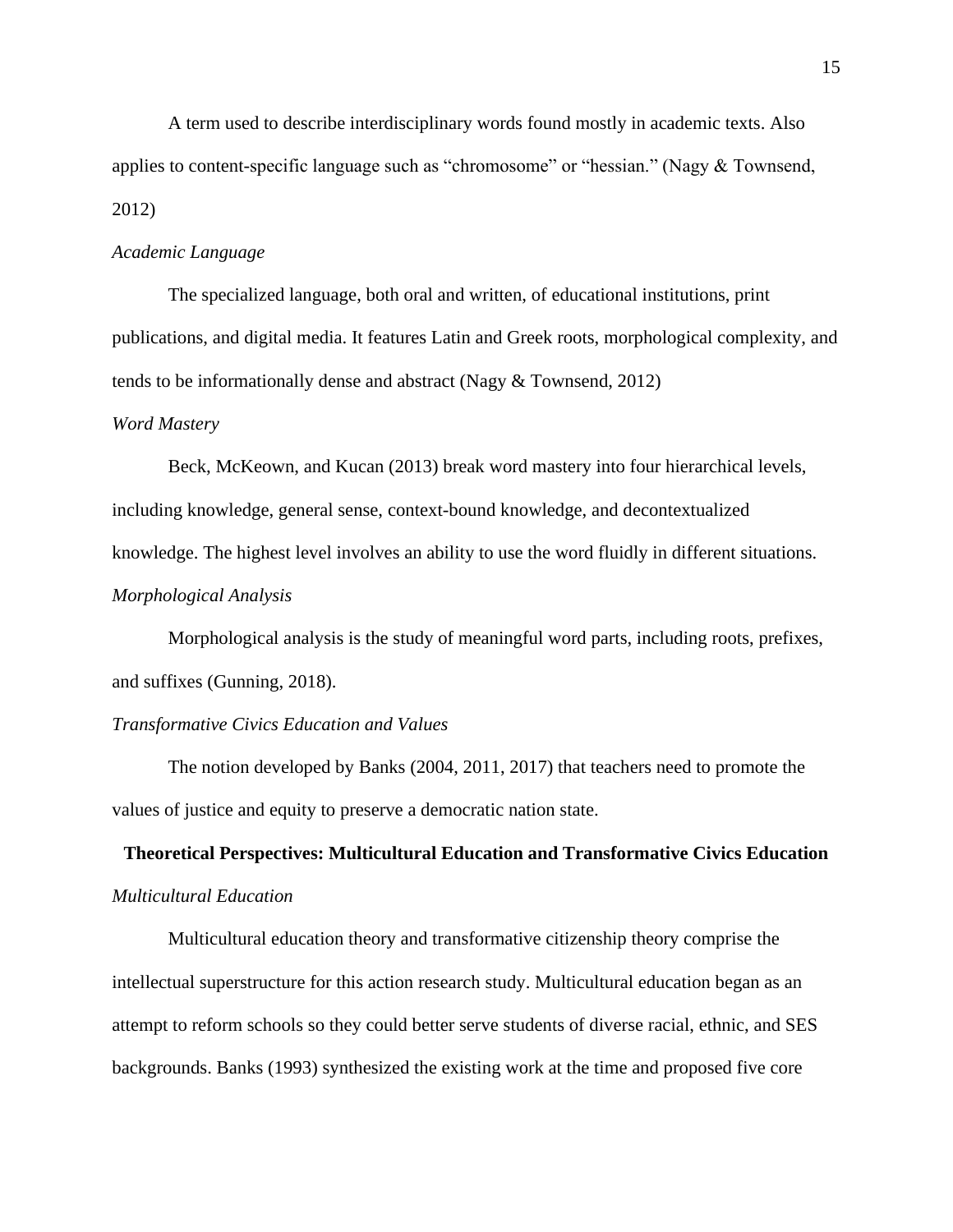dimensions to multicultural education: content integration, knowledge construction, prejudice reduction, equity pedagogy, and empowering school culture. Banks, particularly, emphasized the need for multicultural education to go beyond simple changes to curricular content. Later in his career he amalgamated multicultural education and civics education, positing that schools should be preparing students to be transformative citizens.

Banks (1993, 1998) worked to form a coherent theory of multicultural education. In his influential work *Multicultural Education: Historical Development, Dimensions, and Practice*, Banks (1993) posited five dimensions of multicultural education: content integration, knowledge construction, equity pedagogy, prejudice reduction, and empowering school culture and social structure. He pointed out that content integration, the first dimension, was the easiest to accomplish and that multicultural education should not be viewed "only or primarily as content integration" (Banks, 1993, p. 5). Knowledge construction, the second dimension, asked teachers and students to go beyond content and examine the "implicit cultural assumptions, frames of reference, perspectives, and biases within a discipline influence the ways that knowledge is constructed within" (Banks, 1993, p. 5).

### *Transformative Civics Education*

Later in his career, Banks (2004, 2011, 2017) developed the notion of transformative civic education for American schools. He framed the central challenge facing democratic nationstates, and by extension the social studies educators teaching civics, as how to integrate diverse ethnic, cultural, linguistic, and religious groups in a way that allows them to be full political and societal participants while retaining their group identities (Banks, 2017). He wrote that civic education for citizens should "include human rights but emphasize helping individuals from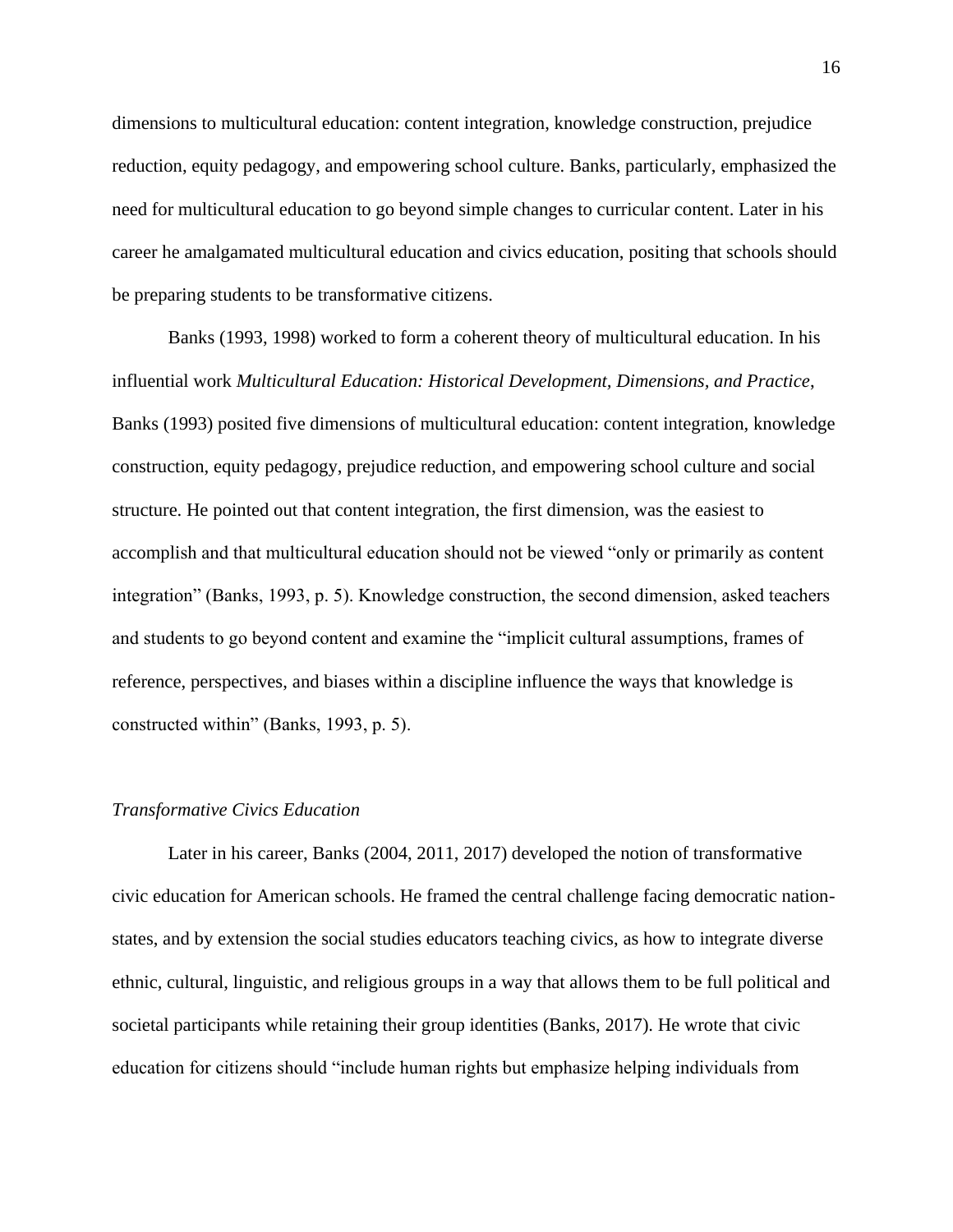diverse groups learn to become fully participating citizens...while retaining important aspects of their home and community cultures" (Banks, 2017, p. 368). He recommended that schools prioritize civics education, which itself has a unifying effect, implement civic action programs connected to communities, and integrate ethnic studies throughout the curriculum (Banks, 2017).

### **An Historical Overview of Vocabulary and the "Word Gap"**

Although government publications such as 1985's *Becoming a Nation of Readers* and 2000's *Report of the National Reading Panel* established a national discussion about vocabulary instruction, Hart and Risley's 1995 book-length study *Differences in the Everyday Experiences of Young American Children* jolted educators on a visceral level. Responding to the social upheaval of the 1960s civil rights movement and Great Society's "War on Poverty," they sought to explain why "many children from families in poverty lack the vocabulary used in advanced textbooks" (p. 192). Their primary focus was on the differences in language development between disadvantaged groups and their more affluent peers.

Having taped and transcribed over 1300 hours of observations in homes, they set about coding and analyzing the data. Most importantly, they found that children's patterns of speech and variety of vocabulary closely mirrored their parents; indeed, their results determined that 86 to 98 percent of children's vocabulary were also in their parents' vocabularies. Their headline conclusion was that children on welfare had less than one-third as much experience with words (616) in an hour than did children in professional households (2153). Projecting forward, Hart and Risley (1995) estimated a 32 million "word gap" between professional households and households on welfare by age four (a difference of 1540 words heard per hour). Notably, the "word gap" did not describe word knowledge but exposure to words while supervised by a primary caregiver. The results led them to conclude that "the problem of skill differences among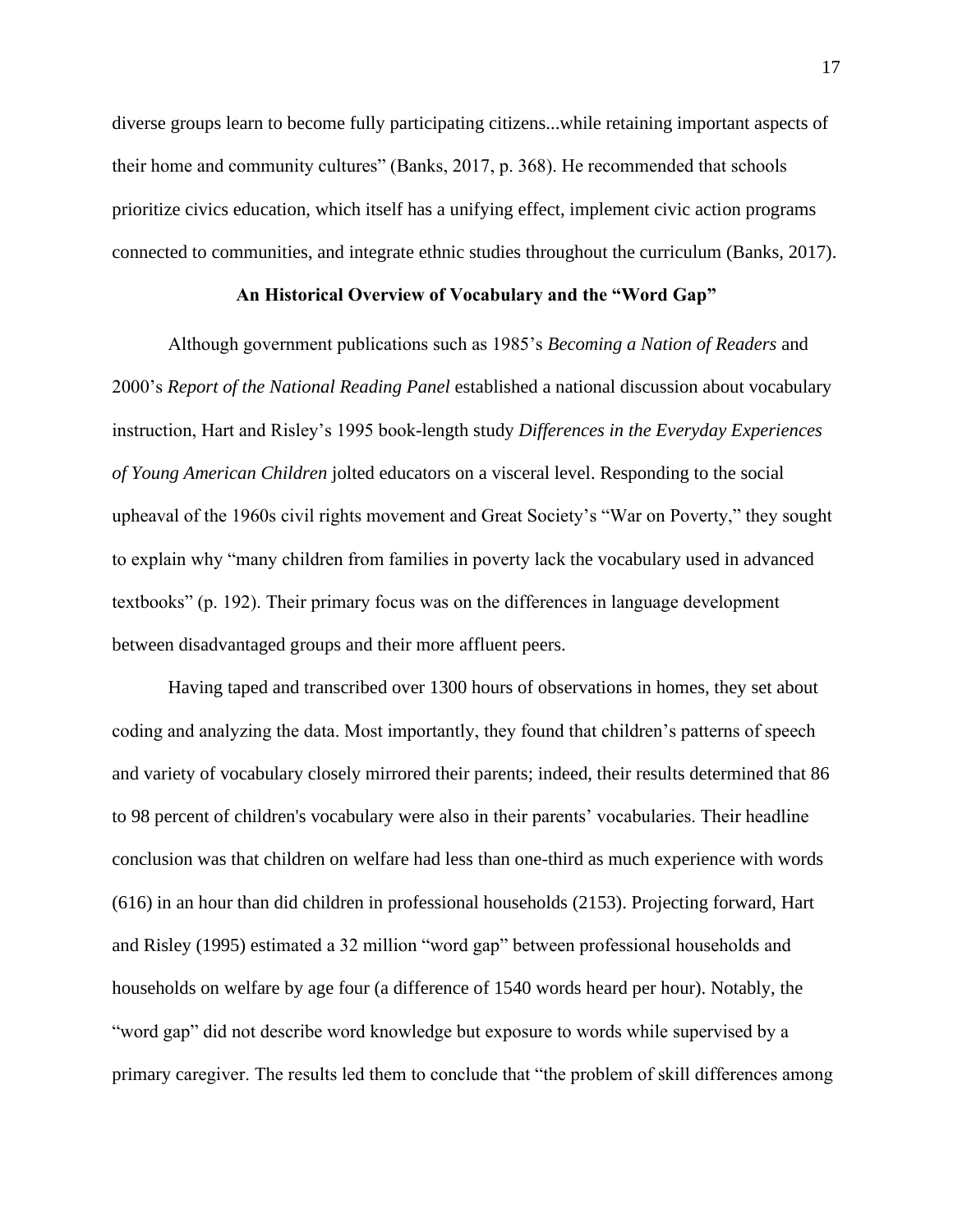children at the time of school entry is bigger, more intractable, and more important than we had thought" (p. 193).

Scrutiny and criticism trailed the study after its publication. Some of the critiques went to the authors' historical assumptions, including the supposition that "desegregation laws removed barriers to jobs, housing, and educational institutions (Hart & Risley, 1995, p. 1)," which proved to be a far too optimistic assumption (Coates, 2014). Other claims, including the theory that those on welfare raised children in a "culture of poverty" instead of what Hart and Risley termed "mainstream culture," (p.2-3) were also disputed.

Later scholarly work also disputed the findings themselves. Sperry, Sperry, and Miller (2018) conducted a replication study and found that the results did not support Hart and Risley's conclusions. Instead, they found that the "differences in the number of words children hear cannot be predicted by socioeconomic standing alone" (Sperry, Sperry, & Miller, 2018, n.p.). Their hybrid ethnographic and vocabulary study drew on longitudinal findings from five diverse American communities, three urban and two rural, two poor, two working class, and one middle class. Unlike Hart and Risley (1995), who considered primary care givers only, Sperry, Sperry, and Miller (2018) attempted to capture the richness of households with different beliefs about family life and where "many lived in large families with several siblings and frequent comings and goings of other family members and friends" (Sperry, Sperry, & MIller, 2018).

Their findings starkly contrasted with those of the work of Hart and Risley (1995). They found that children in South Baltimore, a poor community, heard 1,048 words per hour from primary caregivers, not the 616 Hart and Risley found for welfare households, totaling approximately 60% more words than Hart and Risley (1995) found. More strikingly, children in a low income Alabama African American community heard 1,838 words from their primary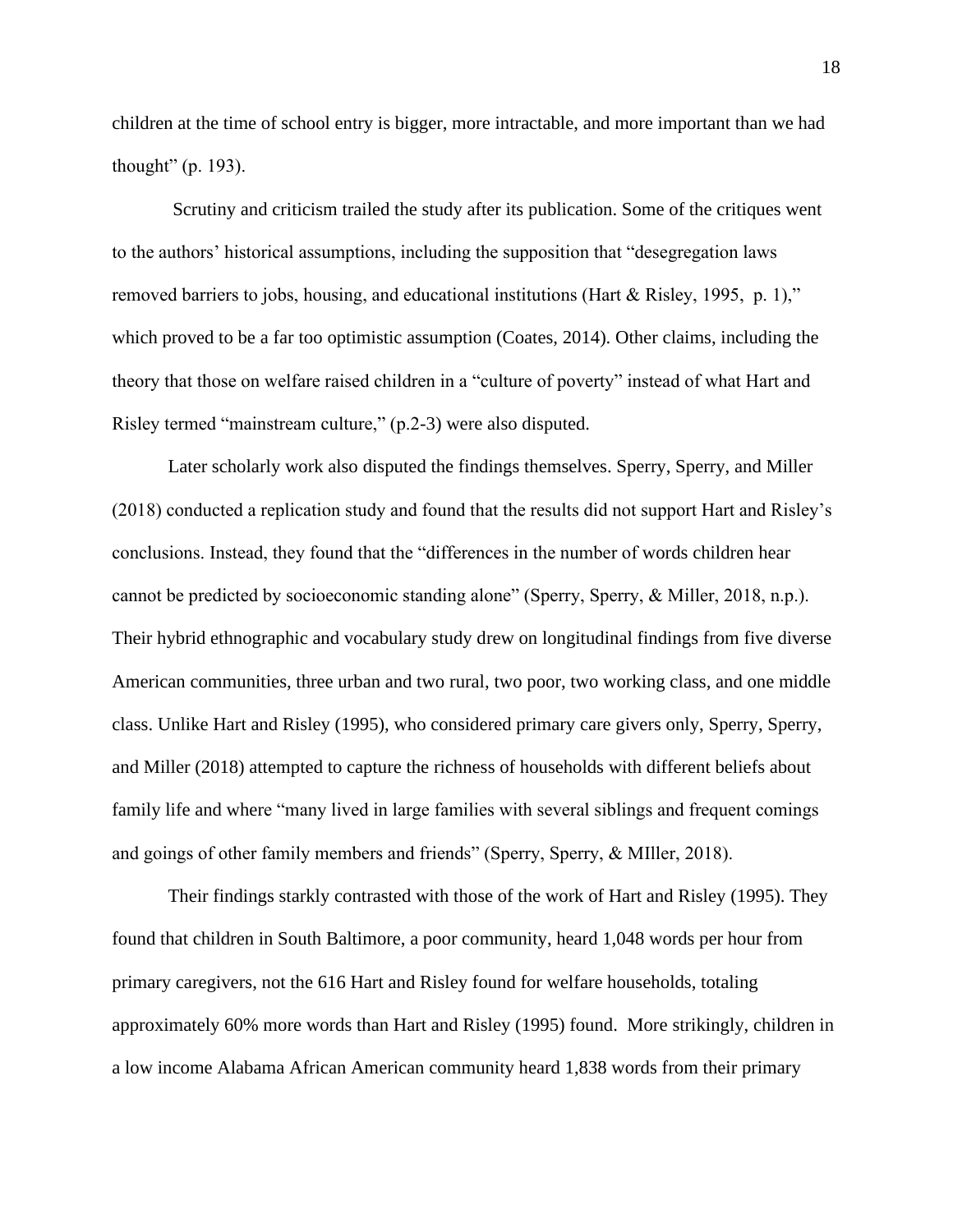caregivers alone , nearly three times the number of words heard by Hart and Rilsey's welfare group. Ultimately, Sperry, Sperry and Miller (2018) suggested that the families in Hart and Risley may have been outliers and suggested that definitions of verbal environments that exclude multiple caregivers and bystander talk "disproportionately underestimate the number of words to which low-income children are exposed. (Sperry, Sperry, & Miller, 2018, p. 1)."

Another replication attempt (Gilkerson et al., 2017) which used 329 families and a small recording device, found a gap of four million words heard between SES groups by the age of four million, not 32 million. Attempting to provide a more natural environment free from a bulky tape recorder or observers, they used a small recording device and analyzed over three thousand hours of recordings through the Language Environmental Analysis System (LENA). While they did indeed find significant differences in words heard and spoken between SES groups, they found that in-group variance was high.

#### **Studies Affirming the Link Between Vocabulary Instruction and Reading Comprehension**

There is a clear and consistent link between vocabulary and reading comprehension in the research literature. Two longitudinal studies, in particular, established that connection. Cunningham and Stanovich (1997) argued that early reading ability, including initial speed and vocabulary acquisition, predicted reading scores in 11th grade. They recruited 56 first grade, middle class students, 32 boys and 24 girls, for a ten year study of reading interventions. They established a baseline for the students using the Nelson-Denny Reading Test, Peabody Picture Vocabulary Test, a print exposure measure (ARTMRTZ), and others. During their schooling, students received basal instruction, a phonics workbook program, and a spelling and writing curriculum developed by their teachers. After ten years, 27 students remained in the district to provide results. An important caveat was that reading ability in 3rd and 5th grade was even more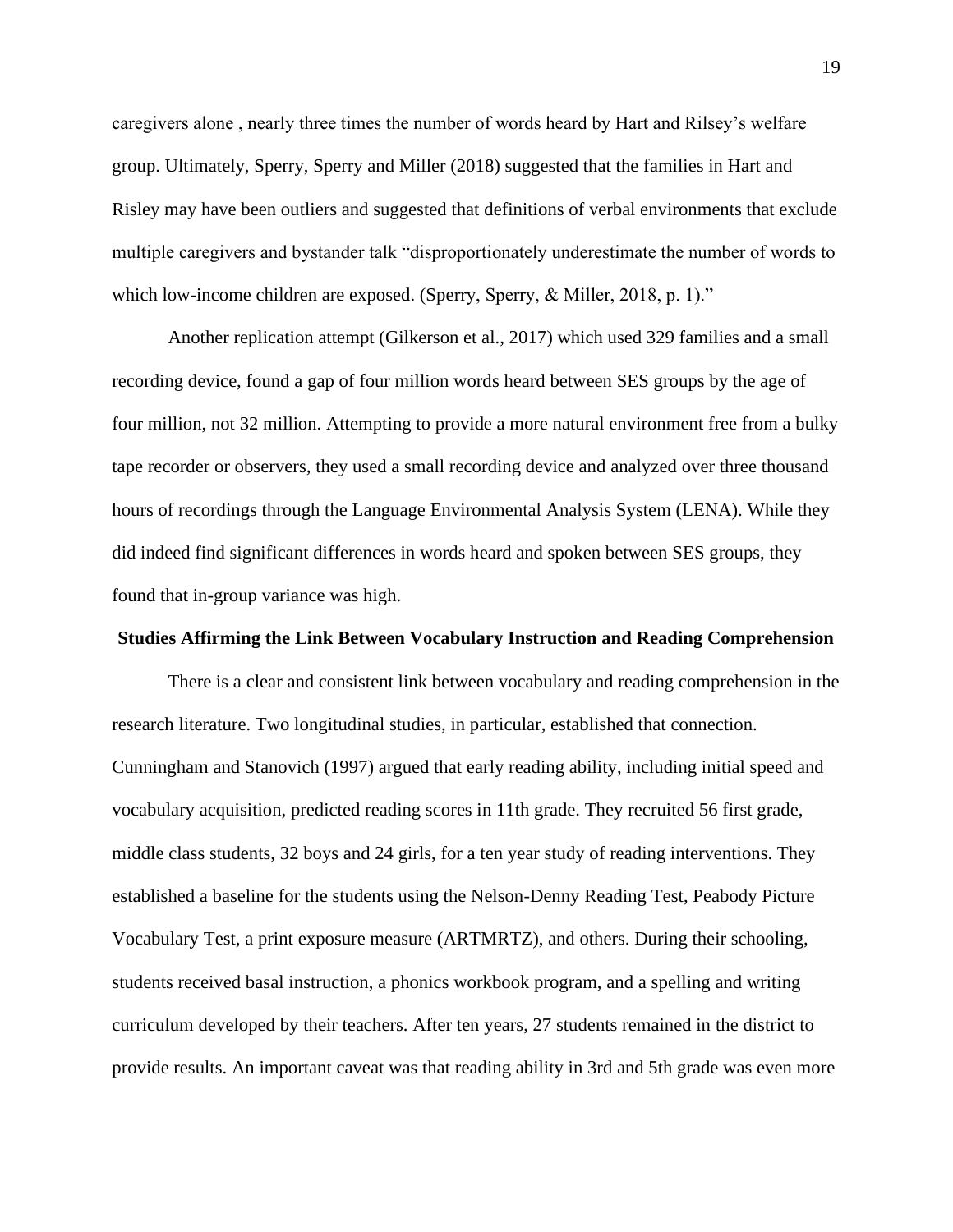predictive, suggesting that students who lag in first grade but catch up by 5th grade have strong outcomes.

A replication study by Sparks, Patton, and Murdoch (2013) confirmed Cunningham and Stanovich's (1997) findings. However, unlike the earlier study they found that 2nd and 3rd grade reading ability strongly correlated with 10th grade ability, suggesting that interventions have less time to take hold in order to be effective. Their study administered fifty-four 1st grade students reading, spelling, vocabulary, IQ, and listening comprehension measures, testing them again when the students reached 10th grade. Like the earlier study, they found that the "speed of initial acquisition by 1st grade in overall reading, word decoding, spelling, and vocabulary was related to ability in these skills in later grades" (p. 207). Early vocabulary acquisition, in particular, was essential for growth in vocabulary over time.

# *Quality Vocabulary Instruction: Wide Consensus*

There is consistent agreement among scholars dating back to the 1980s about what constitutes effective vocabulary instruction. Nagy's groundbreaking (1985) meta-analysis of effective vocabulary research found three core qualities of powerful vocabulary instruction: words being learned in comparison to related words, which he termed integration, repetition in different contexts, and using word meanings to make inferences. A more recent meta-analysis by Neuman and Wright (2014) increased the number to five core qualities: explicit and implicit instruction, intentional word selection, building word meaning thorough knowledge networks, repeated exposures, and ongoing professional development for teachers. These findings, thirty years apart, largely agree with one another and capture the overall landscape of research on vocabulary instruction.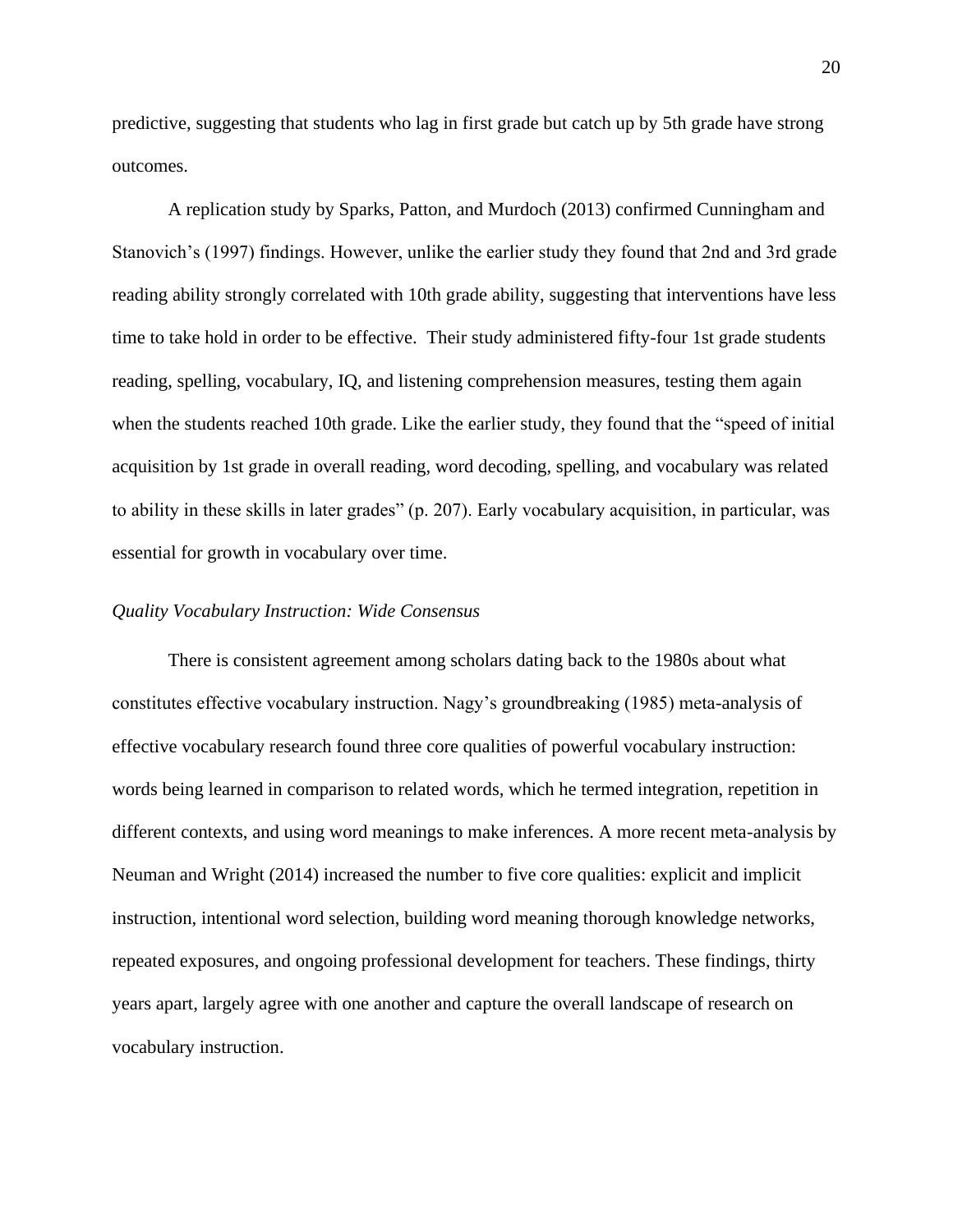Beck and McKeown, in conjunction with Kucan, contributed valuable work to the vocabulary instruction literature. Beck and McKeown (2007) confirmed conventional wisdom and found that "more instruction brings about better results" (p. 264) and that in particular, students responded to instruction that required them to "make decisions about the appropriateness of contexts for newly learned words, develop uses for new words, and explain why uses made or did not make sense" (p. 264). Their 2007 paper was actually the combined findings of two separate but related studies. The first compared the word learning of 98 kindergarten and first grade students, 52 of whom received robust instruction and 46 of whom received business-as-usual instruction. The second study, meanwhile, examined the difference in word learning of 76 kindergarteners and first graders, half of whom received three days of instruction and half of whom received six days. Finding that associative learning activities and more instruction generally leads to better outcomes, they termed this type of instruction robust, or rich, vocabulary instruction; they contended that it went well beyond what typical classroom activities asked students to do with words.

Coyne, McCoach, Loftus, Zipoli, and Kapp (2009) affirmed that extended opportunity with words produced a deeper and more refined knowledge of vocabulary, concluding that "word knowledge may not become permanent or fully established unless students receive continued encounters with target words over time" (p. 15). Their goal was to study the effects of direct, powerful instruction of vocabulary words compared to incidental exposure during read alouds. Terming the two methods "embedded" versus "extended" instruction, graduate students received training in the two methods prior to implementation. Focusing on a low-achieving Northeast district where only eight percent of fourth graders met the state goal in reading, they taught target words to a group of 42 kindergarteners using both methods. Comparing posttest results, they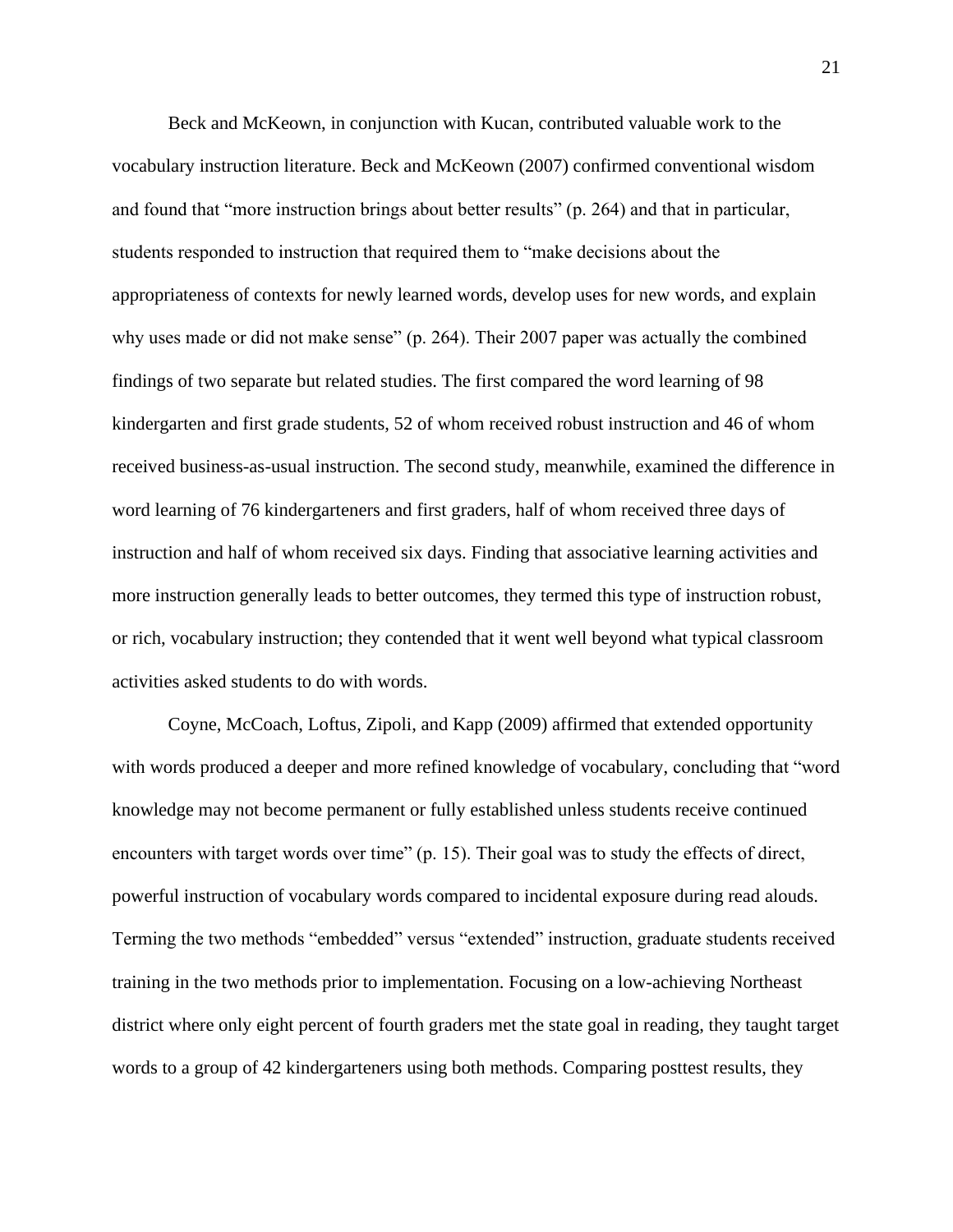determined that there were "statistically significant differences at posttest favoring words taught with extended and embedded instruction over words receiving only incidental exposure during story reading on all measures" (p. 14).

Adlof, Frishkoff, Dandy, and Perfetti (2016) came to a similar conclusion highlighting "the importance of repeated exposures to high quality contexts for robust word learning" (p. 1). However, their results went beyond the need for repeated exposures to vocabulary, finding that orthographic learning depended on the number of exposures but emphasizing that "the quality of a context is a major factor in word semantic learning" (p. 31). Their goal was to study whether partially-known words were better targets for instruction instead of completely novel terms. Examining 38 students grades four through six and 18 adults, all of whom scored above average on reading comprehension measures, they determined that "familiarity with a word prior to instruction does not necessarily improve word-learning outcomes" (p. 1). Instead, like most previous vocabulary instruction studies, they reiterated the need for repeated and robust exposures to words with active, engaging activities afterwards to cement the learning. *Selecting Words to Teach: Less Consensus*

While the research largely agrees about how to teach vocabulary, there is relatively little consensus about what vocabulary words to teach. In an exhaustive review of previous work and new research, Nagy, Anderson, and Bolt (1982) determined that printed school books in English contained approximately 88,500 distinct words. Considering instructional implications, they wrote that

Even the most ruthlessly systematic direct vocabulary instruction could neither account for a significant proportion of all the words children actually learn, nor cover more than a modest proportion of the words they will encounter in school reading materials (p. 1).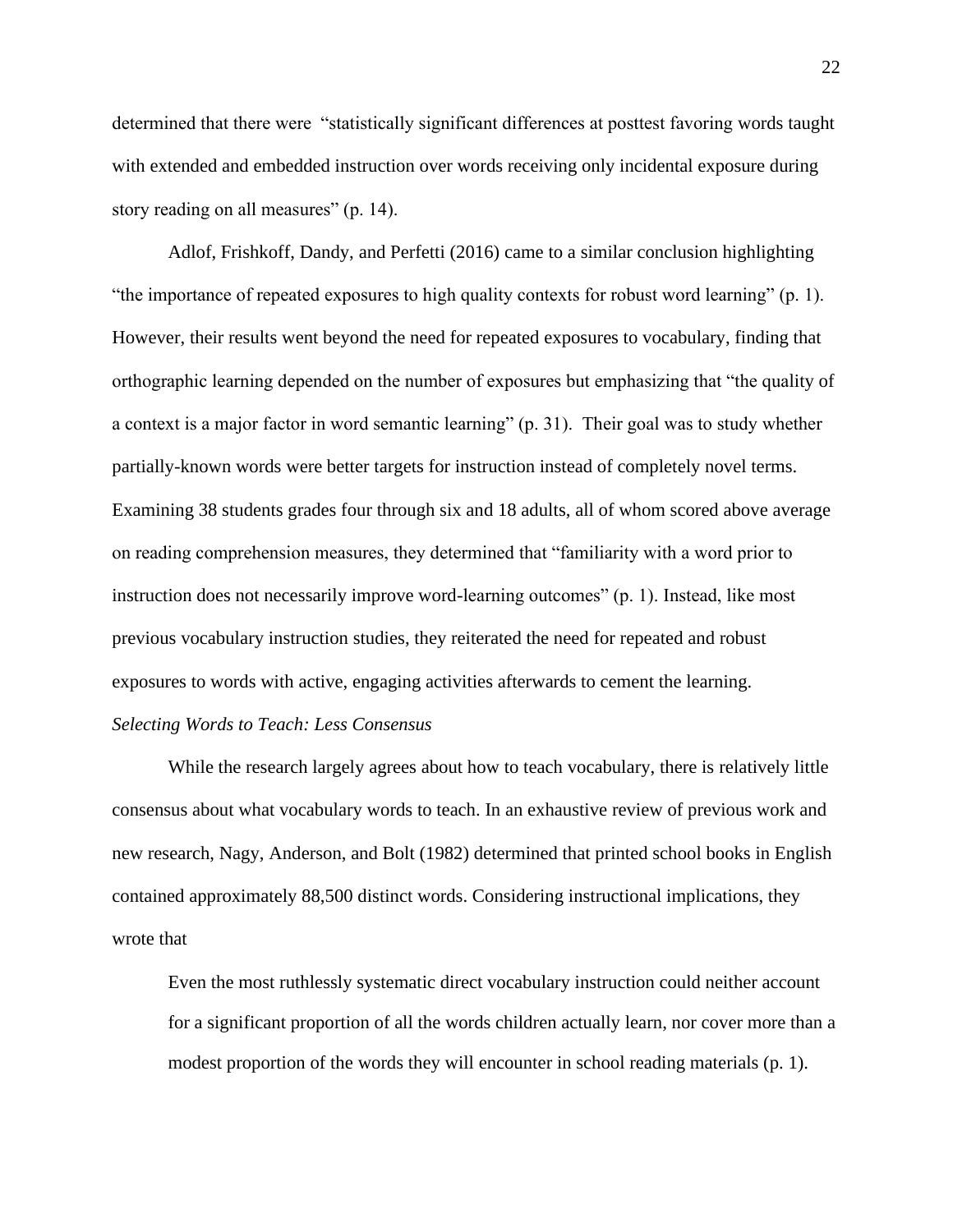Extrapolating from Beck, Perfetti, and McKeown's work (1982), Nagy (1984) estimated that at best, an intensive, robust vocabulary program could cover approximately 400 words per year, well short of the total words children would encounter in school texts. Expanding on these conclusions, Nagy (1985) determined that "the most powerful method of vocabulary instruction (robust) is quite inefficient and the least powerful method (context) is quite efficient" (p. 1). He argued that selecting those 400 words is one of the most important decisions a teacher makes.

Beck, McKeown, and Kucan (2013) recommended using a three tier system when determining which words to teach. In their system, Tier I words constituted those used every day, Tier II words were those appearing in mature, academic texts, regardless of subject, and Tier III words were content-specific terms. In their estimation instruction should focus on Tier II words because of their utility across different subject areas. Graves and his colleagues (2014) developed a system termed Selecting Words for Instruction from Text (SWIT), which breaks words into four unfamiliar typologies: essential, valuable, accessible, and imported. They recommend teachers begin by identifying potentially unfamiliar words in a text and then break those words into the previous categories. Once instructors have done so, they choose the activities and strategies best suited to the particular words, while also considering whether any of the unfamiliar words are not important enough to warrant instruction. Coyne and colleagues (2007) proposed yet another framework for word selection focusing on two categories: words reserved for embedded instruction and those reserved for extended instruction. Embedded instruction words are academic words encountered in advanced texts and discourse but not essential for immediate comprehension, whereas extended words are those immediately needed to understand the ideas and concepts of a text. Teachers would then match the two categories of words to the instruction best suited.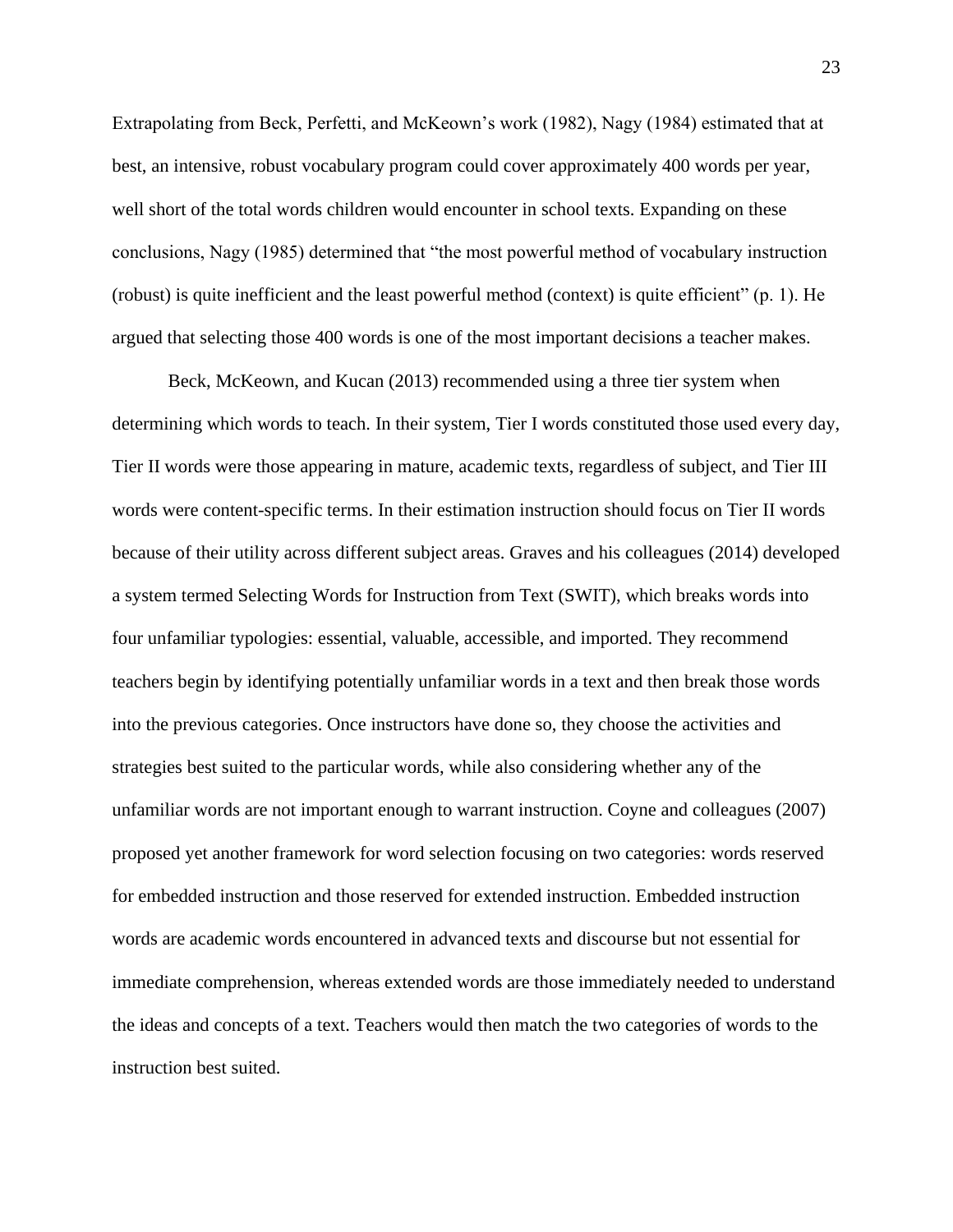#### *Vocabulary and Literacy Practices Among Social Studies Teachers*

Studies examining vocabulary and literacy practices among social studies educators revealed mixed practices. Swanson et al (2016) observed differing degrees of supportive vocabulary practices among 11 social studies teachers and 9 English language arts teachers. Conducting 137 observations over the course of a school year, they found morphology instruction occurring in only 3.8% of classes (p. 209). Additionally, they observed that in social studies classrooms the "most frequently observed vocabulary instructional method was teacherpresented definitions, and teachers presented these definitions with low-average quality" (p. 215). Crucially, their observations indicated that "ELA and social studies teachers miss key opportunities to implement the type of vocabulary instruction that aids vocabulary acquisition and subsequent reading comprehension" (p. 216).

Harmon, Antuna, Juarez, Wood, and Vintinner (2018) investigated the vocabulary knowledge and practices of high school social studies teachers. Their interviews showed teachers grappling thoughtfully with vocabulary instruction, but struggling with challenges such as curriculum pacing and teaching complex, conceptual content to English Language Learners (ELL). Highlighting the tension between robust vocabulary instruction and real-world curriculum constraints, the authors noted "teachers felt pressured many times to move forward in covering topics" (p. 293) despite knowing that robust vocabulary learning involves "multiple exposures with words and terms in meaningful ways before word ownership occurs." (p. 293). These tensions may explain their stark conclusion that there isa "dearth of evidence that teachers provided opportunities for multiple, meaningful exposures to new terminology" (p. 295).

# **Summary**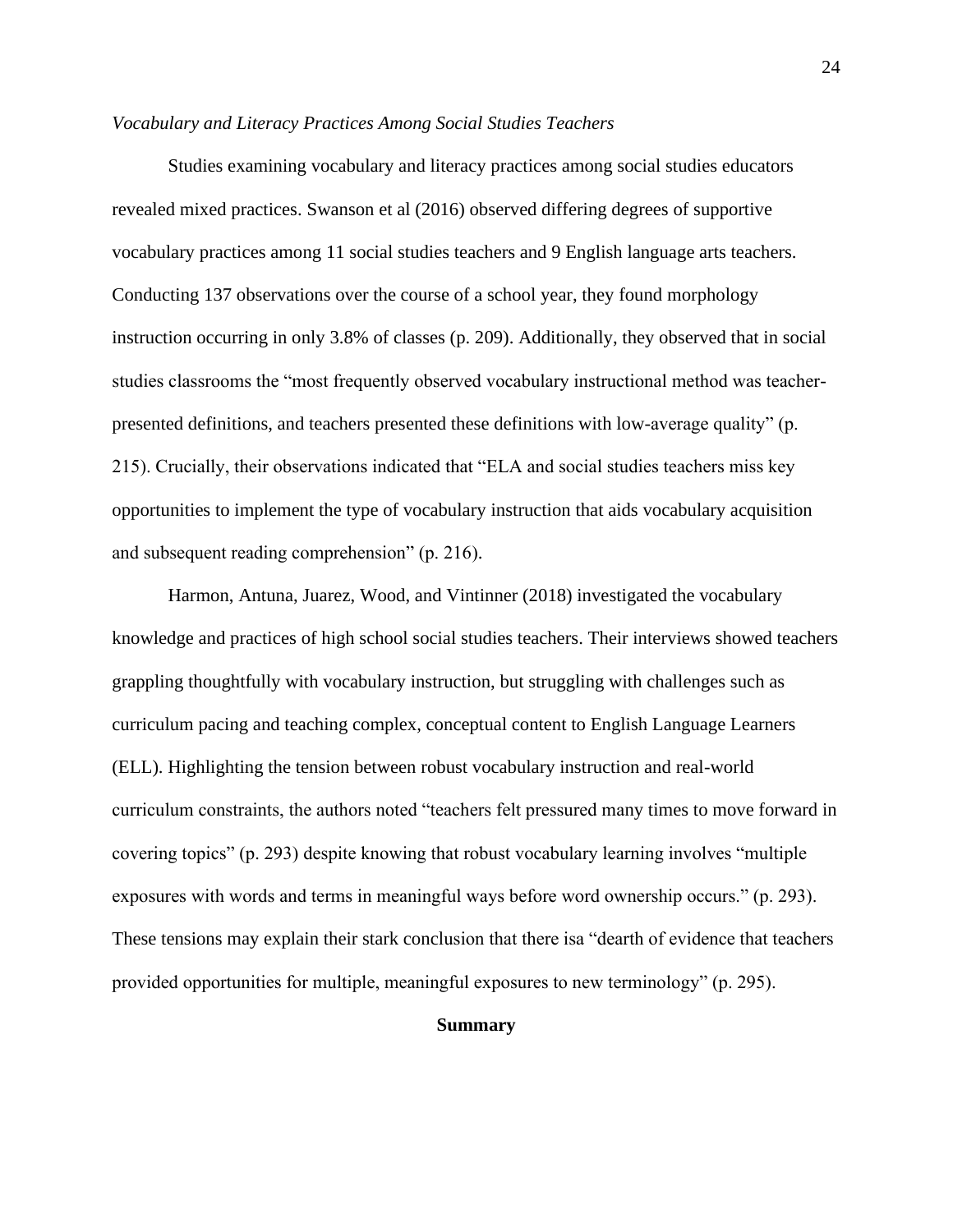The well-established link between vocabulary knowledge and reading comprehension (Cunningham & Stanovich, 1997; Nagy, 1998; Cromley, Snyder-Hogan, Luciw-Dubas, 2010; Sparks, Patton, & Murdoch, 2013; Vadsay, Sanders, & Logan Herrera, 2015) highlights the importance of quality vocabulary instruction in secondary social studies classrooms. While there is wide consensus about robust, or quality, vocabulary practices, there is less consensus about what words to teach. Given Nagy's (1988) estimate that only 400 words per school year can be taught using time-intensive, robust instructional methods, educators need to carefully choose the most meaningful words possible. What does efficient, wise vocabulary selection look like in a secondary social studies classroom?

Ultimately, the words teachers choose to explicitly instruct is a judgment call, and Banks' (2004, 2011, 2017) argument for transformative civics education could provide a possible answer. For schools with limited ethnic, racial, and socioeconomic diversity, purposeful vocabulary selection and instruction offers the potential to promote transformative citizenship while boosting reading comprehension. Ultimately, this action research study sought to expand the literature on literacy and vocabulary practices amongst secondary social studies educators, and at a deeper level investigate how, or if, these educators envision the possibility of fusing vocabulary instruction and transformative civics education.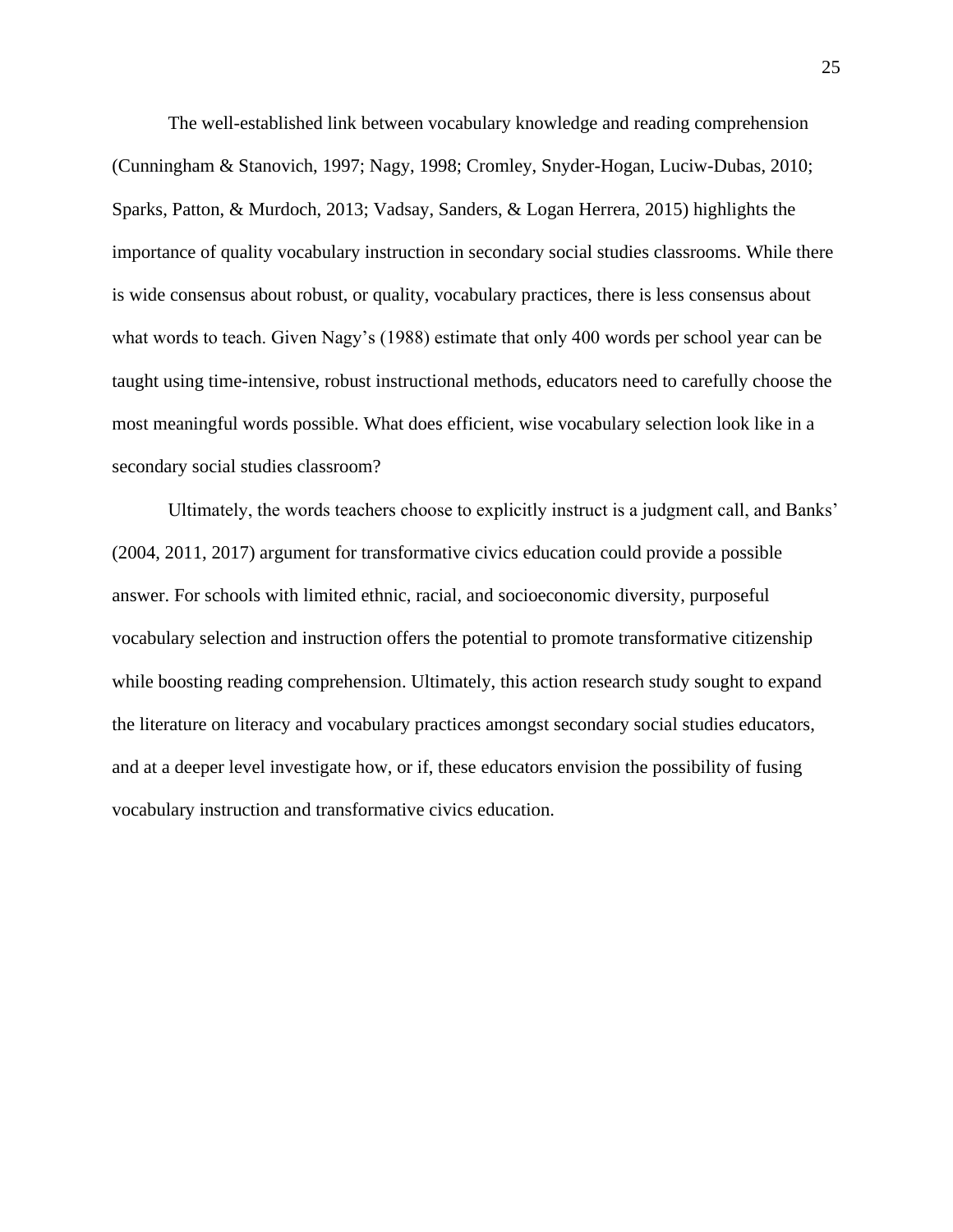#### **Section III: Methodology**

Secondary social studies educators confront significant prioritization challenges. Unlike a mathematics course, for example, where mastery of the content is virtually synonymous with skills acquisition, social studies courses seek to teach important content, build literacy skills, promote inquiry and inculcate democratic, humane values in the future citizens of the United States (CSS, NGA & CCSSO, 2010; NCSS 1992, 2010). While there is a strong consensus in the literature about robust vocabulary instructional practices, there is little consensus about how educators should select words to teach robustly. Few, if any, studies propose linking literacy instruction and transformative citizenship into one coherent practice. This action research study used interviews with practitioners to understand if secondary social studies educators, including teachers, professors, and administrators, felt there was room to link social justice, civics education and vocabulary practices at the secondary level. In addition, the interviews sought to establish the literacy training these practitioners received, as well as their current classroom literacy and vocabulary practices.

The focus on transformative citizenship and literacy instruction grew out of an iterative process grounded in the literature review and the interviews themselves (see Table 1 for the various phases). While standardized interview questions are a professional norm in qualitative research, the differing instruments (see Table 3 and Table 4) reflect both the shifting focus of the action research and a purposeful response to the face-to-face interviews. Regardless of the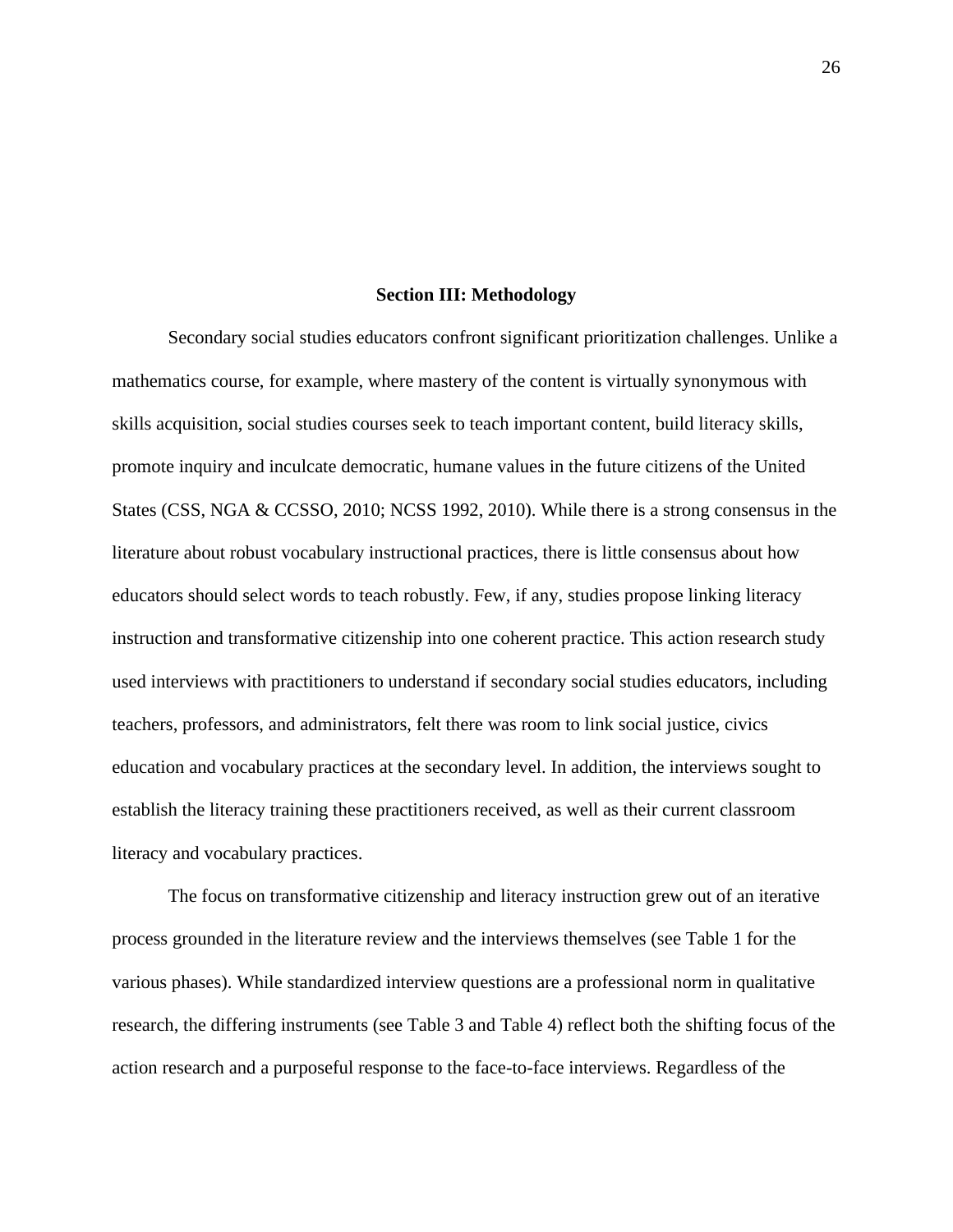instrument, the explorative nature and thematic focus on literacy and social justice in a democratic society remained the same across all interviews (see Figure 1 for a visualization of the relationship between instruments and participants).





**TABLE 1** Shifting Action Research Focus.

|                | Phase Primary Focus                                                    | <b>Reason for Shift</b>                                                                                                                                                                                                                                                                                                                                                                                                                                                                                                                                                                                           |  |  |  |
|----------------|------------------------------------------------------------------------|-------------------------------------------------------------------------------------------------------------------------------------------------------------------------------------------------------------------------------------------------------------------------------------------------------------------------------------------------------------------------------------------------------------------------------------------------------------------------------------------------------------------------------------------------------------------------------------------------------------------|--|--|--|
| 1              | Best practices in<br>vocabulary instruction                            | Literature review research revealed wide consensus about<br>robust, quality instruction going back 30 years. This action<br>research could not contribute meaningful and new<br>understanding to the overall literature.                                                                                                                                                                                                                                                                                                                                                                                          |  |  |  |
| $\overline{2}$ | Best practices in vocabulary<br>selection in social studies            | Literature revealed a lack of consensus about which words<br>teachers should robustly instruct each year.                                                                                                                                                                                                                                                                                                                                                                                                                                                                                                         |  |  |  |
| 3              | Using vocabulary selection<br>to promote social justice<br>in students | Vocabulary is a key indicator of content choice and values.<br>Could curated selection promote a social justice oriented<br>transformative civics? Research revealed a lack of<br>consensus about the efficacy of antiracist curriculums, and<br>valid measurement of such changes in student views posed<br>significant challenges to the action research project.<br>Determination was made that this theoretical framework<br>was not ready for implementation or measurement in the<br>classroom. Shift made to measure practitioner views on the<br>theoretical idea instead through a series of interviews. |  |  |  |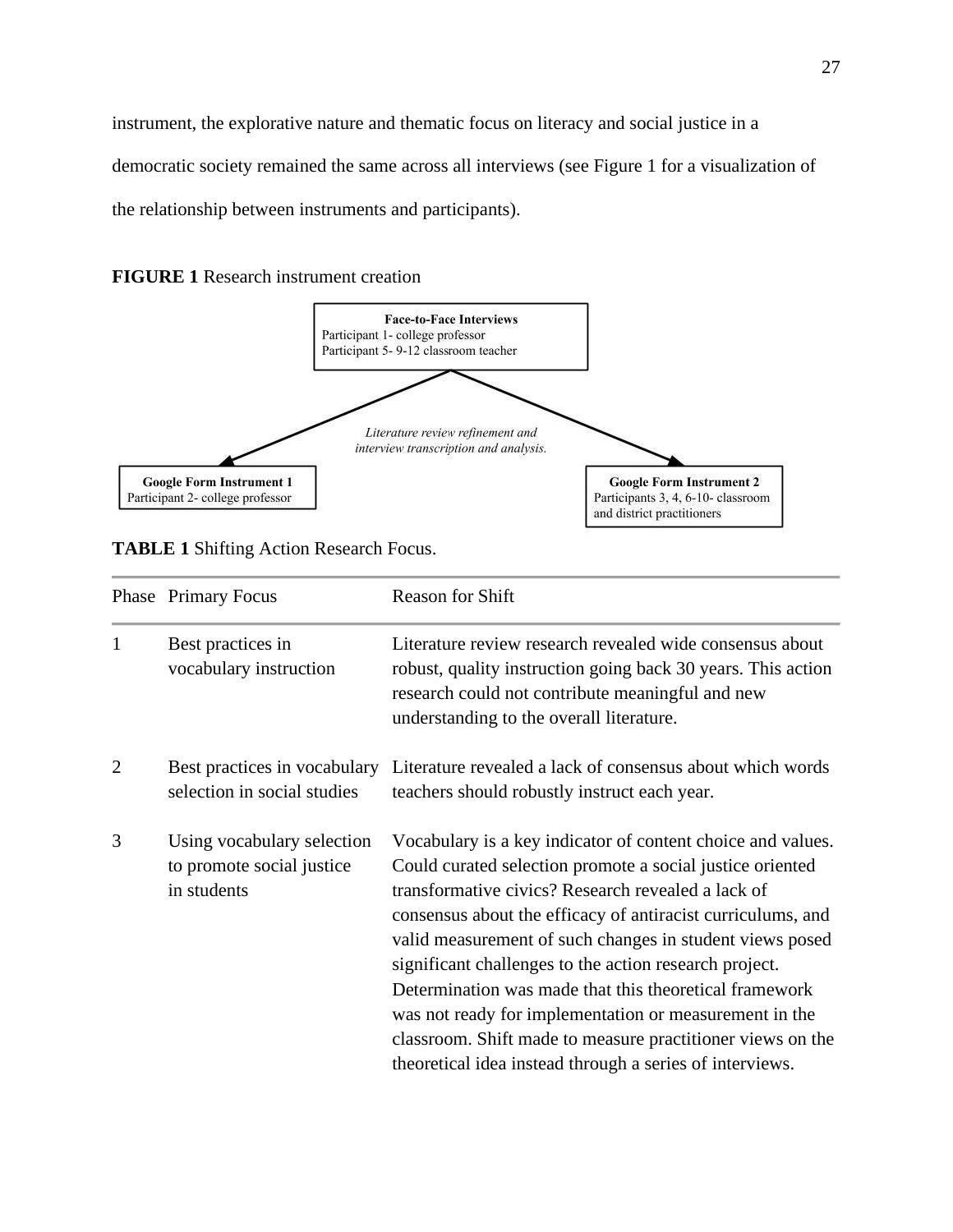| $\overline{4}$ | Practitioner views on the   | Initial face-to-face interview with a classroom teacher and  |
|----------------|-----------------------------|--------------------------------------------------------------|
|                | potential links between     | education professor (Participant 1 and 5) revealed a lack of |
|                | transformative citizenship, | systematic vocabulary instruction practices and no views or  |
|                | vocabulary instruction and  | knowledge of vocabulary selection research. Additionally,    |
|                | vocabulary selection.       | Banks' notion of transformative citizenship was unfamiliar   |
|                |                             | to both, instead the term "social justice" resonated better  |
|                |                             | with both. Generalized literacy and social justice would     |
|                |                             | better connect with practitioners.                           |
|                |                             |                                                              |
|                |                             |                                                              |

5 Practitioner views on Using the first face-to-face interviews as guides (and given literacy, social justice, time constraints), the action research shifted to Google and potential links. Forms surveys for data collection for the remaining 8 participants. One survey was crafted for the lone remaining collegiate professor (Participant 2) and a separate form for classroom and district practitioners (Participants 3, 4, 6-10).

#### *Participants and Setting*

This qualitative investigation featured ten participants from six educational institutions throughout southern New England, including two high schools, one middle school, a district central office and two universities. Collectively, the teaching and educational experience ranged from 10 years to over 30 years, and educational attainments ranged from Masters Degrees in education to Doctorates in curriculum and instruction. Given the limitations imposed by regular teaching duties during the action research, the study used convenience sampling to acquire interview subjects. At the time of the interviews, the classroom teachers instructed a diverse set of courses including American History, Human Geography, Introduction to Psychology, and Advanced Placement World History.

Seven of the ten participants hailed from a mid-sized, affluent suburban district, one was from an urban setting, and two were university professors tasked with training the next generation of social studies teachers. According to the 2017-2018 *District Profile and Performance Report*, the suburban district, featuring seven of the ten participants enrolled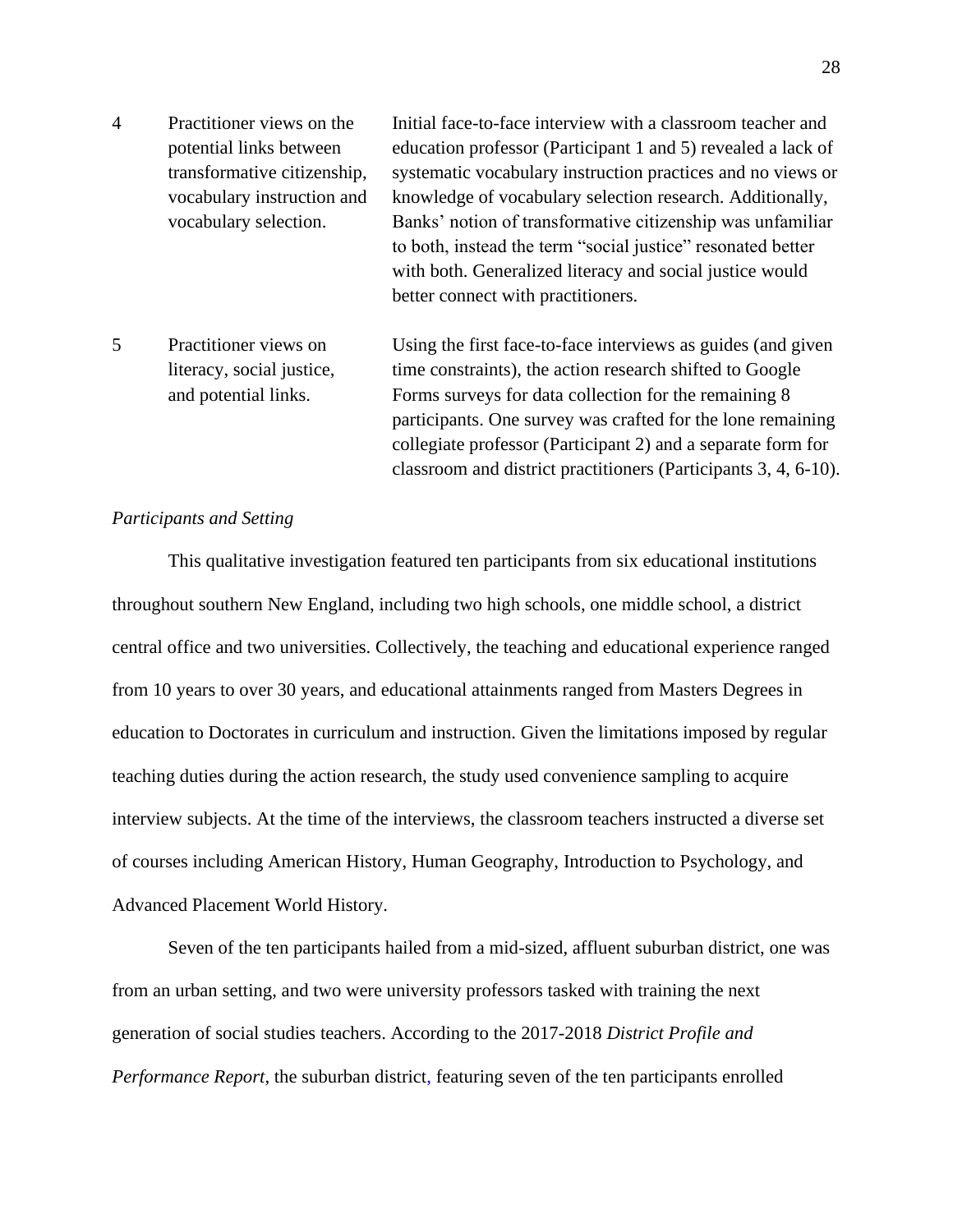approximately 4200 students, of whom 82% are white, 6% are Asian, 7% Latino/Hispanic, and under 1% are black (Connecticut State Department of Education, 2018). As of 2017 1.7% of the student population qualified for free and reduced lunch, as compared to 36.4% of the state population overall. Of the two university professors, one taught at a public research institution of over 30,000 students, while the other taught at a small, private institution of under 10,000.

| Participants   | Years in Ed. | <b>Highest Degree</b>                  | S.S. Area                    | Response              |  |  |
|----------------|--------------|----------------------------------------|------------------------------|-----------------------|--|--|
| $\mathbf{1}$   | $30+$        | Doctorate<br>Professor<br>Education    |                              | Google Form           |  |  |
| $\overline{2}$ | $30+$        | Professor<br>Doctorate in<br>Education |                              | Face-toFace Interview |  |  |
| 3              | $25+$        | Doctorate in<br>Education              | Humanities<br>Coordinator    |                       |  |  |
| $\overline{4}$ | $25+$        | 6th Year in<br>Ed Leadership           | <b>Building</b><br>Principal | Google Form           |  |  |
| 5              | $10+$        | Masters in<br>Education                | $9 - 12$<br>Teacher          | Face-toFace Interview |  |  |
| 6              | $10+$        | EdD in<br>Ed Leadership                | $9 - 12$<br>Teacher          | Google Form           |  |  |
| $\tau$         | $10+$        | Masters in<br>Education                | $6 - 8$<br>Teacher           | Google Form           |  |  |
| 8              | $10+$        | Masters in<br>Education                | $6 - 8$<br>Teacher           | Google Form           |  |  |
| 9              | $10+$        | Masters in<br>Education                | $6 - 8$<br>Teacher           | Google Form           |  |  |
| 10             | $10+$        | 6th Year in                            | $6 - 8$                      | Google Form           |  |  |

**TABLE 2** Participants.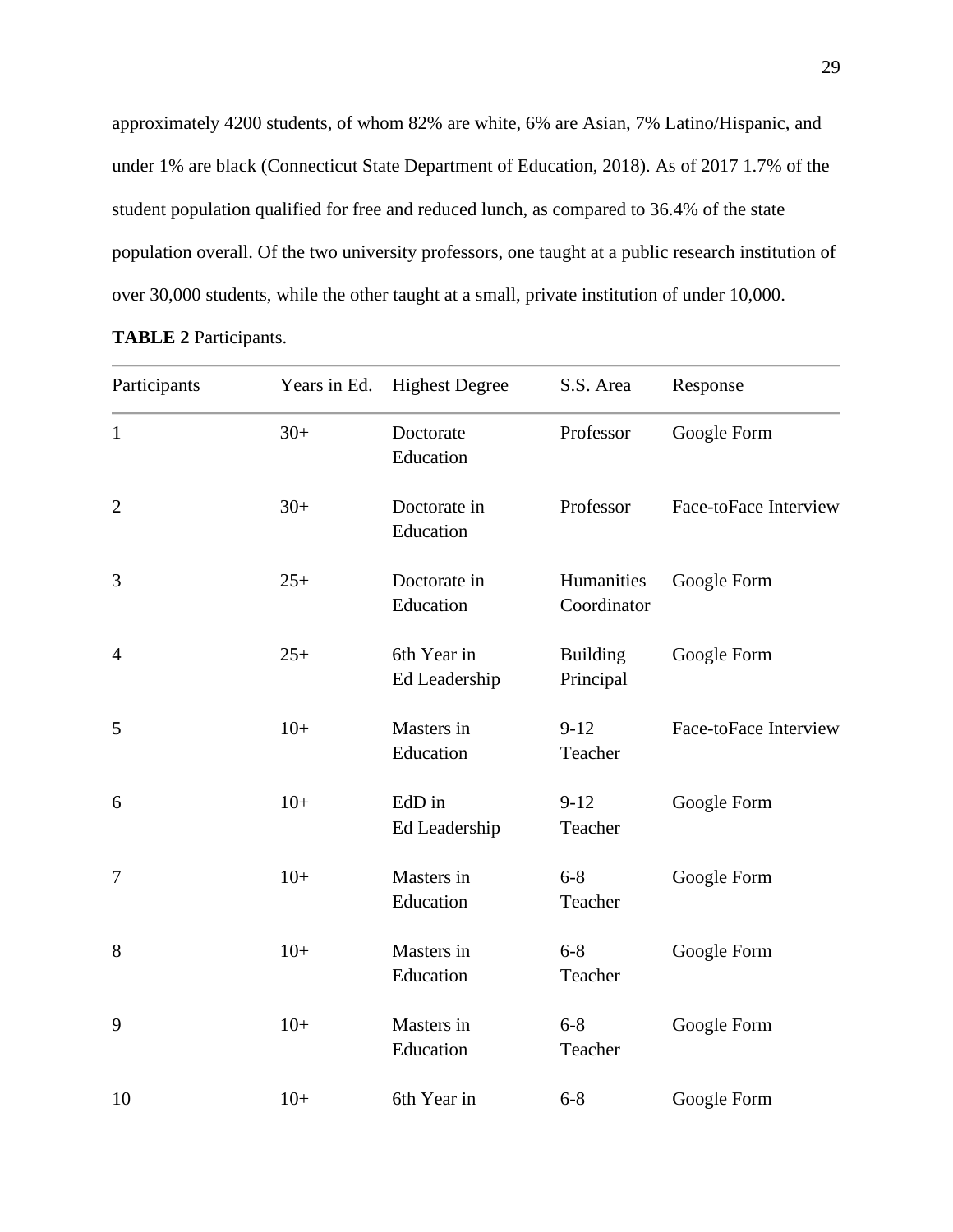Ed Leadership Dept. Chair

# *Materials*

The face-to-face interviews and Google Form surveys involved a total of four related but unique instruments (Table 3 and Table 4). The questions asked participants about their educational attainment, educational experience, and views on social justice, literacy education, and any perceived interface between social justice, transformative citizenship and literacy. Despite the efficacy of using standardized questions, the different instruments reflected the shifting nature of the research and purposeful analysis of the interview transcripts.

# *Procedures*

I began by conducting two initial, half-hour face-to-face interviews recorded via the Recorder application on my iphone 10. After transcribing and reflecting on the interviews, I formed a smaller set of focused questions. Given time and logistical constraints, I followed up on the face-to-face interviews with eight Google Form surveys developed from the interviews.

| Participants  | Questions                                                                                                                        |  |  |  |  |
|---------------|----------------------------------------------------------------------------------------------------------------------------------|--|--|--|--|
| Participant 1 | Could you please provide a brief sense of your educational career                                                                |  |  |  |  |
|               | in social studies up to your current position?                                                                                   |  |  |  |  |
|               | What is your current position?                                                                                                   |  |  |  |  |
|               | What is the purpose of a social studies education?                                                                               |  |  |  |  |
|               | What does it mean to you to train thoughtful citizens? [Follow-up]                                                               |  |  |  |  |
|               | What kind of literacy-specific training do you provide your social<br>studies education students?                                |  |  |  |  |
|               | Do you do any specific vocabulary, morphology, or root training?                                                                 |  |  |  |  |
|               | Do you see social justice and literacy instruction interfacing or<br>interacting in the classroom?                               |  |  |  |  |
| Participant 5 | What type of teacher training did you receive?                                                                                   |  |  |  |  |
|               | How long have you been teaching? Could you please describe your<br>teaching experience in terms of courses, grades, and schools. |  |  |  |  |

**TABLE 3** Phase 2 Face-to-Face Interview Questions for Participant 1 and Participant 5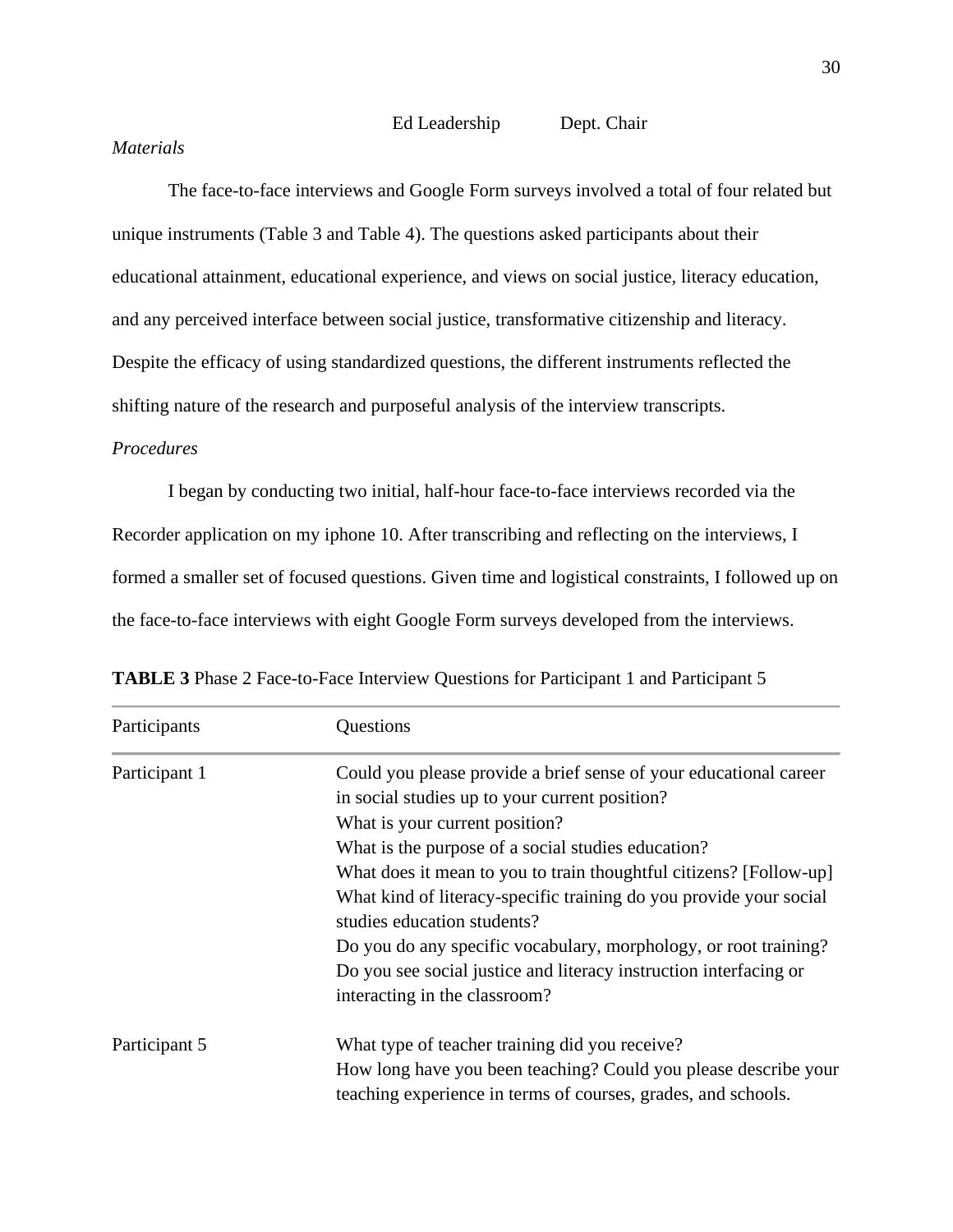| In your mind, what is the purpose of a social studies education?     |
|----------------------------------------------------------------------|
| How do you incorporate core literacy skills into your social studies |
| courses?                                                             |
| How would you describe your literacy instruction during your         |
| teacher training program?                                            |
| How do you implement vocabulary instruction in your classroom?       |
| How do you define social justice and how do you seek to              |
| incorporate it into your social studies courses?                     |
| How do you see vocabulary and literacy skills interfacing with       |
| social justice instruction?                                          |

|  |  |  |  | <b>TABLE 4 Google Form Survey Instruments 1 and 2</b> |  |  |
|--|--|--|--|-------------------------------------------------------|--|--|
|--|--|--|--|-------------------------------------------------------|--|--|

| Participants                            | Questions                                                                                               |  |  |  |
|-----------------------------------------|---------------------------------------------------------------------------------------------------------|--|--|--|
| Participant 2                           | What is your teaching position currently?                                                               |  |  |  |
| Instrument 1                            | What is the goal of a social studies education?                                                         |  |  |  |
|                                         | How do you train your preservice teachers to instruct Common                                            |  |  |  |
|                                         | Core literacy skills (reading comprehension, vocabulary                                                 |  |  |  |
|                                         | acquisition, etc)?                                                                                      |  |  |  |
|                                         | Do you teach your preservice teachers any specific vocabulary<br>instructional or selection strategies? |  |  |  |
|                                         | How do you try to inculcate social justice in your preservice<br>teachers?                              |  |  |  |
|                                         | How do you see literacy skills and social justice education                                             |  |  |  |
|                                         | interacting with one another?                                                                           |  |  |  |
| Participants 3, 4, 6-10<br>Instrument 2 | Where did you attend school? What type of teacher training did<br>you receive?                          |  |  |  |
|                                         | How long have you been teaching?                                                                        |  |  |  |
|                                         | What is the goal of a social studies course?                                                            |  |  |  |
|                                         | How do you see literacy skills and social studies courses                                               |  |  |  |
|                                         | Interacting?                                                                                            |  |  |  |
|                                         | Please provide your personal definition of social justice.                                              |  |  |  |
|                                         | How do you try to promote social justice in your classroom and<br>curriculum?                           |  |  |  |
|                                         | How do you see literacy education and social justice skills                                             |  |  |  |
|                                         | interfacing?                                                                                            |  |  |  |
|                                         | <b>Section IV: Data Collection</b>                                                                      |  |  |  |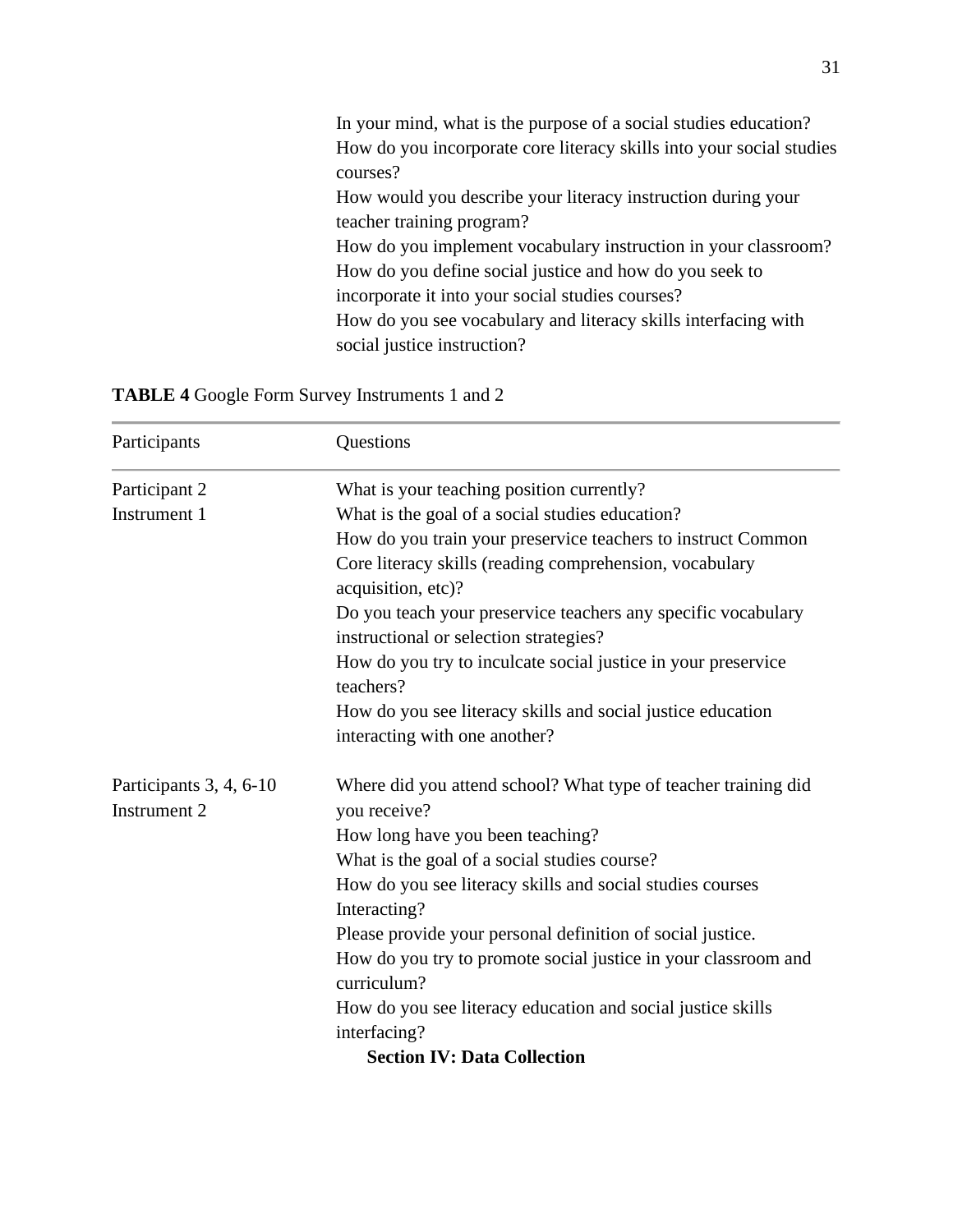Secondary social studies teachers need to focus on core content and skills while simultaneously instilling democratic values in their students (CSS, NGA & CCSSO, 2010; NCSS 1992, 2010). This action research study used interviews with social studies professionals to determine if there is a way to link content, skills, and democratic citizenship.

# *Process for Generating, Gathering, and Recording Data*

I coded transcripts and printouts of the interview and survey responses for emerging themes and patterns related to the overall research questions. Once done, I charted standout quotes and grouped them by similarity, ultimately labeling each of the clusters thematically. Aftwards, I returned to the interviews to conduct a more detailed analysis and look for exceptions to the thematic categories previously created. Finally, I broke out the findings into two data sets: core learnings and avenues for future research (see Table 5).

| <b>TABLE 5 Process for Analyzing Data.</b> |  |  |  |
|--------------------------------------------|--|--|--|
|                                            |  |  |  |

| <b>Research Stage</b> | Procedure                                                                                                                                             |
|-----------------------|-------------------------------------------------------------------------------------------------------------------------------------------------------|
| Stage 1               | Code and categorize interview transcripts and survey responses for<br>emerging themes and patterns related to the action research study<br>questions. |
| Stage 2               | Perform a more detailed analysis, including possible exceptions to the<br>themes and patterns identified in stage 1.                                  |
| Stage 3               | Filter down to a core set of conclusions and implications for the future.                                                                             |

# *Presentation and Analysis of Findings*

Data analysis revealed significant patterns among the respondents, including a strong belief in the civics mission of a social studies education. Additionally, while there was wide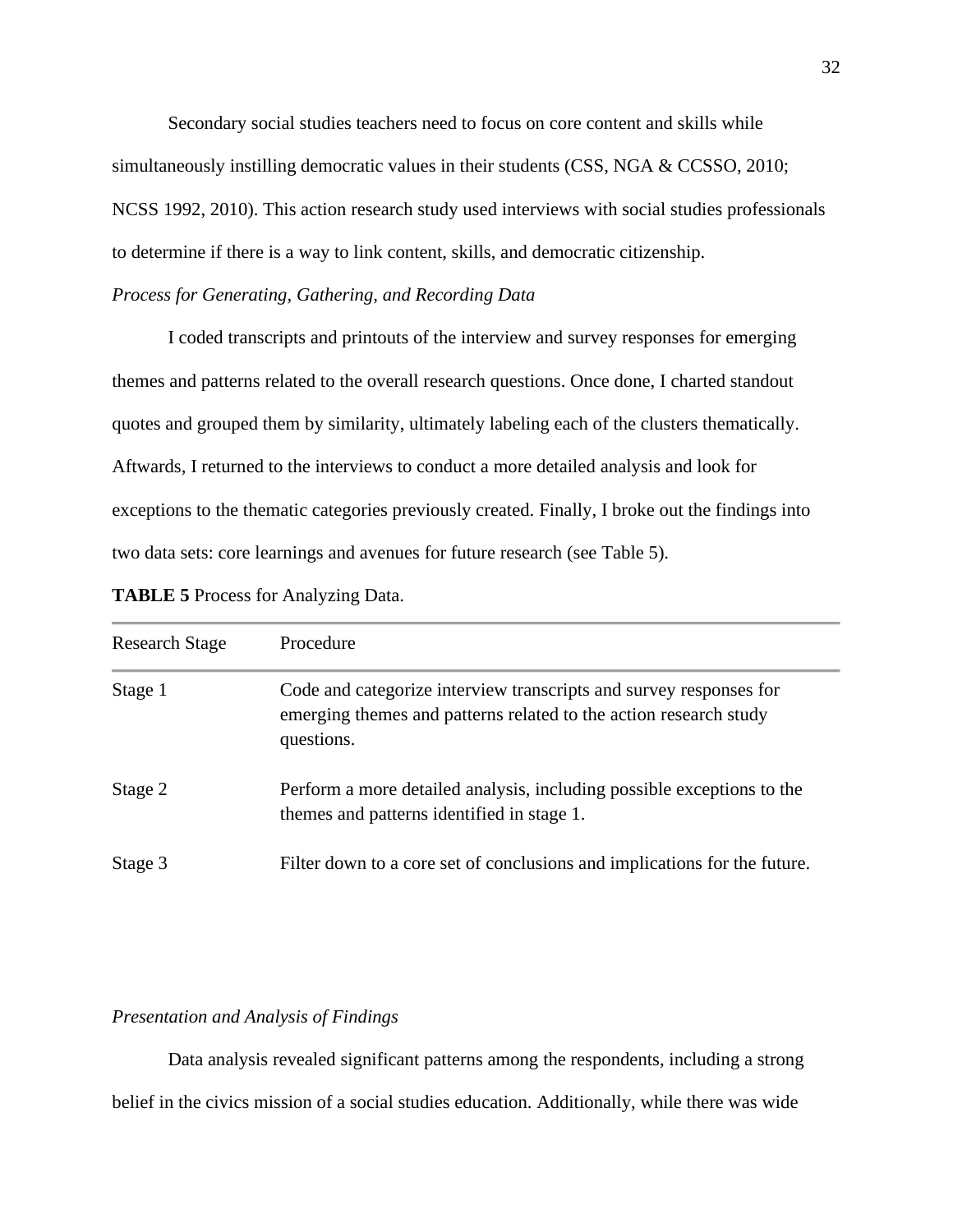consensus about the importance of literacy skills amongst k-12 teachers, they also acknowledged a lack of formal, systematic literacy training during their teacher preparation programs. Interviews with two professors who train social studies educators confirmed those statements, as both described a training regimen more focused on history-specific skills than generalized literacy practices. At this juncture, a fusion between vocabulary practices and transformative civics education would be putting the cart before the horse; until systematic literacy practices become routine for social studies professionals, extensions seem unlikely.

| Core Theme                                                                                                       | <b>Exemplar Quote(s)</b>                                                                                                                                                                                                                                                                                                                                                          |
|------------------------------------------------------------------------------------------------------------------|-----------------------------------------------------------------------------------------------------------------------------------------------------------------------------------------------------------------------------------------------------------------------------------------------------------------------------------------------------------------------------------|
| Lack of formal literacy training<br>for secondary social studies<br>Educators.                                   | "we took a three week course before student<br>teaching saying how do we do literacy, meaning<br>how do we do literacy, meaning how do we make<br>one lesson about literacy cool good lucksoI<br>think the training we got was very piecemealthere<br>wasn't a systematic way of how to really drill down<br>into teaching central idea, into teaching<br>corroborating evidence" |
|                                                                                                                  | "[I received] very little [literacy training], it was a<br>long time ago!"                                                                                                                                                                                                                                                                                                        |
| Professors training preservice<br>social studies educators do not<br>provide explicit, direct literacy training. | "[Literacy instruction] is more infused throughout.<br>We do somethings with globes and maps, with<br>economics"                                                                                                                                                                                                                                                                  |
|                                                                                                                  | "I actually completely ignore the common corewe<br>do plenty in methods that deals with literacy, I just<br>don't frame it in terms of common core or explicitly<br>connect it to the common core"                                                                                                                                                                                |
| Professors training preservice                                                                                   | "The first part of literacy we address is historical                                                                                                                                                                                                                                                                                                                              |

**TABLE 6** Core Themes and Exemplar Quotes.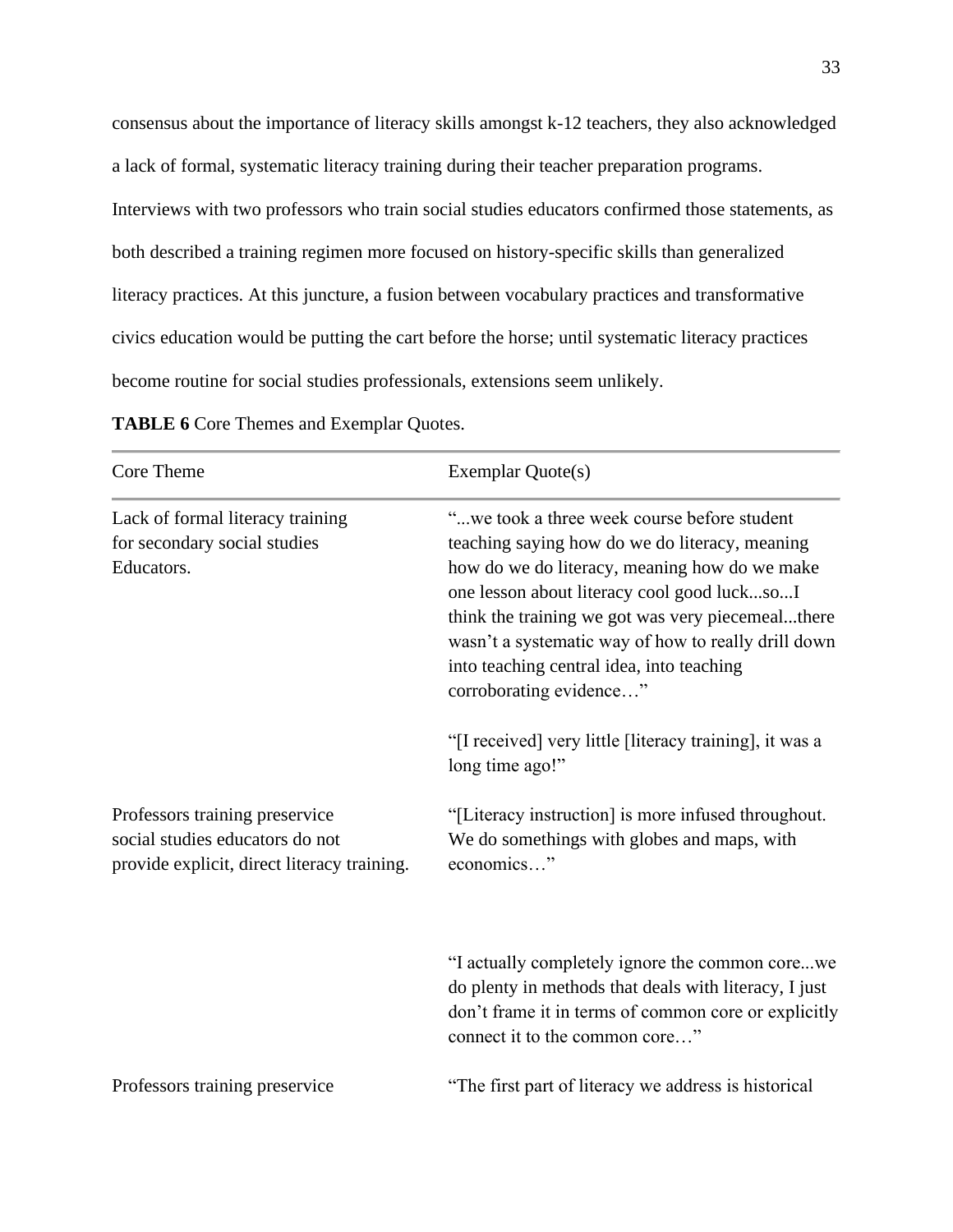teachers focus on history-specific literacy. Most methods students show up with weak literacy skills. historical literacy skills. What does it mean to know and understand history? What do historians do...so historical literacy is huge and is a big part of how we do literacy."

> "You know, it's history and social studies...I do a lot as far as getting the students to think about how they can introduce primary sources to their students, that's it about what is it that historians do, what is it that a political scientist does…"

Broad agreement about the "It's about preparing students with the tools they purpose of social studies: prepare need to understand the past and how it influences thoughtful citizens who use the past present and a little bit about how to participate in to contextualize the present. ways thoughtful citizens should participate."

> The core, or bottom-line for social studies education is to prepare K-12 students to be active citizens in a democracy and good citizens in a global society. In social studies classrooms this is done by studying history and current events, directly tackling difficult historical and contemporary issues, connecting the past to present…"

> "The goal of the social studies classroom is to make students literate in their civic life. As students encounter sources...they need to be able to interpret what it means, the historical context, how it affects their life or their community."

> "[The goal is] to provide students with the opportunity to engage content in a contextual and experiential classroom that not only prepares them for continuous schooling but to be productive global citizens of the world."

> "To help students develop the critical thinking skills and historical context needed to be a successful and informed global citizen.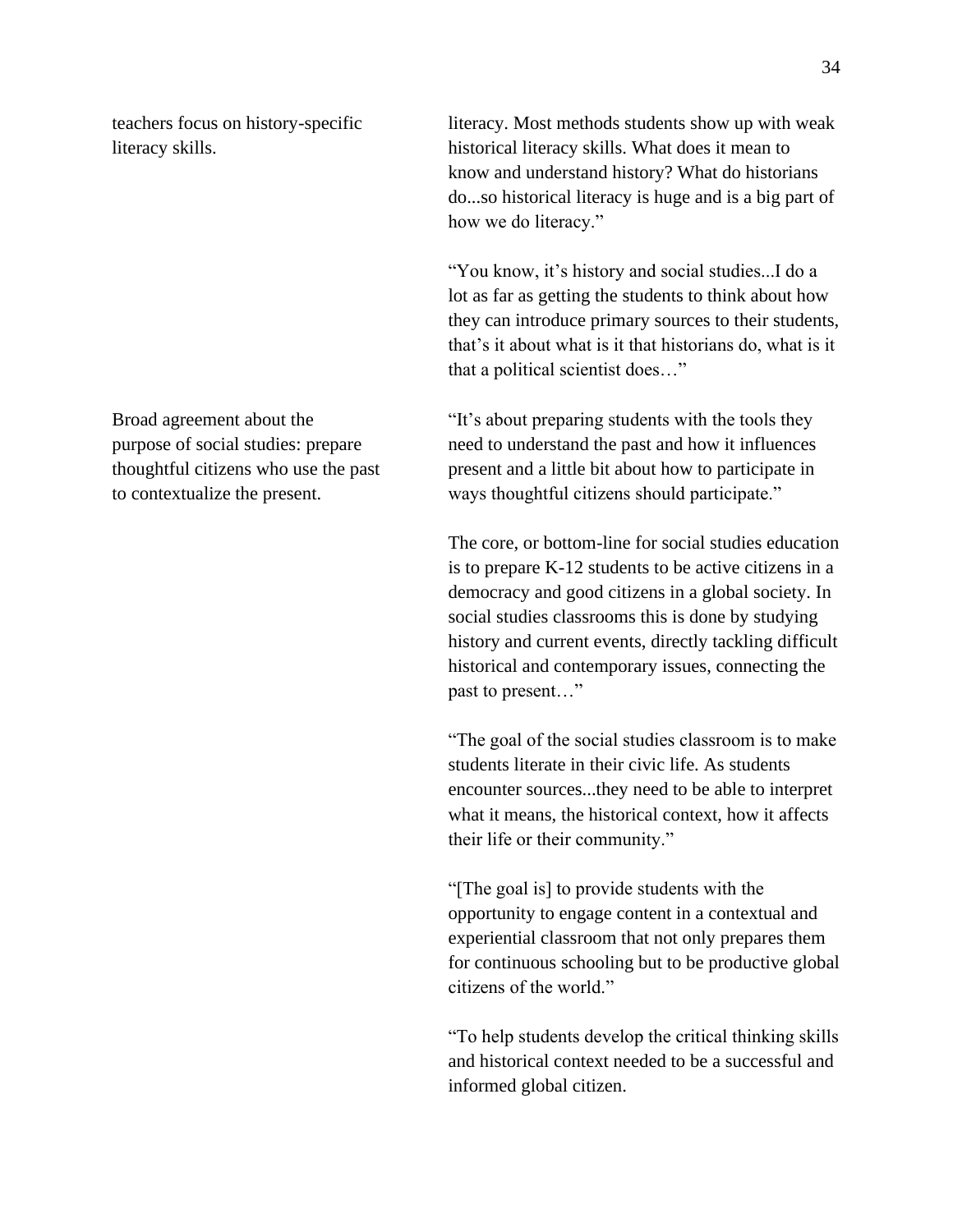do not employ systematic vocabulary sources, accounts, biographies to build an

Literacy skills are critical to social studies, "Literacy skills in social studies are essential. but secondary social studies teachers Students read, interpret, analyze and synthesize or literacy practices in their rooms. understanding, support an argument or write a research paper."

> "Literacy skills are an absolute necessity in social studies courses...literacy is the foundation of it all."

"Literacy skills are an integral part of the social studies course. Each day the students read something in class. Sometimes that material is on grade level and sometimes it is not. If it is not, students need to learn about it."

"I don't do the Frayer model, I used to do word walls, but I don't find them meaningful, I didn't find them purposeful...all that systematic learning that was supposed to happen did not happen."

"The ability to use close reading is extremely important to 'read between the lines' in social studies courses. In history, there are many primary source documents that require a thorough examination in order to tease out the underlying meaning, and in all disciplines it is necessary in order to draw connections between content."

There are a distinct, important set of "I want them to think critically, break down core historical and social studies-<br>ideas, devle through and question it together, elicit specific literacy skills. student questions. They talk to each other...which is very beneficial for that civic conversation." "Good citizens can evaluate sources, draw conclusions, and make arguments using evidence and ask good, informed questions. Social studies education should promote students to seek out, understand, and critique multiple perspectives."

There is broad agreement about the "Social justice is an attempt to make society fair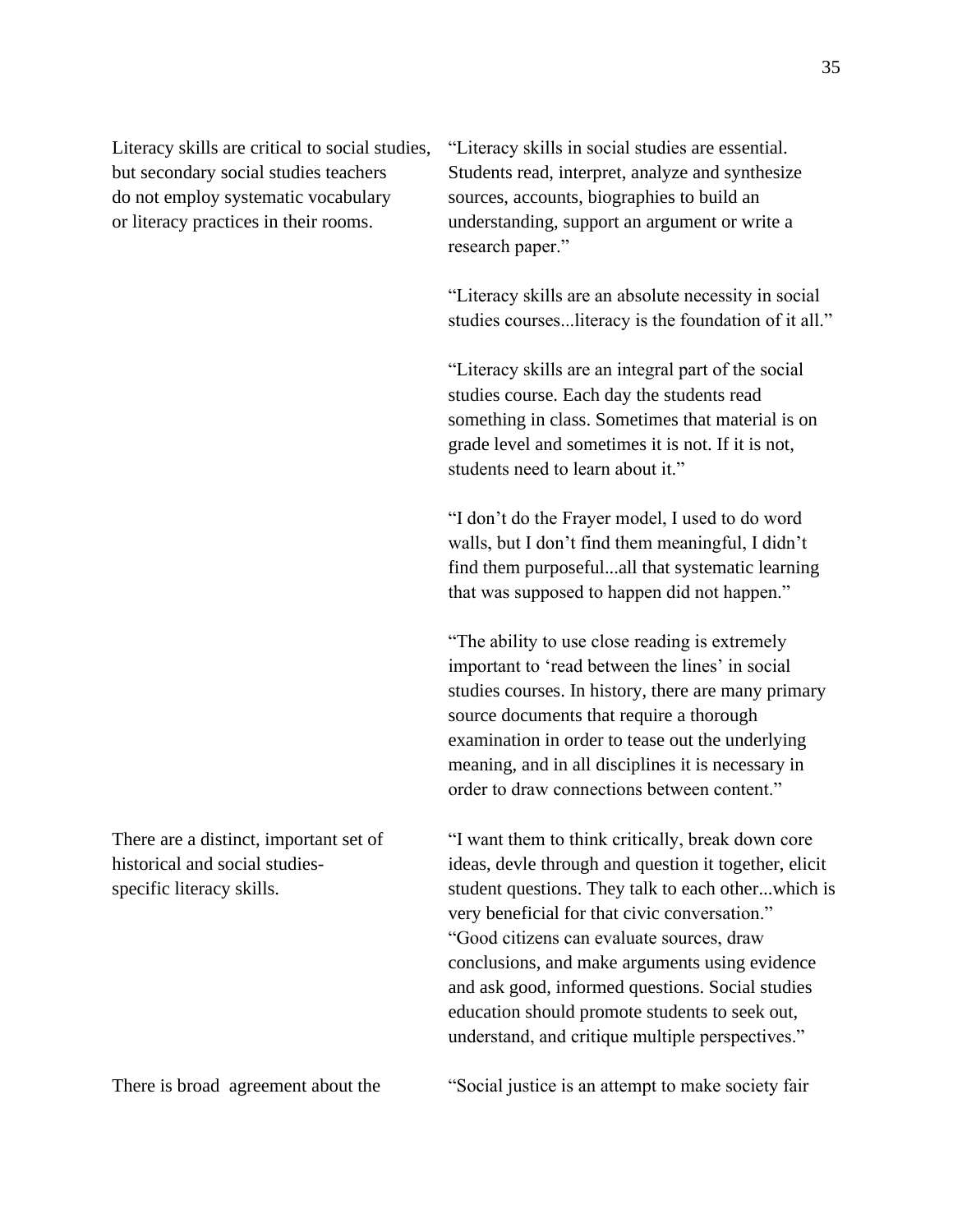meaning of social justice. For all people."

"[Social justice is] action taken to bring awareness to inequity in the world around us, and ideally motivate change."

"Social justice is about equity. Equity for resources, education, essentials."

### **Section V: Discussion, Recommendations, Conclusions**

# *Overview*

James Banks, a founding scholar of multicultural education theory, wrote in 2017 that "one of the challenges of diverse democratic nation-states is to provide opportunities for different groups to maintain aspects of their community cultures while constructing a nation into which these groups are structurally integrated," (p.369) and secondary social educators are on the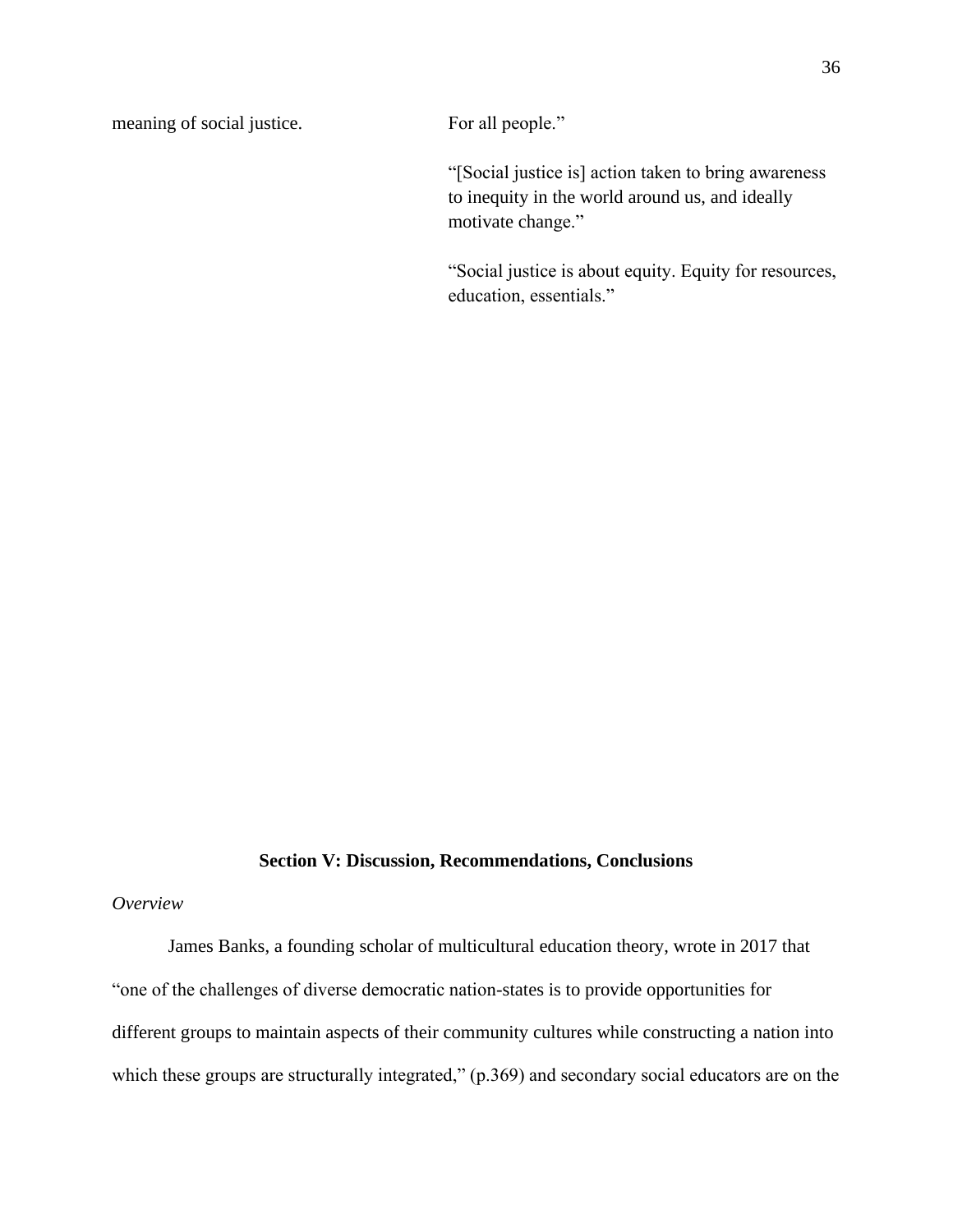front lines of that challenge. However, promoting transformative, social justice-oriented citizenship is only one of many roles they have; in addition to civics, secondary social studies educators need to teach essential Common Core skills and important content. Is there a way to effectively and efficiently reach these objectives? This action research sought to see if current practitioners, including k-12 teachers, administrators, and education professors, saw potential connections between quality literacy instruction and the promotion of social justice-oriented, transformative citizenship. Special attention was given to vocabulary instruction, as the choice of which words to teach reflects content priorities, and robust vocabulary instruction is an effective way to improve comprehension.

# *Summary of the Findings*

The initial focus on robust vocabulary practices assumed that secondary social studies teachers employed them in the classroom. However, repeated interviews confirmed what research studies concluded: social studies teachers and administrators have limited, if any, literacy training. Indeed, only one teacher referenced specific research-based vocabulary activities. Further, only one of ten participants referenced multicultural education, transformative citizenship, or James Banks. Thus, while all participants generally agreed on the purpose of a social studies education and the value of social justice and literacy skills, few employed systematic instruction or saw room for fusion between the two.

*Findings and Interpretations for Research Question 1: What type of vocabulary and literacy instruction do secondary social studies educators receive during their training?*

Every participant agreed on the crucial connection between literacy and social studies. Capturing the essence of most responses, Participant 3 stated that literacy skills "are an absolute necessity in social studies courses...literacy is the foundation of it all," while Participant 7 added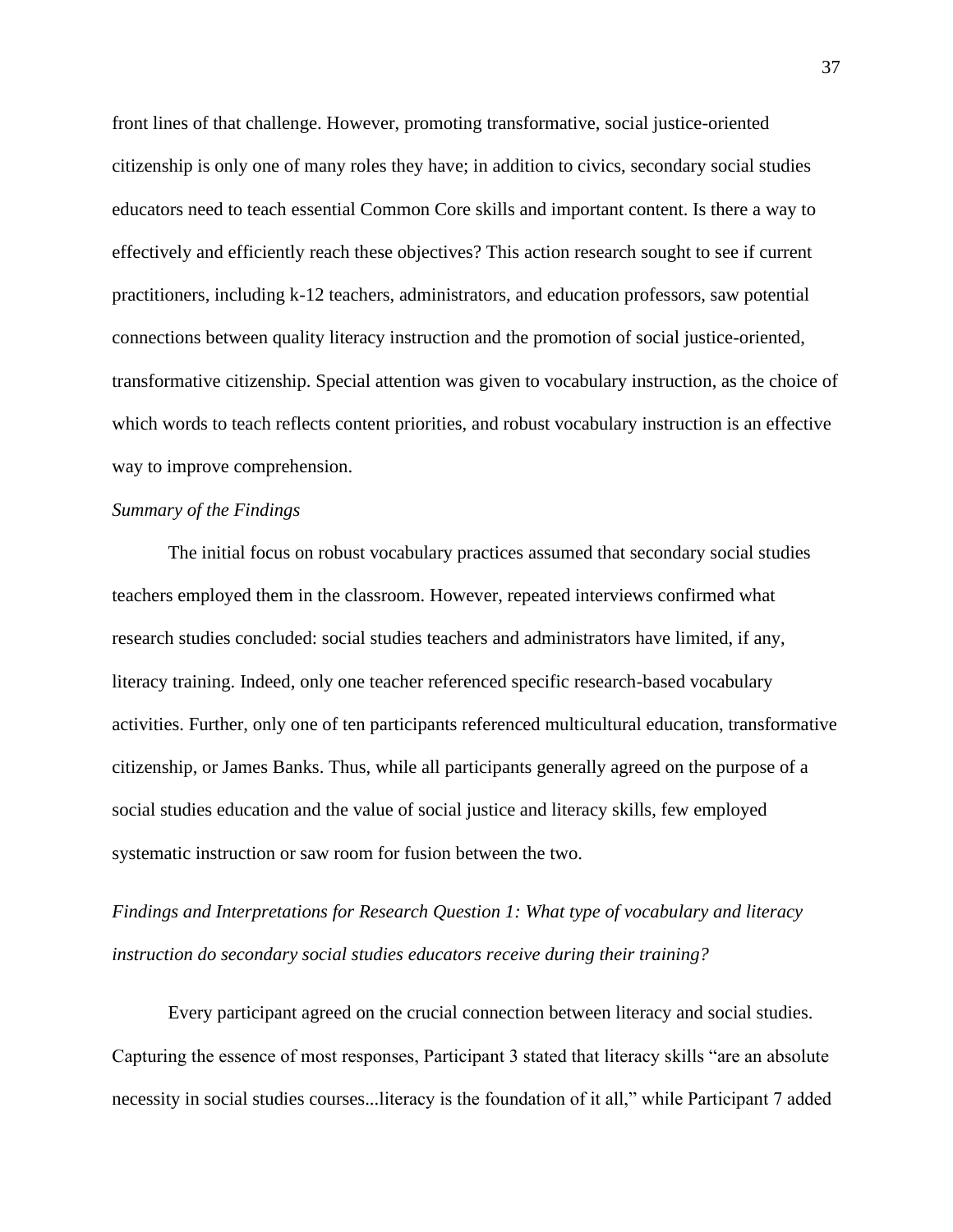that "literacy skills are an integral part of the social studies course." Most respondents, though, emphasized a social studies-specific form of literacy centered on evaluating the reliability and credibility of sources, drawing conclusions, making arguments with evidence, assessing multiple perspectives, and engaging with the historical context for current news stories. Summarizing these views, Participant 1, a professor in a teacher preparation program, responded

The first part of literacy we address is historical literacy. What does it mean to know and understand history? What do historians do? Historical literacy is huge and is a big part of how we do literacy.

The pedagogy of historical thinking, popularized by educators like Sam Wineburg of Stanford University in his book *Historical Thinking and Other Unnatural Acts: Charting the Future of Teaching the Past (Critical Perspectives On The Past)*, continues to influence the literacy training and teaching of secondary social studies teachers.

Despite the advent of the Common Core Standards in 2010 and their emphasis on nonfiction texts and literacy skills, secondary social studies teachers do not receive systematic, generalized literacy training in their teacher preparation programs. Participant 6, a high school classroom teacher, described receiving a "one week intensive literacy course prior to starting student teaching," and participant 5, also a high school classroom teacher, described her literacy training as "not good," saying:

The training we got was very piecemeal, moments, here's how you think critically, a lot of modeling of assignments, there wasn't a systematic way of how to really drill down into teaching central idea, into teaching corroborating evidence...but it was really focused on history itself...and assumed that the kids knew what to do, they knew how to write, how to make thesis statements.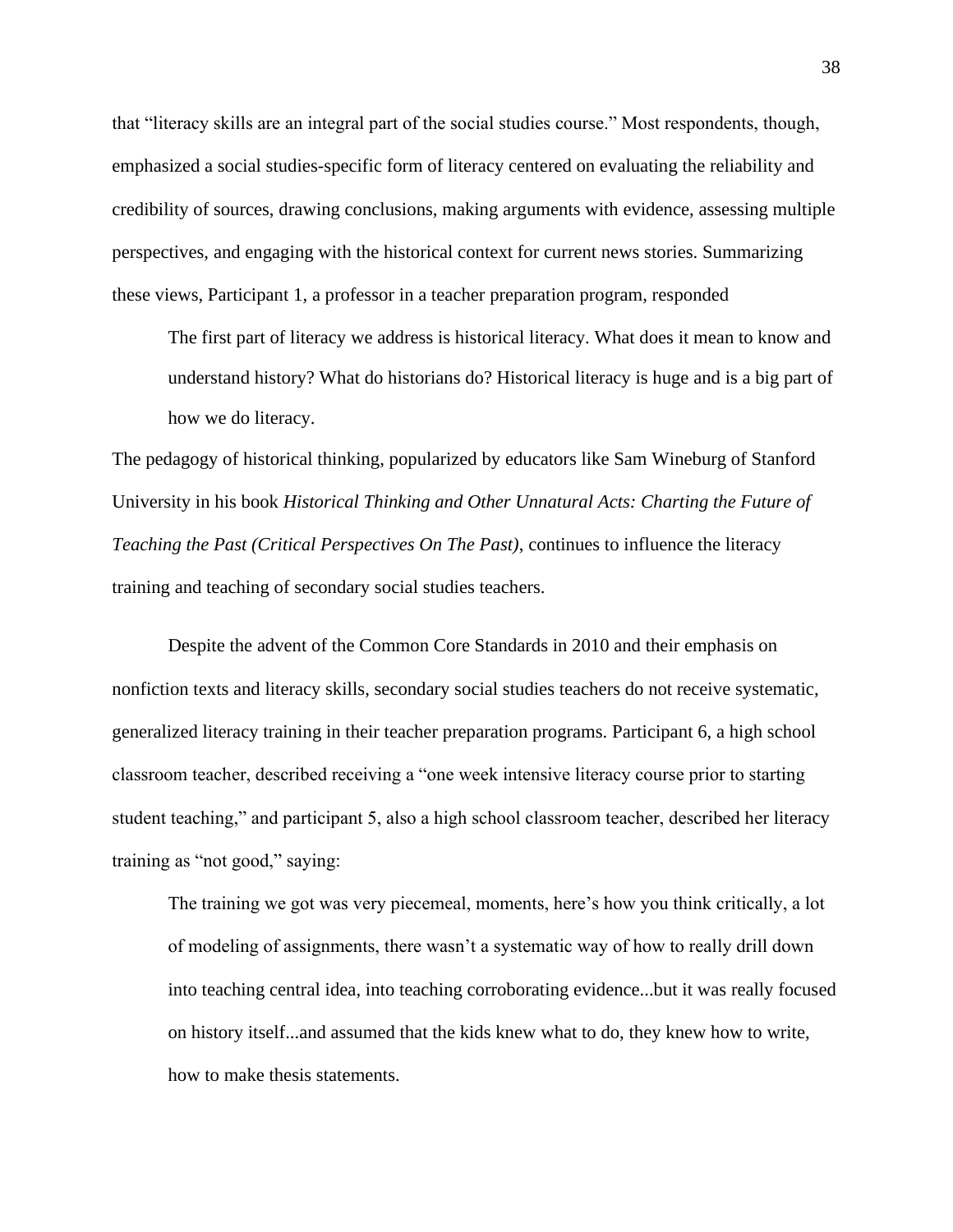Her response echoed the majority of others. Participant 5 was the only interviewee to mention specific vocabulary strategies, citing the frequent use of latin prefixes. Crucially, though, she went on to add that "I used to do word walls, Frayer models, but I didn't find them meaningful, I didn't find them purposeful, the students lost their sheets, all those systematic things that should happen did not happen with it."

*Findings and Interpretations for Research Question 2: How do secondary social studies teachers view their role in promoting social justice-oriented civics instruction?*

Respondents saw social justice-oriented civics as the central mission of a social studies class, but did not necessarily employ a systematic process to integrate it into the curriculum. They broadly agreed that social justice means, in some form or another, pushing students to advocate for "equity for resources, education, essentials" (Participant 8). Expanding on those ideas, Participant 6 described social justice as the process of "bringing awareness to the historical roots of injustice," and participant 3 articulated a curriculum whose goal is the "eradication of 'isms' (ableism, ageism, sexism, racism, classism, etc)."

Its centrality notwithstanding, few participants employed a programmatic social justice curriculum or theoretical framework, with Participant 5 stating "I do a lot [of social justice teaching], I do a ton of current events...but I'd rather have it be more systematic...it's piecemeal." Echoing those thoughts, Participant 8 stated "I don't teach a formal social justice unit or intentionally force or embed it...it pops up naturally on its own." There were notable exceptions, such as participant 7, who creates a checklist to ensure she includes meaningful study of a historically disadvantaged group in every content unit, and participants 9 and 10, who dedicate their entire fourth quarter to the theme of "protecting and preserving human rights." Banks'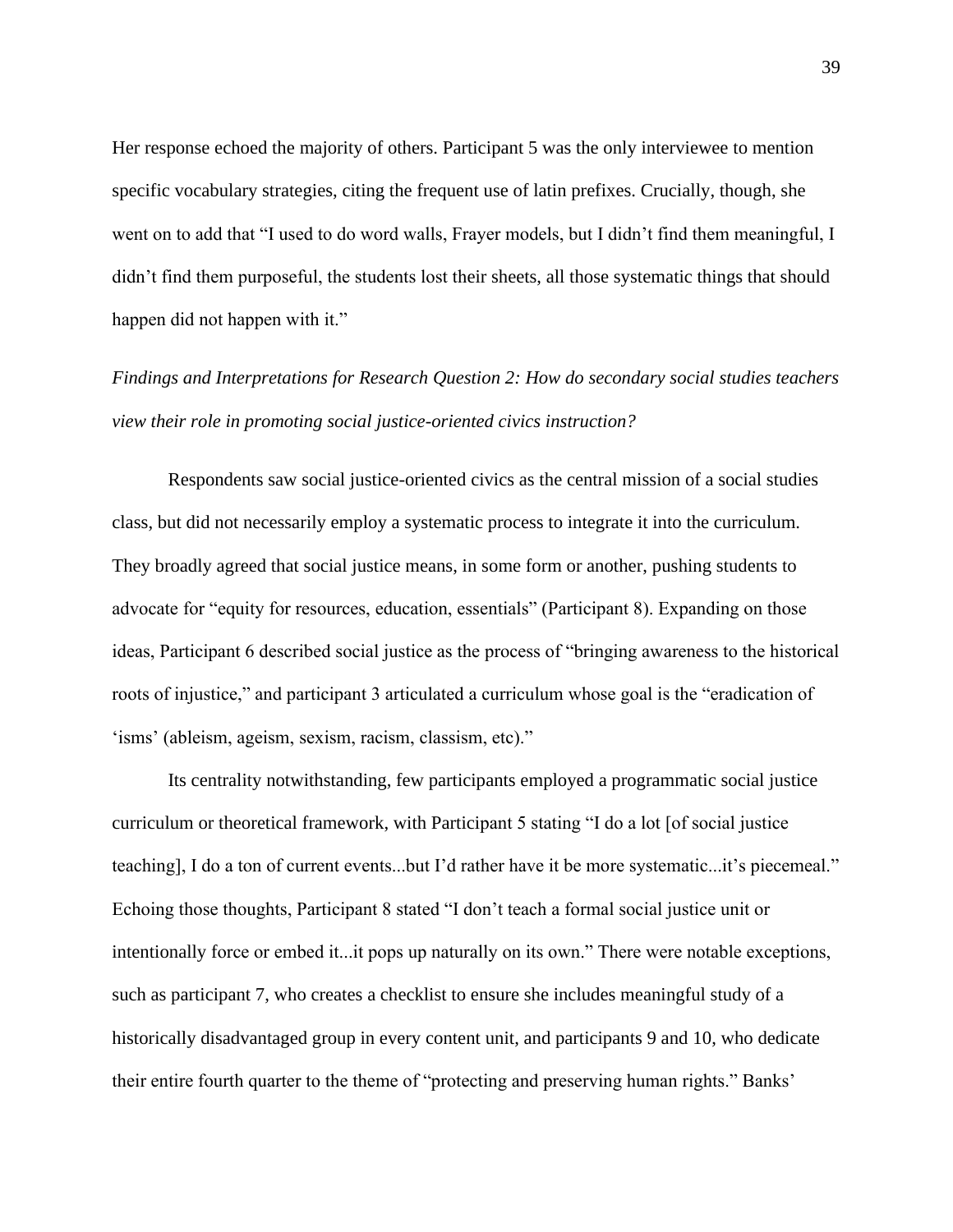multicultural education theory and his more recent notion of transformative civics education did not formally factor into their conceptions of social justice in the classroom.

*Findings and Interpretations for Research Question 3: How do social studies teachers see literacy instruction, especially vocabulary instruction, interfacing with social justice education?*

Most participants saw an implicit, not explicit, relationship between literacy instruction and social justice-oriented civics education. Participant 1 captured this when he responded

Social studies education should promote students to seek out, understand, and critique multiple perspectives whether they are political, religious, rcial, or international...this empathy component relates to the ability to contribute to the common good, evaluate sources, and take informed action.

In his conception, then, the very act of teaching historical literacy skills is social justice education, as the skills naturally complement one another. Participant 6 went even further, stating

Having better literacy skills allows one to read between the lines and tease out the underlying meanings and connotations in a written piece, but honestly prior to this question I had never thought about the connection between the two.

Similarly, Participant 7 wrote that "[the interface between literacy education and social justice] is not a natural connection for me," going on to add that "in order to understand social justice, you have to read different viewpoints and positions," once again making the point that disciplinespecific literacy teaching in social studies inherently promotes social justice.

### *Recommendations for Action and Further Study*

Writing in 1993, James Banks described 5 key components of multicultural education: content integration, knowledge construction, prejudice reduction, equity pedagogy, and empowering school culture. He warned, though, that most schools stop at content integration: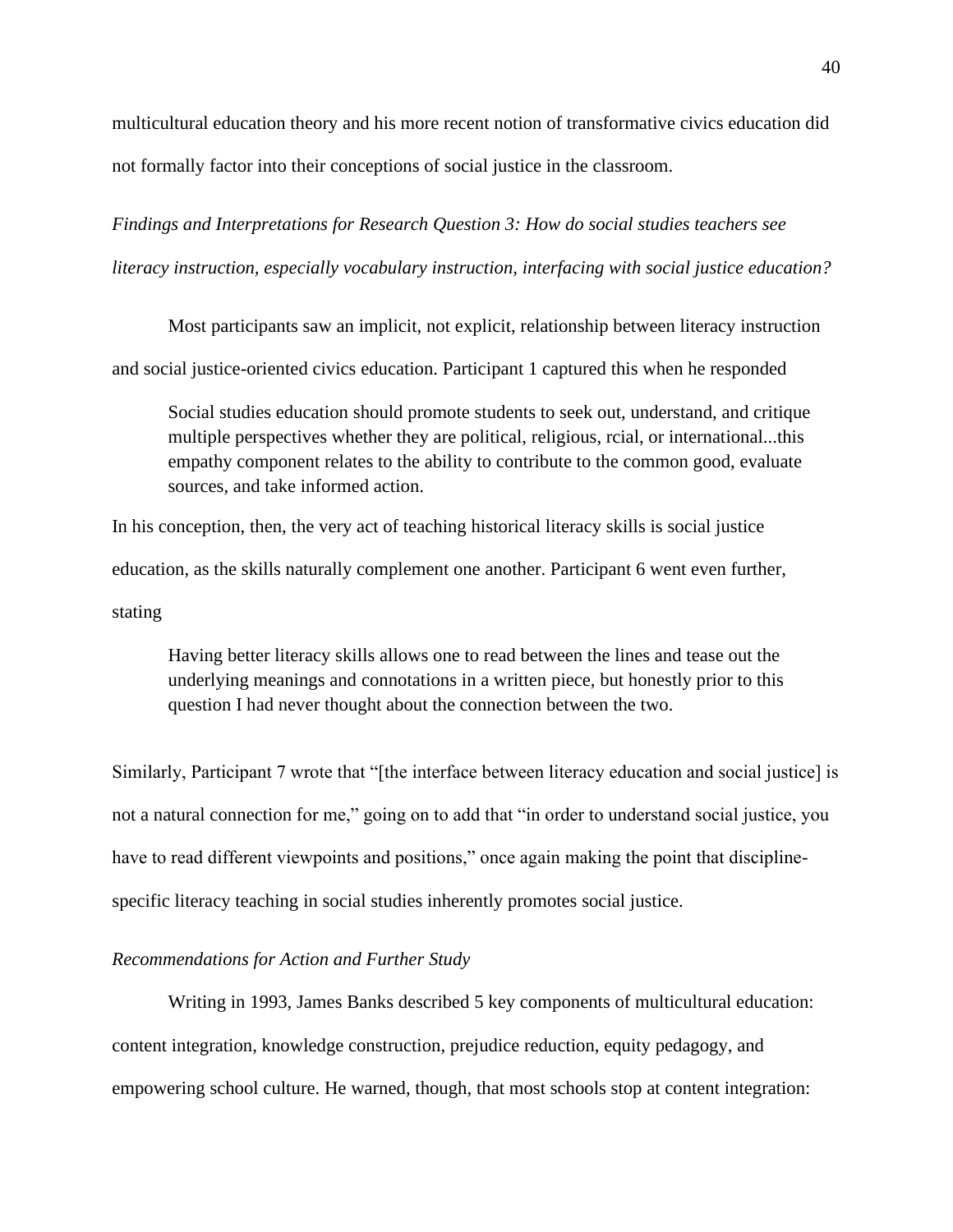Many school and university practitioners have a limited conception of multicultural education, viewing it primarily as curriculum reform that involves changing or restructuring the curriculum to include content about ethnic groups, women, and other cultural groups (p. 4)

This small action research study suggests there is still significant room to grow, even in the domain of knowledge construction. While a fusion of vocabulary instruction and transformative civics may be possible in the future, the social studies education community needs to first embrace literacy research. A discipline-specific literacy is important but not enough to help students become literate, transformative citizens.

There is wide scope for further study. Given the convenience sampling, limited number of participants, and constrained geographic footprint, a wider study would provide much-needed rigor and validity to the findings. Additionally, replacing the Google Form responses with faceto-face interviews would considerably strengthen the scope and quality of the data itself. Perhaps most significantly, only two of the ten respondents were nonwhite. However, this is reflective of the region's overall teaching demographics: nonwhite teachers make up only eight percent of certified instructors. Future research must include more diverse ethnic and racial voices to do justice to the notion of transformative citizenship.

# *Conclusion*

For much of American history, scholars saw a connection between literacy and social justice. In his seminal 1903 work *Souls of Black Folk*, W.E.B. DuBois described "book-learning" as a possible "path to Canaan; longer than the highway of Emancipation and law, steep and rugged, but straight, leading to heights high enough to overlook life" (n.p.). Secondary social studies educators today see much the same connection, prioritizing both discipline-specific literacy skills and implicit social justice in their classrooms and curriculums. However, few employ a research-based, programmatic system for either. This action research suggests that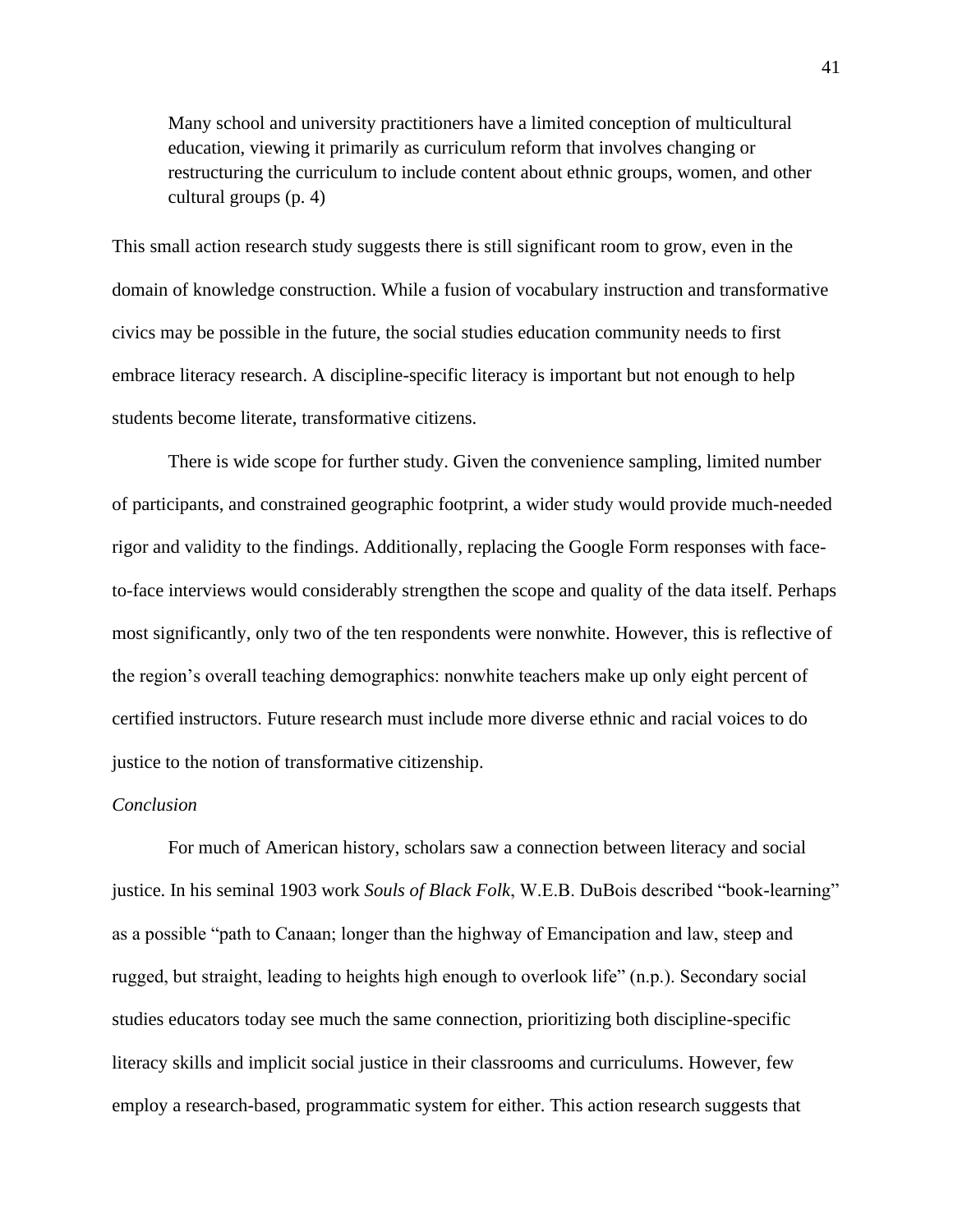there is significant room for practitioners and researchers to move beyond a piecemeal approach and conceive of a social studies curriculum that explicitly fuses literacy, research-based vocabulary instruction, and transformative citizenship with one another.

# **References**

- Adlof, S., Frishkoff, G., Dandy, J., & Perfetti, C. (2016). Effects of Induced Orthographic and Semantic Knowledge on Subsequent Learning: A Test of the Partial Knowledge Hypothesis. Grantee Submission (Vol. 29, p. 29). Grantee Submission. Retrieved from https://search-ebscohost
	- com.sacredheart.idm.oclc.org/login.aspx?direct=true&db=eric&AN=ED576987&site=eh ost-live&scope=site
- Anderson, R. C., And Others, National Academy of Education, W. D., & Illinois Univ., U. C. for the S. of R. (1985). Becoming a Nation of Readers: The Report of the Commission on Reading. Retrieved from https://search-ebscohostcom.sacredheart.idm.oclc.org/login.aspx?direct=true&db=eric&AN=ED253865&site=eh ost-live&scope=site
- Banks, J. A. (2017). Failed Citizenship and Transformative Civic Education. Educational Researcher, 46(7), 366–377. Retrieved from https://search-ebscohost-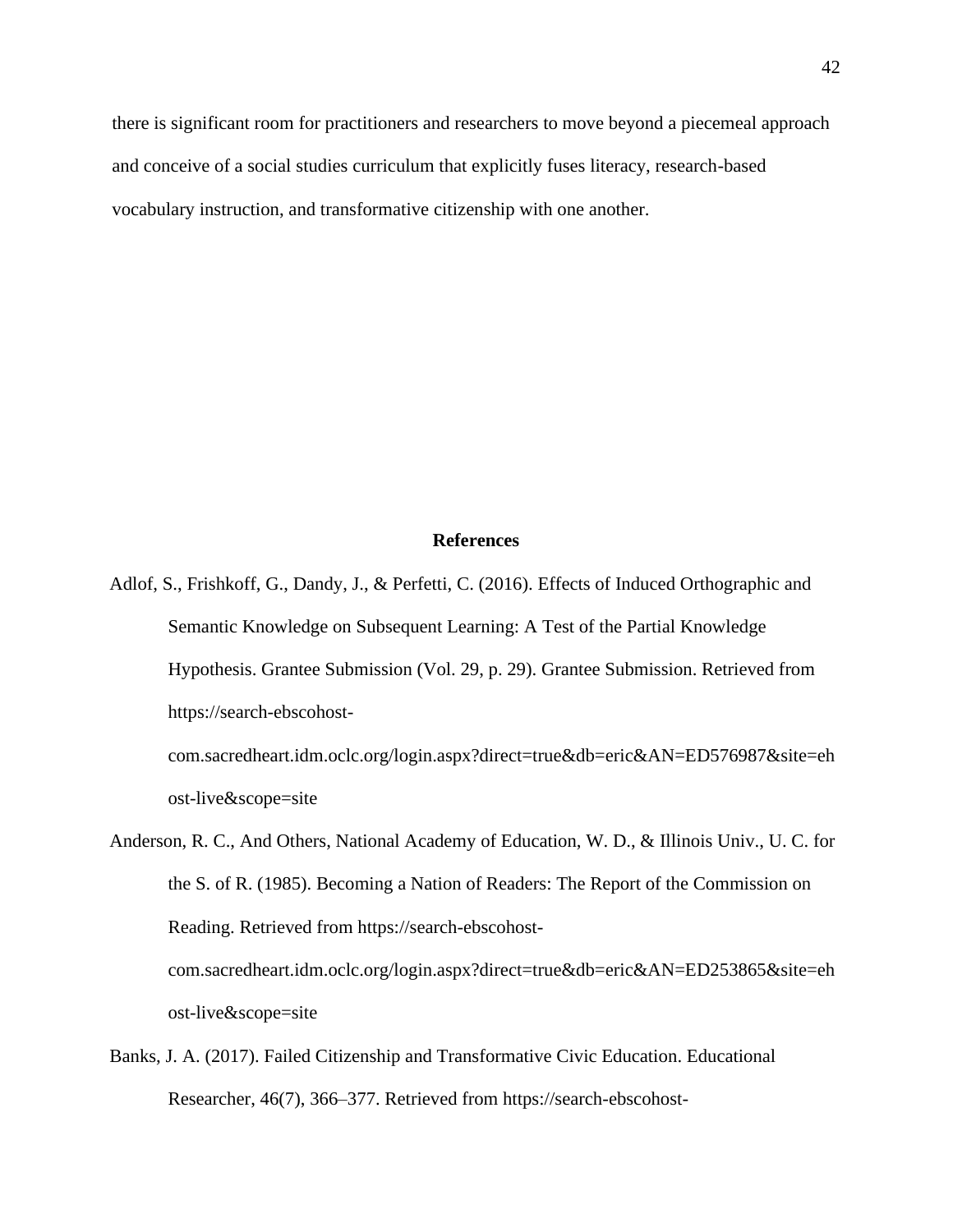com.sacredheart.idm.oclc.org/login.aspx?direct=true&db=eric&AN=EJ1155786&site=eh ost-live&scope=site

- Banks, J. A. (1993). Multicultural Education: Historical Development, Dimensions, and Practice. *Review of Research in Education*, *19*, 3-49.
- Banks, J. A. (1998). Multiculturalism's Five Dimensions (Interview by M. Tucker). *NEA Today Online*.
- Banks, J. A. (2004). Teaching for Social Justice, Diversity, and Citizenship in a Global World. *The Educational Forum*, *68*, 289-298.
- Banks, J. A. (2011). Educating citizens in diverse societies. *Intercultural Education*, *22*(4), 243- 251. https://doi.org/10.1080/14675986.2011.617417
- Beck, I. L., & McKeown, M. G. (2007). Increasing Young Low-Income Children's Oral Vocabulary Repertoires through Rich and Focused Instruction. Elementary School Journal, 107(3), 251–273. Retrieved from https://search-ebscohostcom.sacredheart.idm.oclc.org/login.aspx?direct=true&db=eric&AN=EJ750520&site=eho st-live&scope=site
- Beck, I. L., McKeown, M. G., & Kucan, L. (2013). *Bringing words to life: Robust vocabulary instruction* (2nd ed.). Tbe Guilford Press.
- Chetty, R., Friedman, J., Hendren, N., Jones, M. R., & Porter, S. R. (2018, October). *The Opportunity Atlas: Mapping the Childhood Roots of Social Mobility* [Working paper in preparation]. https://opportunityinsights.org/paper/the-opportunity-atlas/
- Chetty, R., & Hendren, N. (2018). The Impacts of Neighborhoods on Intergenerational Mobility II: County-Level Estimates∗. *Quarterly Journal of Economics*, *133*(3), 1163-1228. https://opportunityinsights.org/wp-content/uploads/2018/03/movers\_paper2.pdf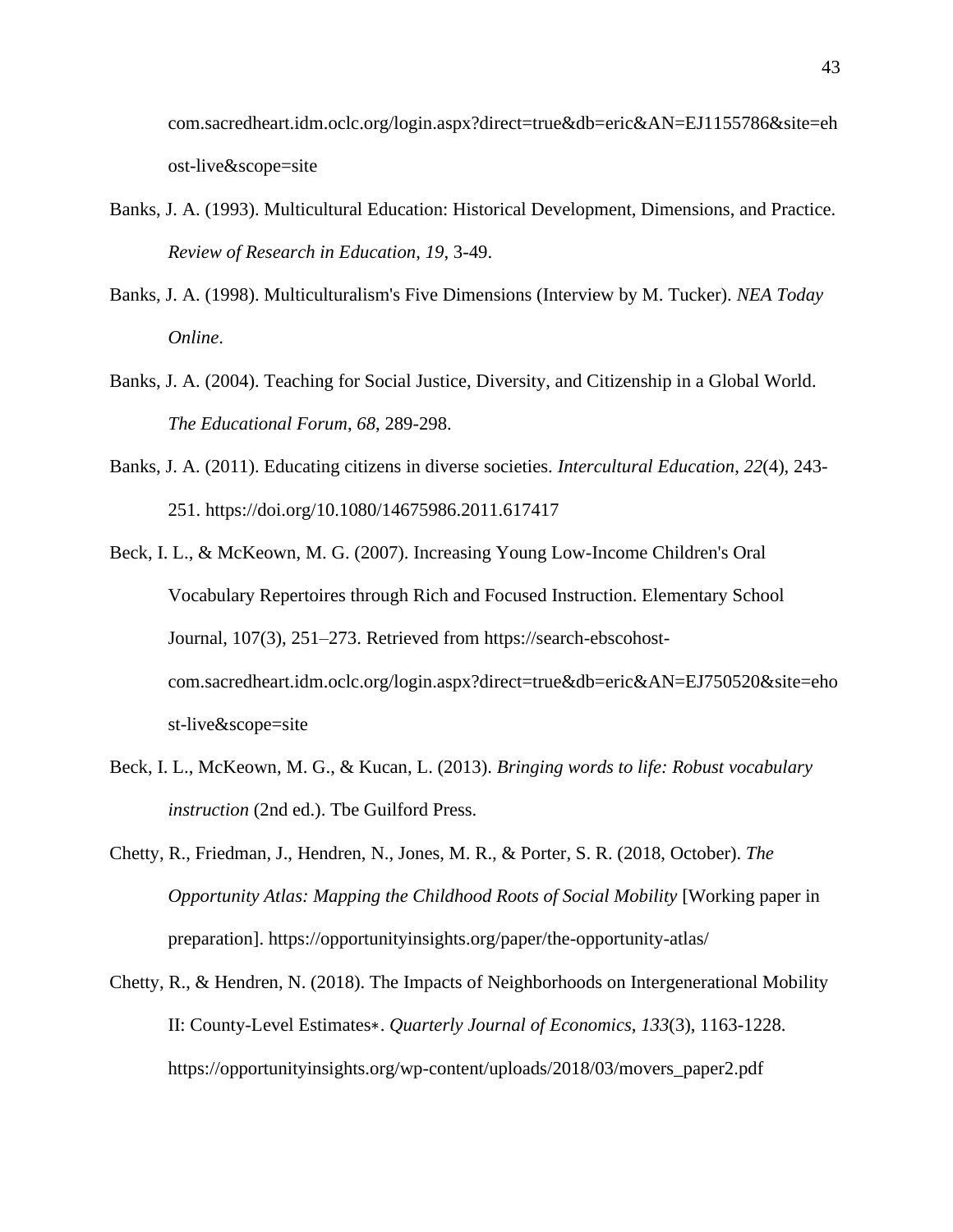- Chetty, R., & Hendren, N. (2018). The Impacts of Neighborhoods on Intergenerational Mobility I: Childhood Exposure Effects. *Quarterly Journal of Economics*, *133*(3), 1107-1162. https://opportunityinsights.org/wp-content/uploads/2018/03/movers\_paper1.pdf
- Chetty, R., Hendren, N., Jones, M. R., & Porter, S. R. (2018, March). *Race and Economic Opportunity in the United States: An Intergenerational Perspective* [Working paper in preparation]. https://opportunityinsights.org/paper/race/
- Coyne, M. D., McCoach, D. B., & Kapp, S. (2007). Vocabulary Intervention for Kindergarten Students: Comparing Extended Instruction to Embedded Instruction and Incidental Exposure. Learning Disability Quarterly, 30(2), 74–88. Retrieved from https://searchebscohost-

com.sacredheart.idm.oclc.org/login.aspx?direct=true&db=eric&AN=EJ786232&site=eho st-live&scope=site

- Coyne, M. D., McCoach, D. B., Loftus, S., Zipoli, R., Jr., & Kapp, S. (2009). Direct Vocabulary Instruction in Kindergarten: Teaching for Breadth versus Depth. Elementary School Journal, 110(1), 1–18. Retrieved from https://search-ebscohostcom.sacredheart.idm.oclc.org/login.aspx?direct=true&db=eric&AN=EJ851760&site=eho st-live&scope=site
- Cromley, J. G., Snyder-Hogan, L. E., & Luciw-Dubas, U. A. (2010). Reading Comprehension of Scientific Text: A Domain-Specific Test of the Direct and Inferential Mediation Model of Reading Comprehension. Journal of Educational Psychology, 102(3), 687–700. Retrieved from https://search-ebscohost-

com.sacredheart.idm.oclc.org/login.aspx?direct=true&db=eric&AN=EJ892650&site=eho st-live&scope=site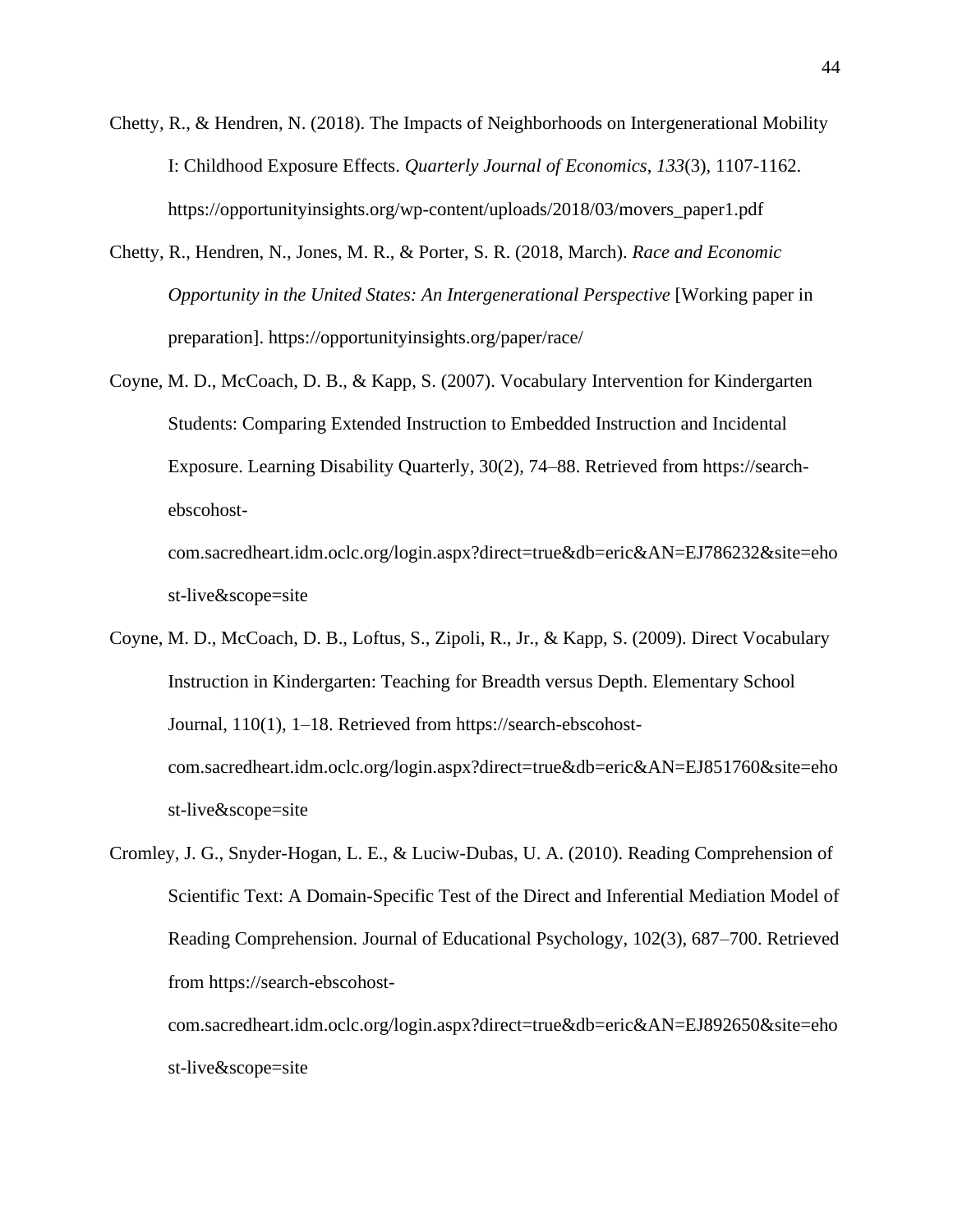Cunningham, A. E., & Stanovich, K. E. (1997). Early Reading Acquisition and Its Relation to Reading Experience and Ability 10 Years Later. Developmental Psychology, 33(6), 934– 45. Retrieved from https://search-ebscohost-

com.sacredheart.idm.oclc.org/login.aspx?direct=true&db=eric&AN=EJ561721&site=eho st-live&scope=site

- Dettling, L. J., Hsu, J. W., Jacobs, L., Moore, K. B., Thompson, J. P., & Llanes, E. (2017, September). *Recent Trends in Wealth-Holding by Race and Ethnicity: Evidence from the Survey of Consumer Finances* (FEDS Notes). Government Publishing Office. https://www.federalreserve.gov/econres/notes/feds-notes/recent-trends-in-wealthholding-by-race-and-ethnicity-evidence-from-the-survey-of-consumer-finances-20170927.htm
- Dixson, A. D., & Rousseau Anderson, C. (2018). Where Are We? Critical Race Theory in Education 20 Years Later. Peabody Journal of Education, 93(1), 121–131. Retrieved from https://search-ebscohostcom.sacredheart.idm.oclc.org/login.aspx?direct=true&db=eric&AN=EJ1175061&site=eh

ost-live&scope=site

- Du Bois, W. (1903). *The Souls of Black Folk*. Project Gutenberg EBook. https://www.gutenberg.org/files/408/408-h/408-h.htm
- Gilkerson, J., Richards, J. A., Warten, S. F., Montgomery, J. K., Greenwood, C. R., Oller, D. K., Hansen, J. H. L., & Paul, T. D. (2017). Mapping the Early Language Environment Using All-Day Recordings and Automated Analysis. *American Journal of Speech Language Pathology*, *26*(2), 248-265. https://pubs.asha.org/doi/10.1044/2016\_AJSLP-15-0169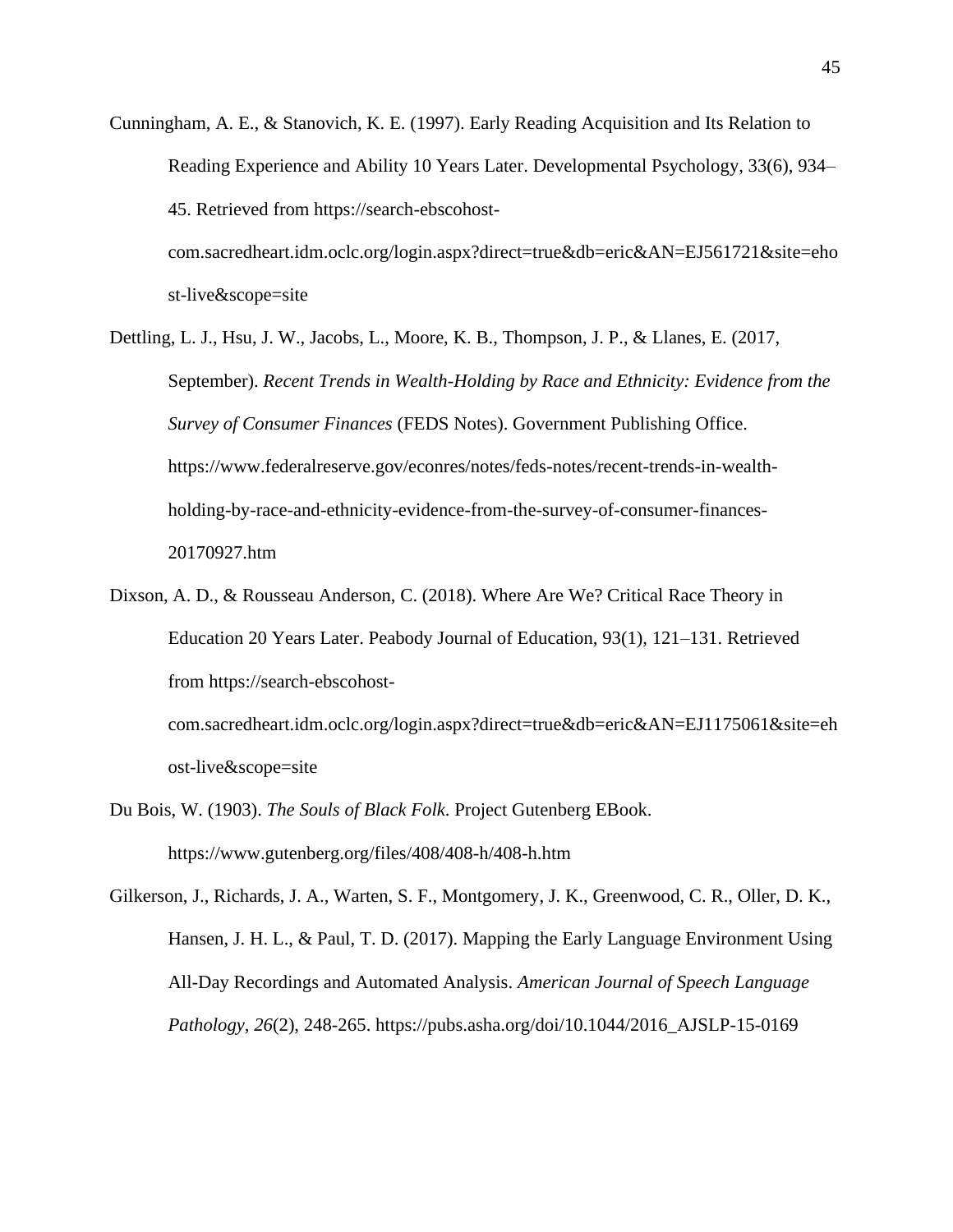- Graves, M. F., Baumann, J. F., Blachowicz, C. L. Z., Manyak, P., Bates, A., Cieply, C., … Von Gunten, H. (2014). Words, Words Everywhere, but Which Ones Do We Teach? Reading Teacher, 67(5), 333–346. Retrieved from https://search-ebscohostcom.sacredheart.idm.oclc.org/login.aspx?direct=true&db=eric&AN=EJ1025610&site=eh ost-live&scope=site
- Gunning, T. G. (2018). *Assessing and correcting reading and writing difficulties* (6th ed.). Pearson.
- Harmon, J., Antuna, M., Juarez, L., Wood, K., & Vintinner, J. (2018). An Investigation of High School Social Studies Teachers' Understandings of Vocabulary Teaching and Learning. *Reading Psychology*, *39*(3), 271-302.
- Hart, B., & Risley, T. R. (1995). *Meaningful differences in the everyday experience of young American children*. Paul H. Brookes, Pubishing.
- Ladson-Billings, G., & Tate, W. F., IV. (1995). Toward a Critical Race Theory of Education. Teachers College Record, 97(1), 47–68. Retrieved from https://search-ebscohostcom.sacredheart.idm.oclc.org/login.aspx?direct=true&db=eric&AN=EJ519126&site=eho st-live&scope=site
- Manyak, P. C. (2010). Vocabulary Instruction for English Learners: Lessons from MCVIP. Reading Teacher, 64(2), 143–146. Retrieved from https://search-ebscohostcom.sacredheart.idm.oclc.org/login.aspx?direct=true&db=eric&AN=EJ900646&site=eho st-live&scope=site
- Manyak, Von Gunten, Autenrieth, Gillis, Mastre-O'Farrell, Irvine-McDermott, … Blachowicz. (2014). Four Practical Principles for Enhancing Vocabulary Instruction. The Reading Teacher, 68(1), 13. Retrieved from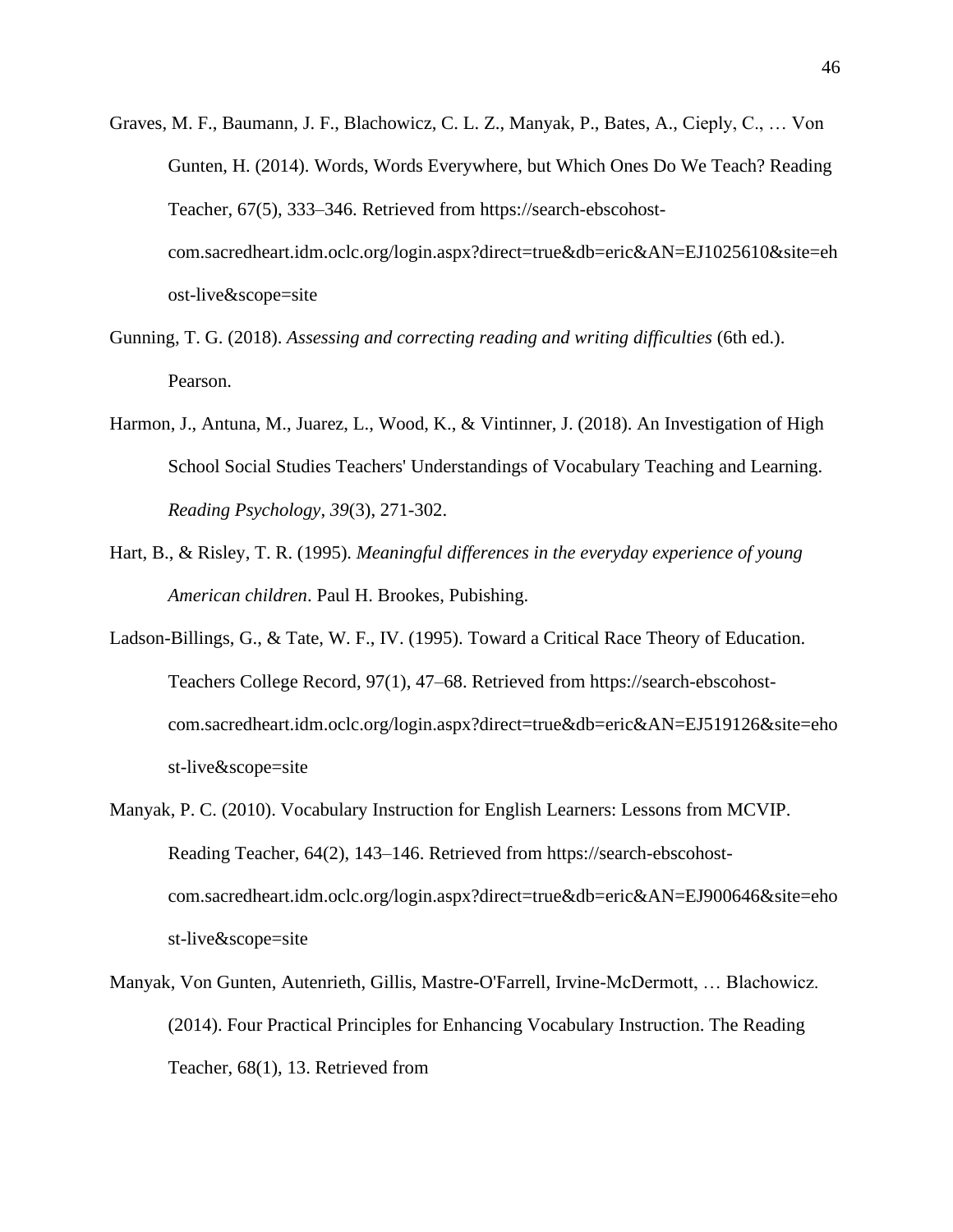https://search.ebscohost.com/login.aspx?direct=true&db=edsjsr&AN=edsjsr.24573664&s ite=eds-live&scope=site

- Nagy, W. E., Anderson, R. C., Illinois Univ., U. C. for the S. of R., & Bolt, B. and N. I. . C. M. (1982). The Number of Words in Printed School English. Technical Report No. 253. Retrieved from https://search-ebscohostcom.sacredheart.idm.oclc.org/login.aspx?direct=true&db=eric&AN=ED218596&site=eh ost-live&scope=site
- Nagy, W. E., Herman, P. A., Illinois Univ., U. C. for the S. of R., & Bolt, B. and N. I. . C. M. (1984). Limitations of Vocabulary Instruction. Technical Report No. 326. Retrieved from https://search-ebscohostcom.sacredheart.idm.oclc.org/login.aspx?direct=true&db=eric&AN=ED248498&site=eh ost-live&scope=site
- Nagy, W. E., & Anderson, R. C. (1984). How Many Words are There in Printed School English?Reading Research Quarterly (Vol. 19, pp. 304–30). Retrieved from https://search-ebscohost-

com.sacredheart.idm.oclc.org/login.aspx?direct=true&db=eric&AN=EJ296720&site=eho st-live&scope=site

- Nagy, W. E. (1985). Vocabulary Instruction: Implications of the New Research. (Draft/Outline). Retrieved from https://search-ebscohostcom.sacredheart.idm.oclc.org/login.aspx?direct=true&db=eric&AN=ED266405&site=eh ost-live&scope=site
- Nagy, W. E., Illinois Univ., U. C. for the S. of R., & Bolt, B. and N. I. . C. M. (1988). Vocabulary Instruction and Reading Comprehension. Technical Report No. 431.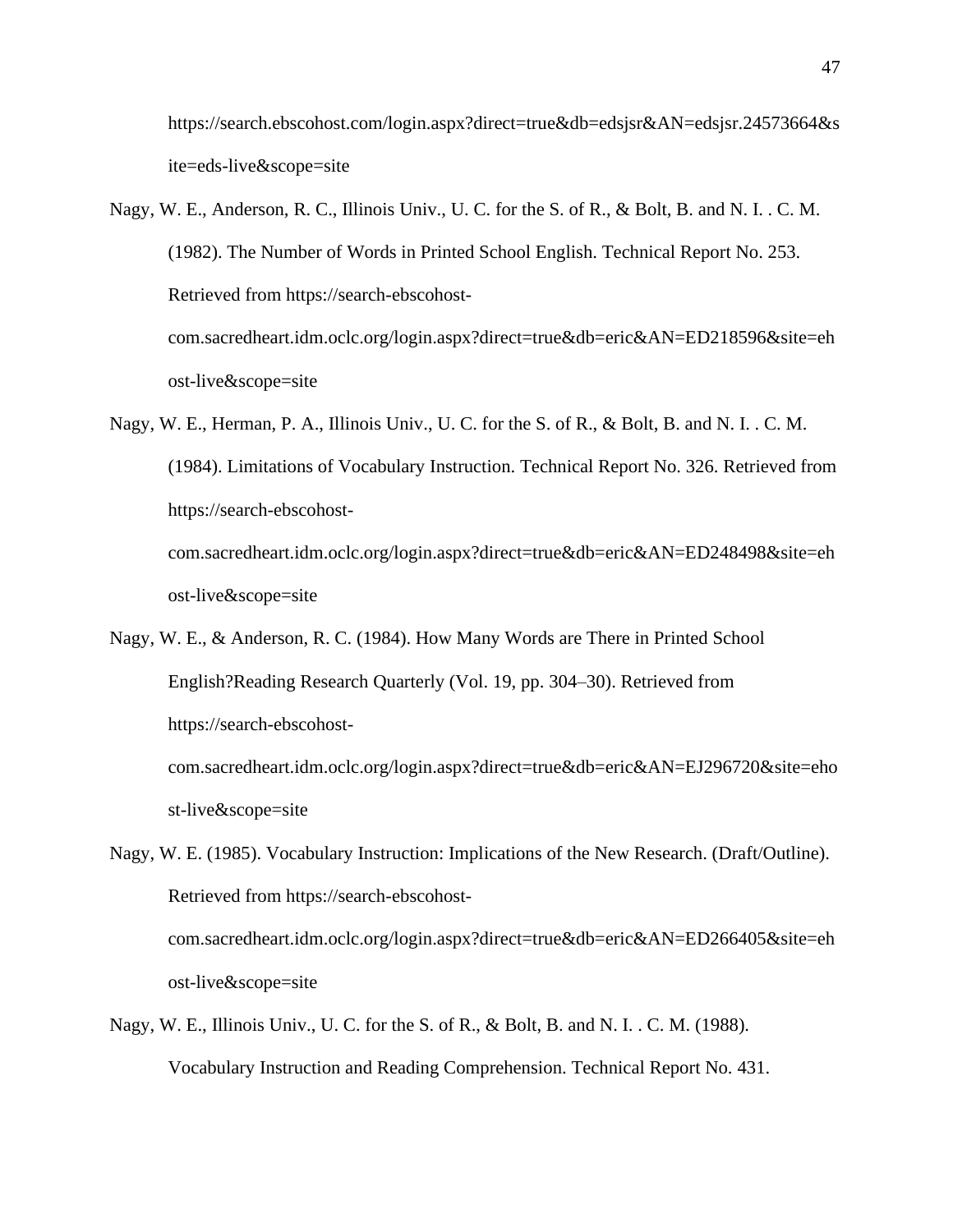Retrieved from https://search-ebscohost-

com.sacredheart.idm.oclc.org/login.aspx?direct=true&db=eric&AN=ED300781&site=eh ost-live&scope=site

Nagy, W. E., National Council of Teachers of English, U. I., ERIC Clearinghouse on Reading and Communication Skills, U. I., & International Reading Association, N. D. (1988). Teaching Vocabulary To Improve Reading Comprehension. Retrieved from https://search-ebscohostcom.sacredheart.idm.oclc.org/login.aspx?direct=true&db=eric&AN=ED298471&site=eh

ost-live&scope=site

Nagy, W., & Townsend, D. (2012). Words as Tools: Learning Academic Vocabulary as Language Acquisition. Reading Research Quarterly, 47(1), 91–108. Retrieved from https://search-ebscohost-

com.sacredheart.idm.oclc.org/login.aspx?direct=true&db=eric&AN=EJ980009&site=eho st-live&scope=site

- Nagy, W. E., & Herman, P. A. (1984, October). *Limitations of Vocabulary Instruction* (Center for the Study of Reading Technical Reports; Technical Report No. 326). https://www.ideals.illinois.edu/bitstream/handle/2142/17599/ctrstreadtechrepv01984i003 26\_opt.pdf?sequence=1
- National Center for Education Statistics. (2017). *NAEP Reading Report Card: National Achievement-Level Results*. The Nation's Report Card. Retrieved July 24, 2019, from https://www.nationsreportcard.gov/reading\_2017/nation/achievement?grade=8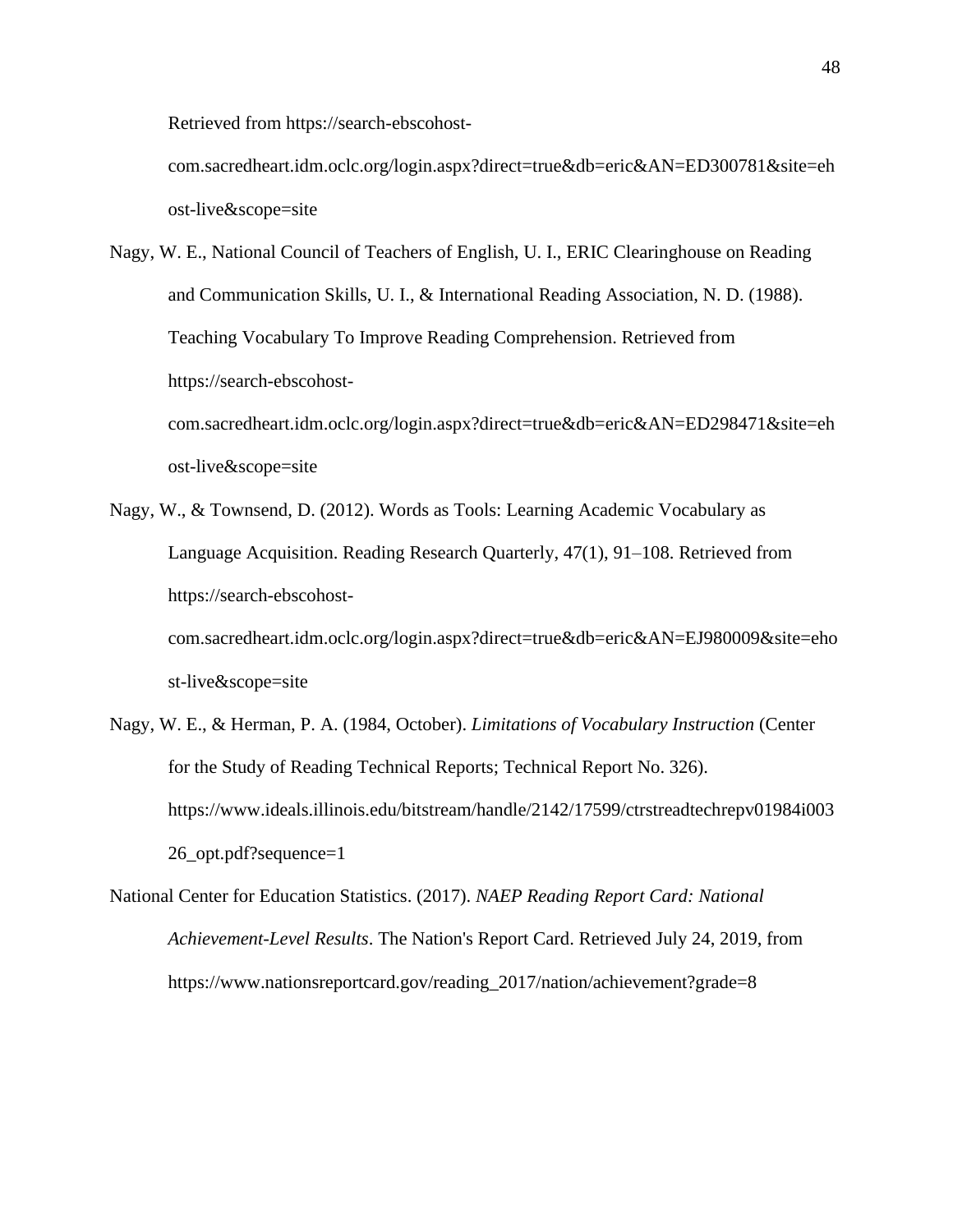National Council for the Social Studies (NCSS), The College, Career, and Civic Life

(C3)Framework for Social Studies State Standards: Guidance for Enhancing the Rigor of

K-12Civics, Economics, Geography, and History (Silver Spring, MD: NCSS, 2013).

*National Curriculum Standards for Social Studies: Executive Summary*. (2010). The National

Council for the Social Studies. Retrieved July 1, 2019, from

https://www.socialstudies.org/standards/execsummary

National Governors Association Center for Best Practices & Council of Chief State School Officers. (2010). Common Core State Standards for English Language Arts and Literacy in History/Social Studies, Science, and Technical Subjects: About the standards. Washington, DC: authors. Retrieved from www.corestandards.org/aboutthe-standards

> Originally adopted in 1992, reaffirmed following the publication and adoption of the Common Core State Standards.

- National Institute of Child Health and Human Development. (2000). Report of the National Reading Panel: Teaching children to read: An evidence-based assessment of the scientific research literature on reading and its implications for reading instruction. (NIH Publication No. 00-4769). Washington, DC: U.S. Government Printing Office.
- NCSS Board of Directors. (2016). A Vision of Powerful Teaching and Learning in the Social Studies: A Position Statement of the National Council for the Social Studies. *Social Education*, *80*(3).
- Neuman, S. B., & Wright, T. S. (2014). The Magic of Words: Teaching Vocabulary in the Early Childhood Classroom. American Educator, 38(2), 4–13. Retrieved from https://searchebscohost-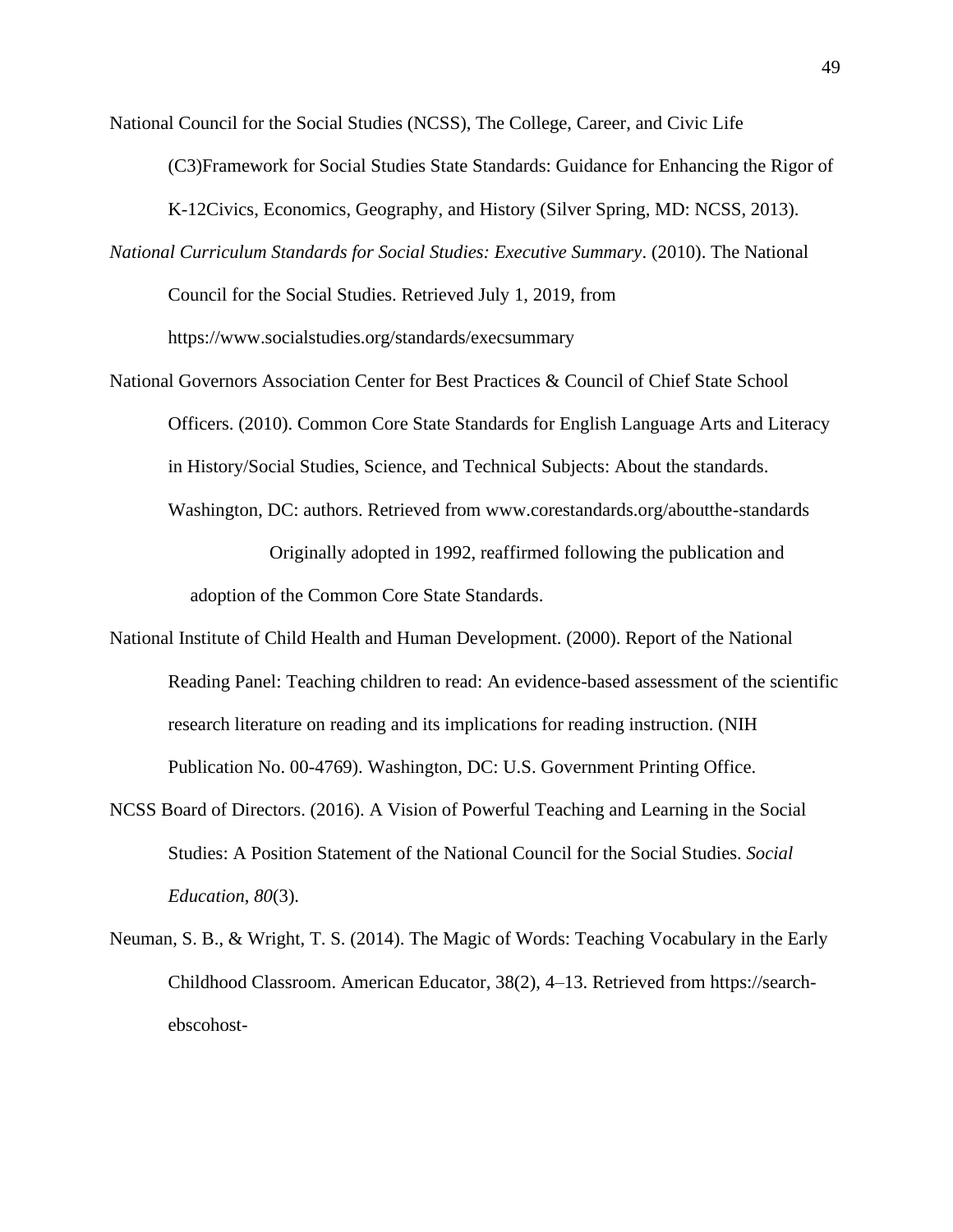com.sacredheart.idm.oclc.org/login.aspx?direct=true&db=eric&AN=EJ1043526&site=eh ost-live&scope=site

Orfield, G., Frankenberg, E., Ee, J., & Kuscera, J. (2014, May). *Brown at 60: Great Progress, a Long Retreat and an Uncertain Future*.

https://www.civilrightsproject.ucla.edu/research/k-12-education/integration-anddiversity/brown-at-60-great-progress-a-long-retreat-and-an-uncertain-future/Brown-at-60-051814.pdf

- Panhwar, A. H., Ansari, S., & Ansari, K. (2016). Sociocultural Theory and Its Role in the Development of Language Pedagogy. Advances in Language and Literary Studies, 7(6), 183–188. Retrieved from https://search-ebscohostcom.sacredheart.idm.oclc.org/login.aspx?direct=true&db=eric&AN=EJ1126891&site=eh ost-live&scope=site
- Shankar, M. (2010, June 25). *Empowering Our Children by Bridging the Word Gap*. The White House. Retrieved July 24, 2019, from https://obamawhitehouse.archives.gov/blog/2014/06/25/empowering-our-children-

bridging-word-gap

- Silverman, R. (2007). A Comparison of Three Methods of Vocabulary Instruction during Read-Alouds in Kindergarten. Elementary School Journal, 108(2), 97–113. Retrieved from https://search-ebscohostcom.sacredheart.idm.oclc.org/login.aspx?direct=true&db=eric&AN=EJ779295&site=eho st-live&scope=site
- Silverman, R., & Crandell, J. D. (2010). Vocabulary Practices in Prekindergarten and Kindergarten Classrooms. Reading Research Quarterly, 45(3), 318–340. Retrieved from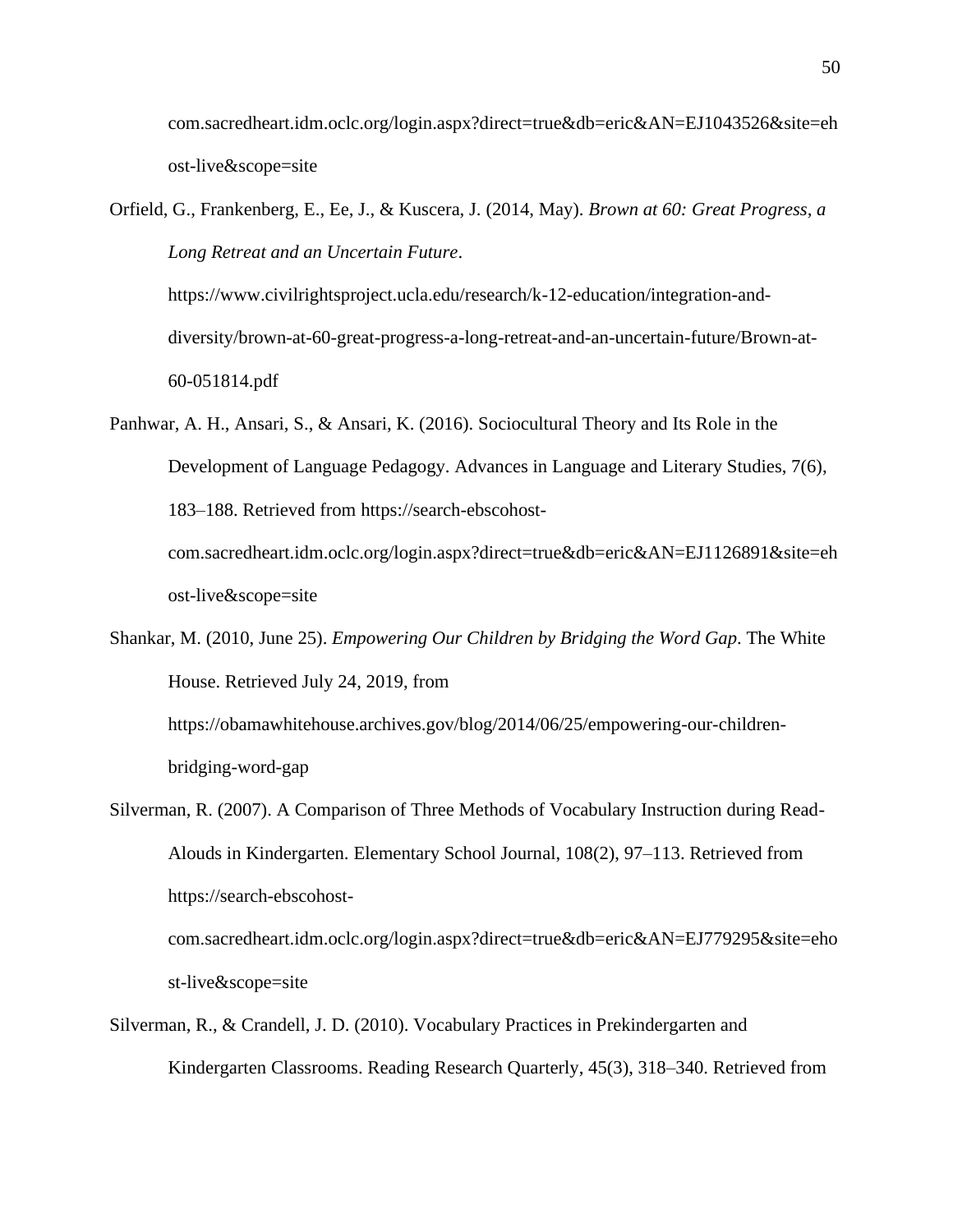https://search-ebscohost-

com.sacredheart.idm.oclc.org/login.aspx?direct=true&db=eric&AN=EJ890800&site=eho st-live&scope=site

Sparks, R. L., Patton, J., & Murdoch, A. (2013). Early Reading Success and Its Relationship to Reading Achievement and Reading Volume: Replication of "10 Years Later." Reading and Writing: An Interdisciplinary Journal, 27(1), 189–211. Retrieved from https://searchebscohost-

com.sacredheart.idm.oclc.org/login.aspx?direct=true&db=eric&AN=EJ1038938&site=eh ost-live&scope=site

- Sperry, D. E., Sperry, L. L., & Miller, P. J. (2018). Reexamining the Verbal Environments of Children From Different Socioeconomic Backgrounds. *Child Development*. https://onlinelibrary.wiley.com/doi/epdf/10.1111/cdev.13072
- Sperry, D. E., Sperry, L. L., & Miller, P. J. (2018, June 12). *It's time to move beyond the word gap*. Brookings. Retrieved July 24, 2019, from https://www.brookings.edu/blog/browncenter-chalkboard/2018/06/12/its-time-to-move-beyond-the-word-gap/
- Swanson, E., Wanzek, J., McCulley, L., Stillman-Spisak, S., Vaughn, S., Simmons, D., … Hairrell, A. (2016). Literacy and Text Reading in Middle and High School Social Studies and English Language Arts Classrooms. Reading & Writing Quarterly, 32(3), 199–222. Retrieved from https://search-ebscohostcom.sacredheart.idm.oclc.org/login.aspx?direct=true&db=eric&AN=EJ1089396&site=eh

ost-live&scope=site

United States Census Bureau. (2019, June 20). *A More Diverse Nation* [Infographic]. https://www.census.gov/library/visualizations/2019/comm/age-race-distribution.html